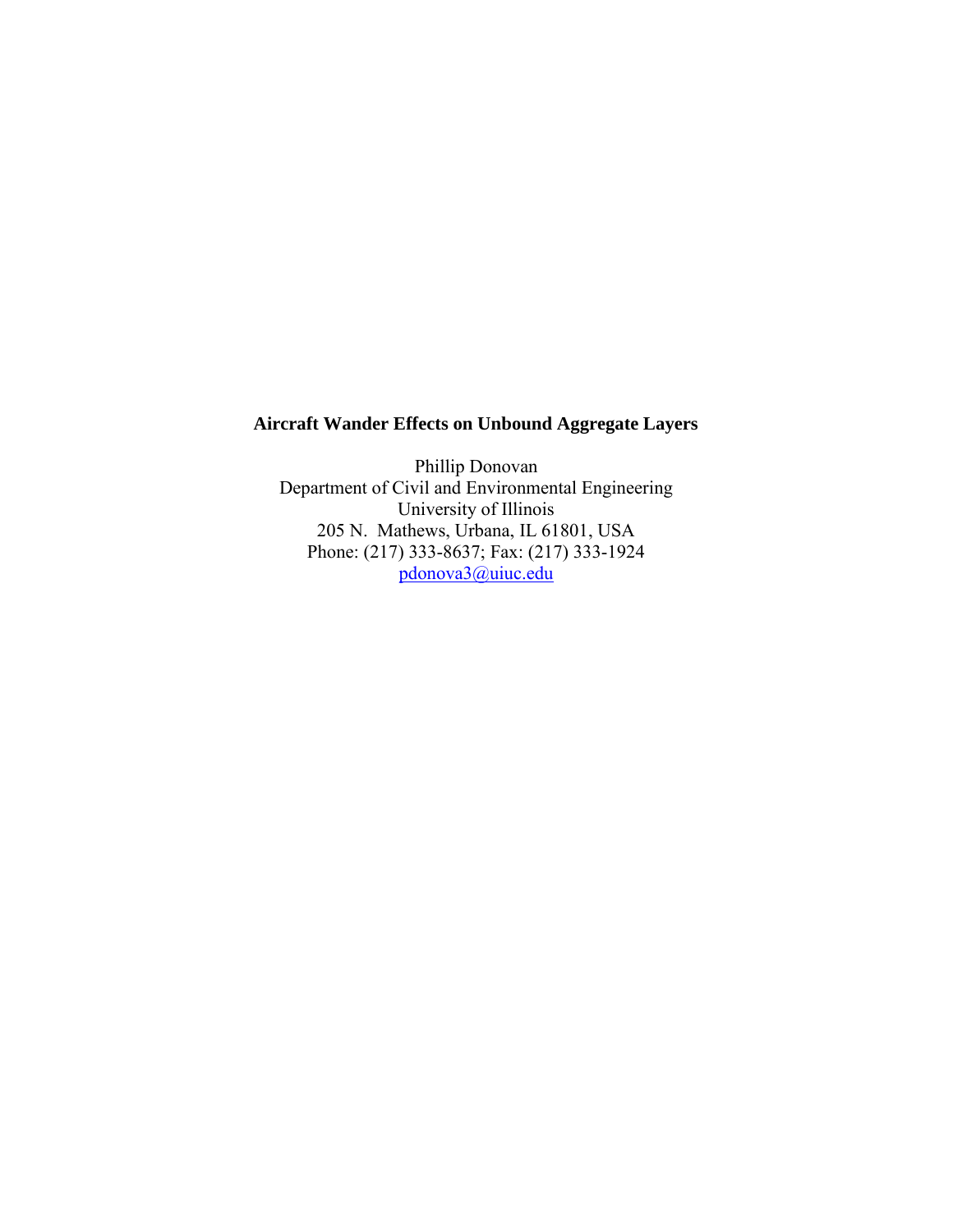## **Executive Summary**

Wander on airports is much wider than wander on highways due to the non-channelized nature of airport traffic as well as different gear configurations between aircraft which introduce inherent wander separate from the variation of individual aircraft movements. Full scale pavement testing of aircraft loads at the FAA's National Airport Pavement Test Facility (NAPTF) indicate that wander can negate the stiffening in unbound granular layers (the shakedown effect), and make them prone to increased deformations on subsequent aircraft passes. As part of the research activities at the FAA's Center of Excellence for Airport Technology (CEAT) established at the University of Illinois, dynamic response data from airport pavement test sections were collected due to passing of each of the 6-wheel B777 type and the 4-wheel B747 type gears for various combinations of applied load magnitudes and loading sequences (application order and stress history effects), traffic directions, gear spacings, and wander positions and sequences. The field data showed that the permanent deformation during a complete wander cycle was negated due to aircraft wander, indicating movement and rearrangement of the particles in the unbound layers of the pavement system. Analysis of multi-depth deflectometer and heavy weight deflectometer data shows that there is an increased rate of pavement deterioration due to wander indicative of a reduction of the strength and modulus properties in the unbound granular base/subbase layers. The "anti-shakedown" of unbound aggregates should be accounted for in future design procedures with a performance based criterion whereby the dilative susceptibility of the aggregate layers is minimized through aggregate selection, stabilization, and/or improved lateral confinement.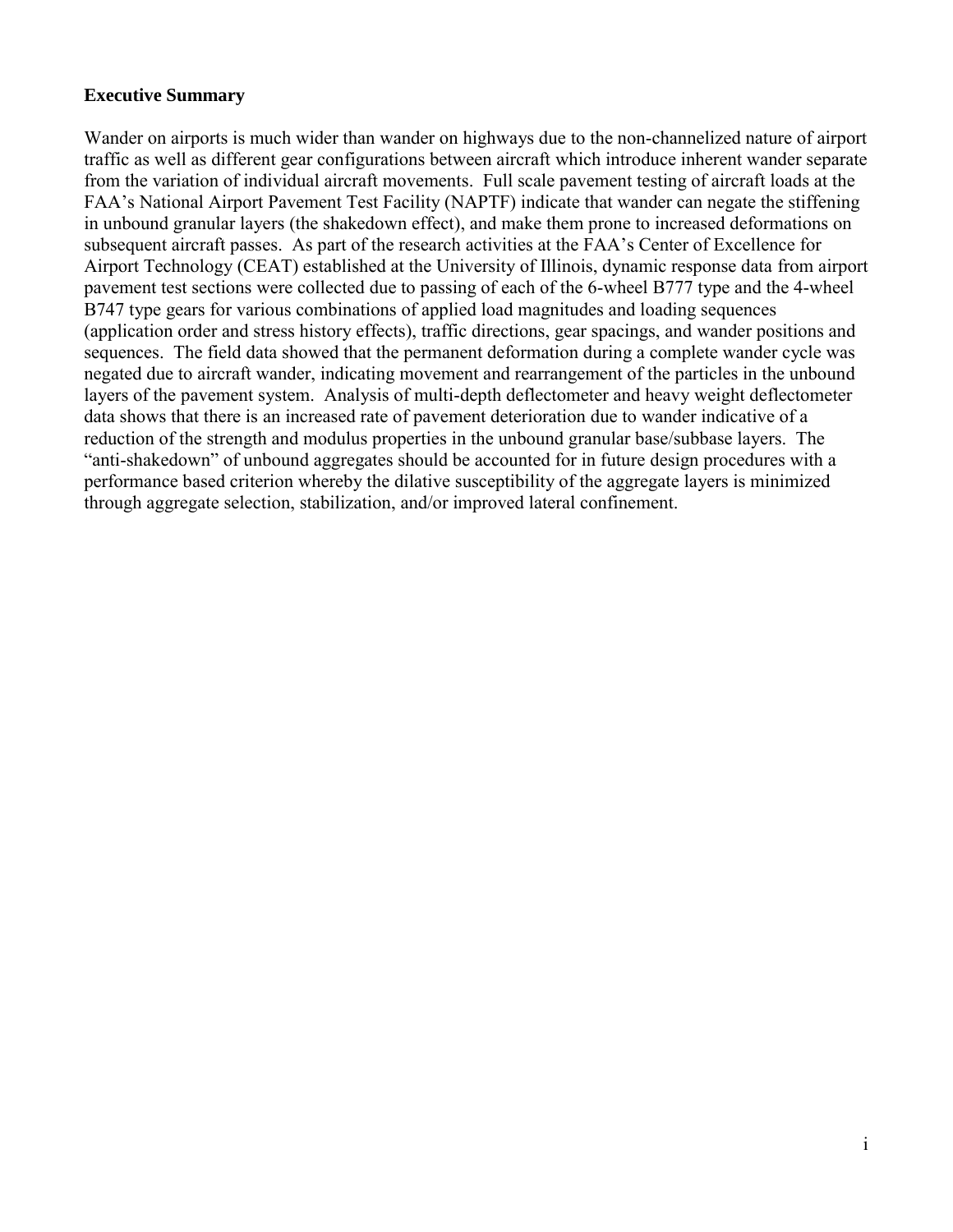# **Table of Contents**

| 2.4.3 Separation of MDD Response Values by Wander Direction, Position, and Sequence 20 |  |
|----------------------------------------------------------------------------------------|--|
|                                                                                        |  |
|                                                                                        |  |
|                                                                                        |  |
|                                                                                        |  |
|                                                                                        |  |
|                                                                                        |  |
|                                                                                        |  |
|                                                                                        |  |
|                                                                                        |  |
| 4.0 Description of Interactions with Airport Operators and Industry Experts34          |  |
|                                                                                        |  |
|                                                                                        |  |
|                                                                                        |  |
|                                                                                        |  |
|                                                                                        |  |
|                                                                                        |  |
| Appendix D. FAA University Design Competition Design Proposal Submission Form 41       |  |
| Appendix E. Evaluation of the educational experience provided by the project42         |  |
|                                                                                        |  |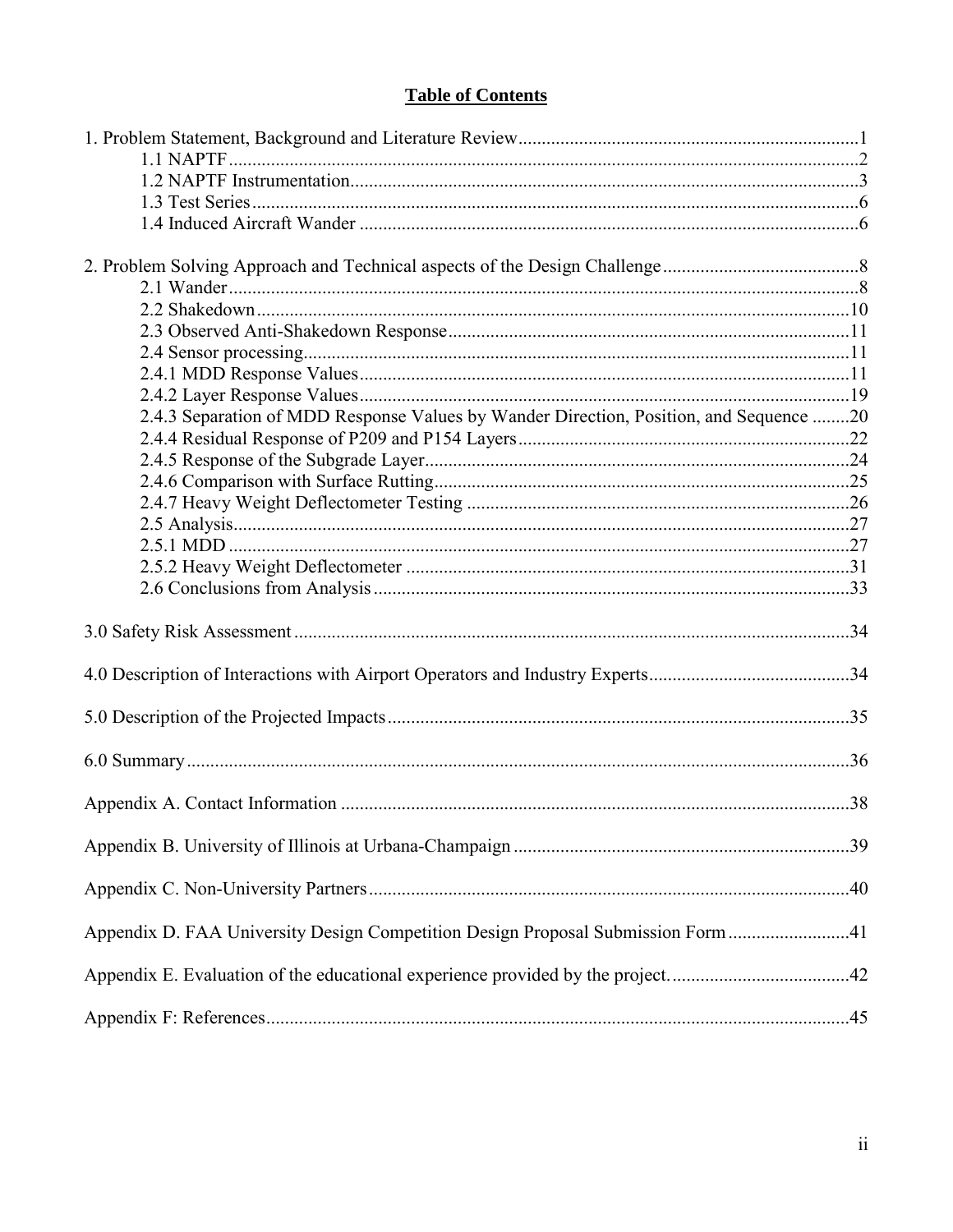#### **1. Problem Statement, Background and Literature Review**

 The National Airport Pavement Test Facility (NAPTF) located at the William J. Hughes Technical Center on the Atlantic City International Airport was built to analyze the effects of New Generation Aircraft (NGA) on pavements. NGA will affect airfield pavements differently than older aircraft due to increased loads and changes to landing gear configurations. These differences require advanced airport pavement design procedures. The NAPTF was constructed to generate full-scale tests in support of the investigation of airport pavements subjected to such complex NGA gear loading configurations. Construction was funded by the Federal Aviation Administration (FAA) and the Boeing Company under a cooperative research and development agreement. There were three main goals for the NAPTF: provide additional traffic data for incorporation in new thickness design procedures for airfield pavements, provide full scale testing capabilities to examine response and failure information for use in airplane landing gear design and configuration studies, and provide technical data for reexamining the CBR method of design for flexible airfield pavements. All three of these objectives were established to compare the damage done by the 6-wheel Boeing 777 (B777) type dual-tridem landing gear to dual and dual-tandem gear of older aircraft (Hayhoe et.al. 2004). Individual pavement dynamic response data were collected due to passing of each gear for various combinations of applied load magnitudes, traffic directions, and wander positions.

 Hayhoe et al. (2004) highlighted some of the complicated trends observed in the NAPTF pavement deformation behavior as follows:

The net accumulated unrecovered (permanent) deformation in the pavement structure over a complete wander cycle is shown to be a small fraction of the range of the unrecovered deformations occurring during the wander cycle over individual back and forth load applications. That is, the sum of the upward and downward unrecovered displacements almost cancels, leaving the structure in approximately the same configuration at the end of a wander cycle as at the start. The unrecovered displacements are about the same magnitude as the recovered (elastic) displacements, with the relative magnitudes depending on the transverse position of the load relative to the transverse position of the measurement… One consequence of this conclusion is that typical laboratory measurements of permanent deformation in unbound pavement materials with repeated loading may not be representative of behavior under traffic.

1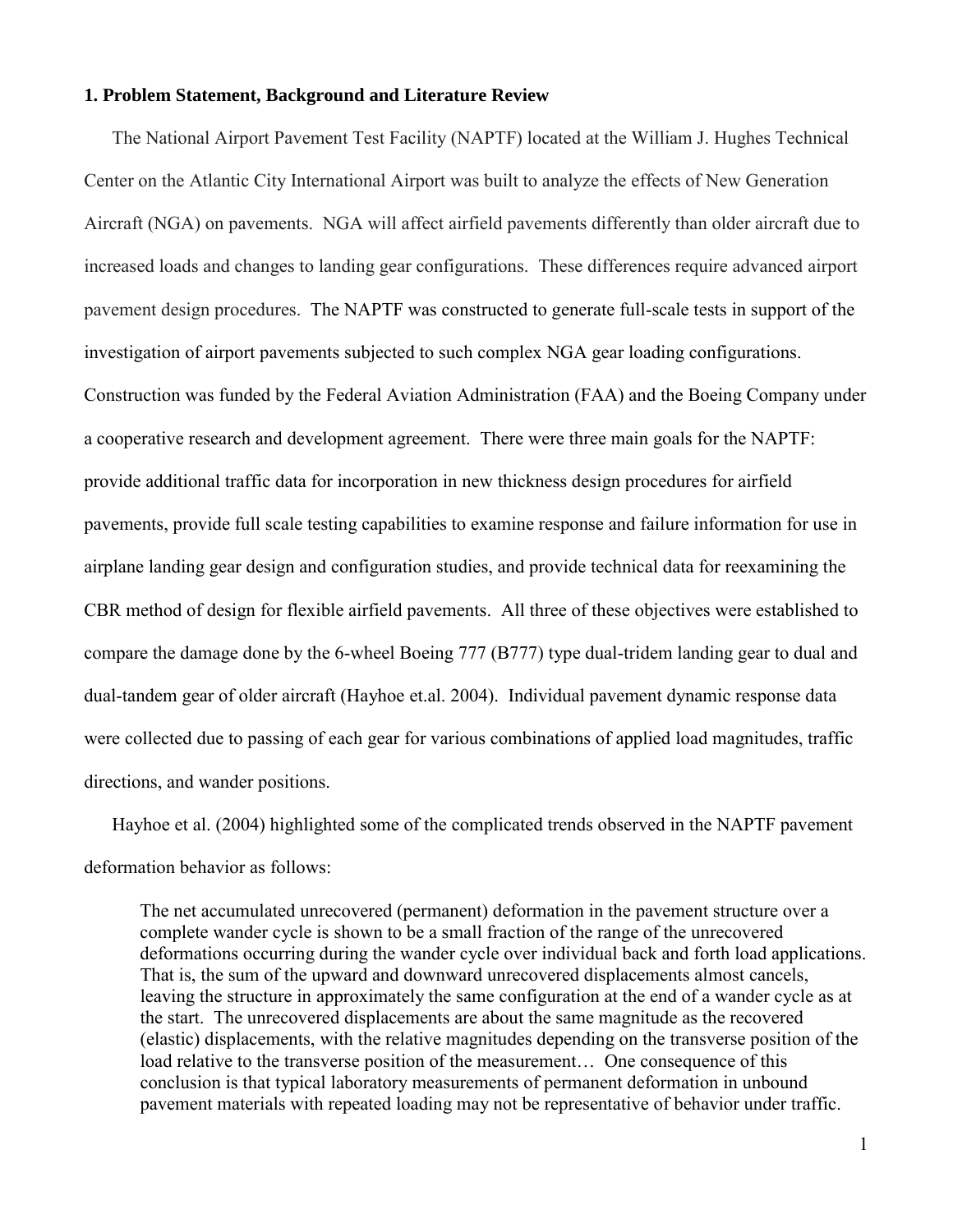These trends are in contradiction with current pavement design and design life predictions.

 Adequate design and pavement life predictions are required to properly plan the maintenance and repair budgets of airports. If the predicted maintenance schedule is off, the potential damage to airfield pavements could be irreversible requiring complete pavement replacement instead of repair. And if replacement or proper repairs are not conducted, the potential for functional and/or structural failure of the pavement which could lead to aircraft damage greatly increases. Functional failure could be as innocuous as ruts too deep for smooth travel or as dangerous as ruts deep enough to hold water and cause hydroplaning on runways or high speed exits. Structural failure could result in foreign object damage due to the spalling or crumbling of the pavement. Therefore it is imperative that aircraft wander be investigated for its potential damaging effects to airfields.

 This paper will present the methods used to separate the NAPTF multi-depth deflectometer (MDD) data and then delve into analysis of MDD and heavy weight deflectometer (HWD) readings from NAPTF full scale pavement test sections. The analysis will identify damage in the unbound aggregate layers due to applied aircraft gear loading with wander. Important conclusions will be drawn on the effects of load wander on unbound aggregates to highlight the detrimental effects of wander and eventually help improve pavement design and performance prediction.

### **1.1 NAPTF**

 The NAPTF is an indoor facility (Figure 1) designed to limit environmental effects, but it is not climate controlled. Tests are conducted using a specially designed 1.2-million-pound test vehicle which can apply loads of up to 75,000 lbs (34,020 kg) per wheel on two landing gears with up to six wheels per gear (total of 12 wheels for a load capacity of 900,000 lbs) (Figure 2). The test vehicle is supported by rails on either side which allow the load to be varied according to the testing protocols. The vehicle can be configured to handle single, dual, dual-tandem, and dual-tridem loading configurations with variable gear and wheel spacing. The maximum tire diameter is 56 inches (142 cm) and maximum tire width is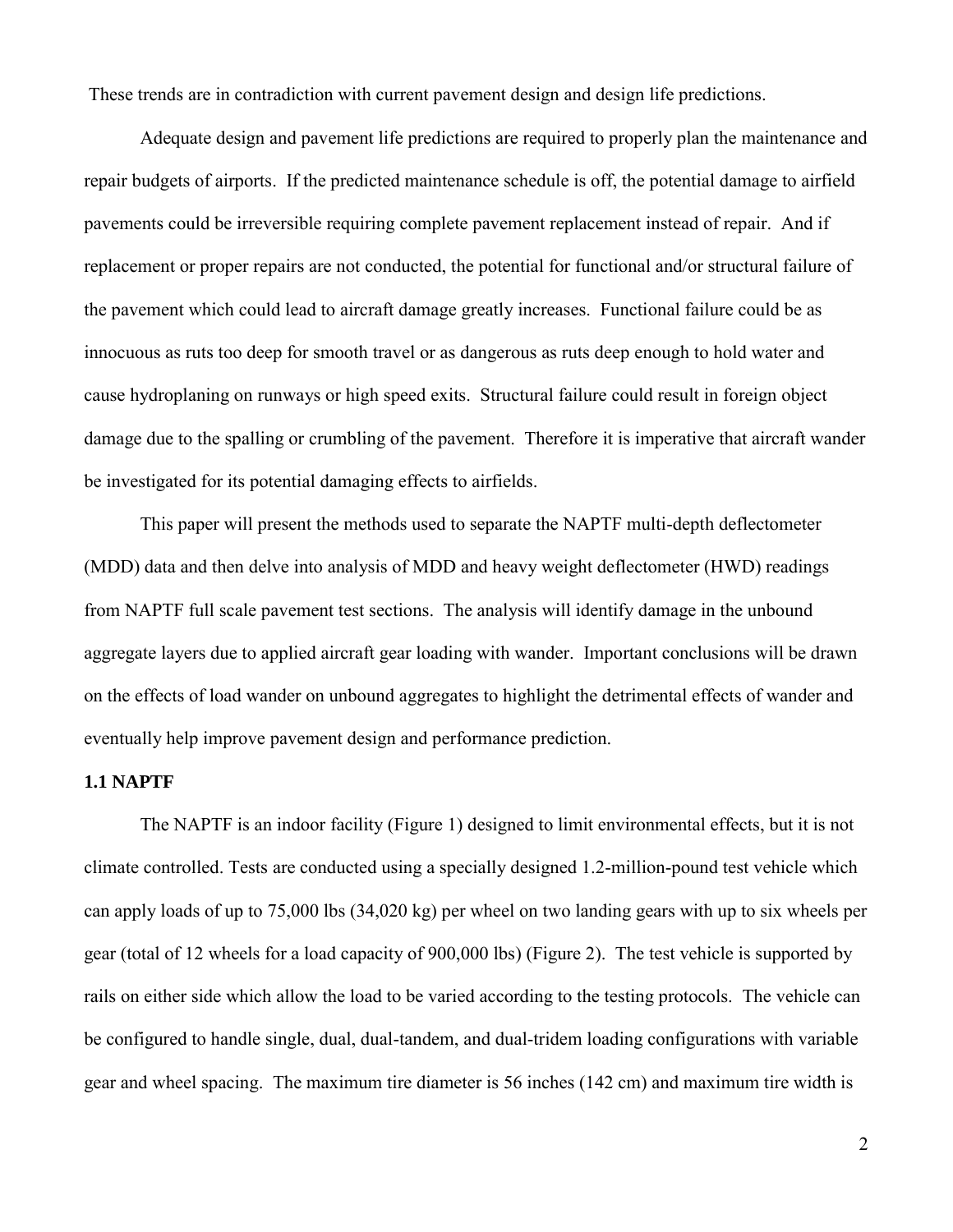24 inches (61 cm). Vehicle control can be automatic or manual. Traffic tests were run in a fully automatic control mode at a travel speed of 5 mph (8 km/h). This speed represents aircraft taxiing from the gate to the takeoff position. It is during this maneuvering that maximum damage occurs to the pavement because the aircraft is fully loaded with fuel and payload and speed is low. Wheel loads are programmable along the travel lanes and the lateral positions of the landing gears are variable up to plus or minus 5 ft. (1524 mm) from the nominal travel lanes to simulate aircraft wander.



Figure 1. NAPTF Test Facility (photos courtesy of FAA NAPTF)

 The first full-scale tests were designed and conducted on a pavement test strip 900 ft. (274 m) long, 60 ft. (18.3 m) wide, and 9 ft. (2.7 m) to 12 ft. (3.7 m) deep. The width of 60 ft. (18.3 m) was necessary to investigate load wander interaction effects, and the depth of up to 12 ft. (3.7 m) was necessary to minimize the influence of the finite depth of imported subgrade materials. The pavement sections were built on three subgrade materials with California Bearing Ratio (CBR) values in the range of 3 to 20 percent. This range included the subgrade strengths specified in the ICAO ACN-PCN requirements. Six asphalt and three concrete surfaced test sections were built on top of the subgrades according to standard FAA airport pavement construction and thickness design specifications.

### **1.2 NAPTF Instrumentation**

 A comprehensive instrumentation system was installed in the pavements to measure structural response to wheel loading. In all, 1,050 sensors were installed in the test pavements for measuring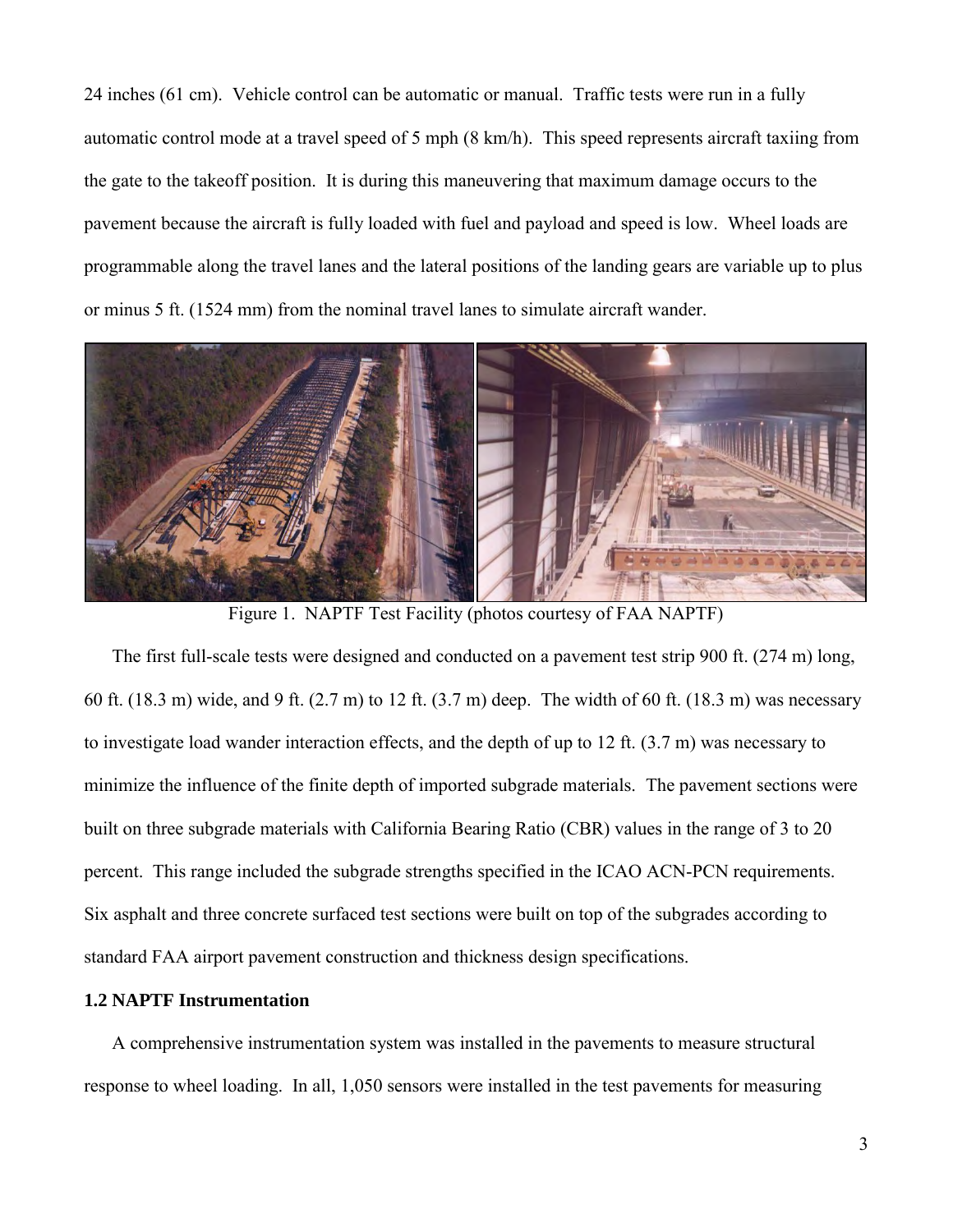moisture and temperatures, and wheel/gear load related strains, deflections, and pressures. A computer controlled data acquisition system was used to automatically collect and store the pavement response and performance data from the sensors as the vehicle traveled along the test pavement.



Figure 2. NAPTF Test Machine and Landing Gear (photo courtesy of FAA NAPTF)

 The flexible pavement test sections were instrumented with Multi-Depth Deflectometers (MDDs), Pressure Cells (PCs), and Asphalt Strain Gauges (ASGs) to measure the response of the pavement system to trafficking loads. These instruments record at 20 samples per second. Static moisture and temperature readings were recorded every 15 minutes. Rutting was monitored manually throughout the test program using a transverse surface profile (TSP) device, a rolling inclinometer, and straightedge rut depth measurements. Individual layer rut data was also collected automatically using MDDs.

 The MDDs were installed in the test sections at various depths to record the important deformation trends in individual layers to wheel/gear loads. It is possible to divide the MDD data into the recoverable response (also called the elastic or rebound deformation) and the unrecoverable response (also called the inelastic, plastic, or residual deformation) by subtracting out the residual response from the overall MDD data. Figure 3 shows the relative locations of the MDD sensors in the B777 North traffic lane. MDD sensors in the B747 traffic lane are in similar critical locations. Each seven sensor MDD stack had one anchor sensor and the other MDD sensors within the pavement layers recorded movement in relation to this anchor. All sensors but the anchor require processing to determine their actual absolute movement. Section 2.4.1 details this processing.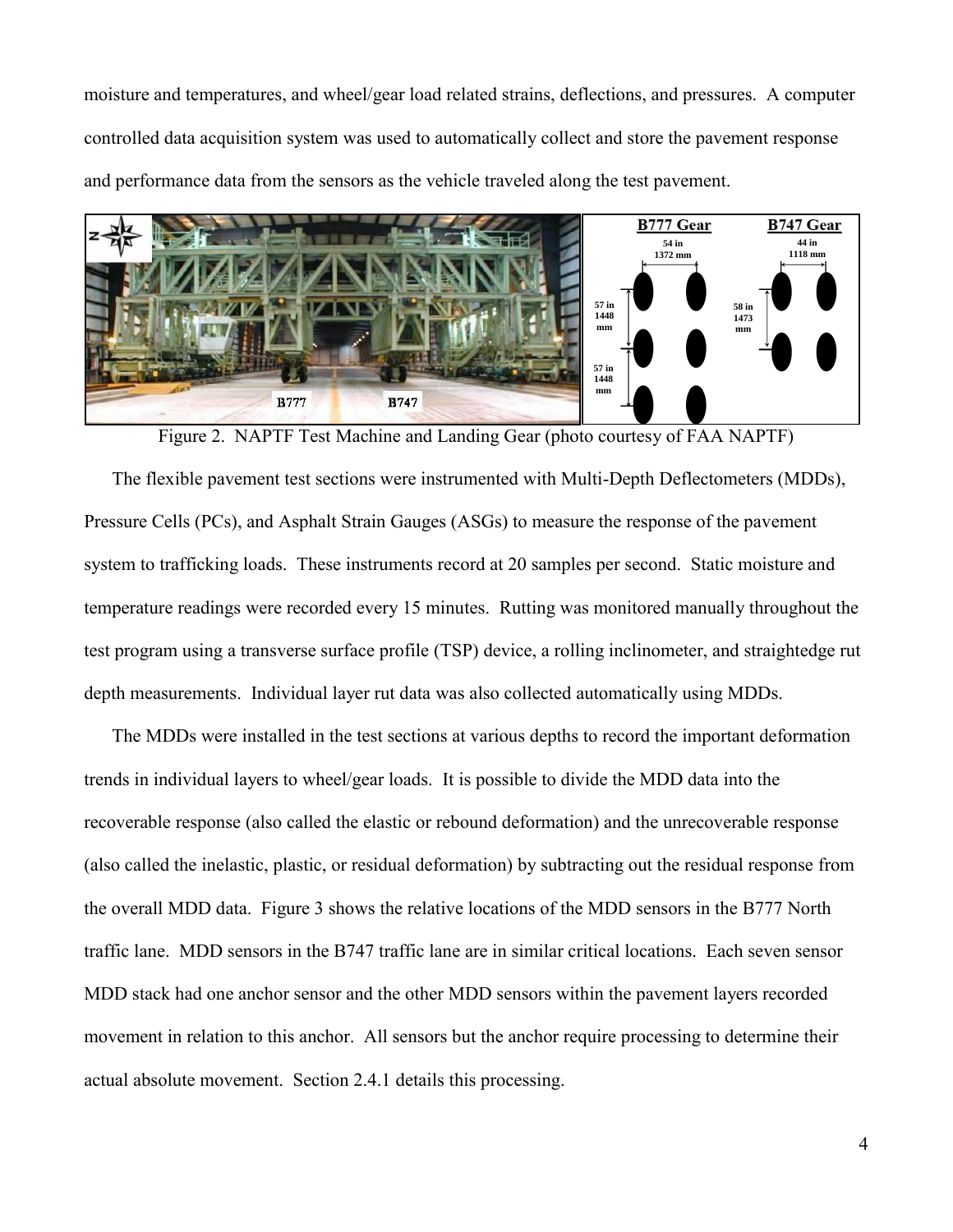

Figure 3. MDD Sensor Locations in the North B777 Trafficking Lane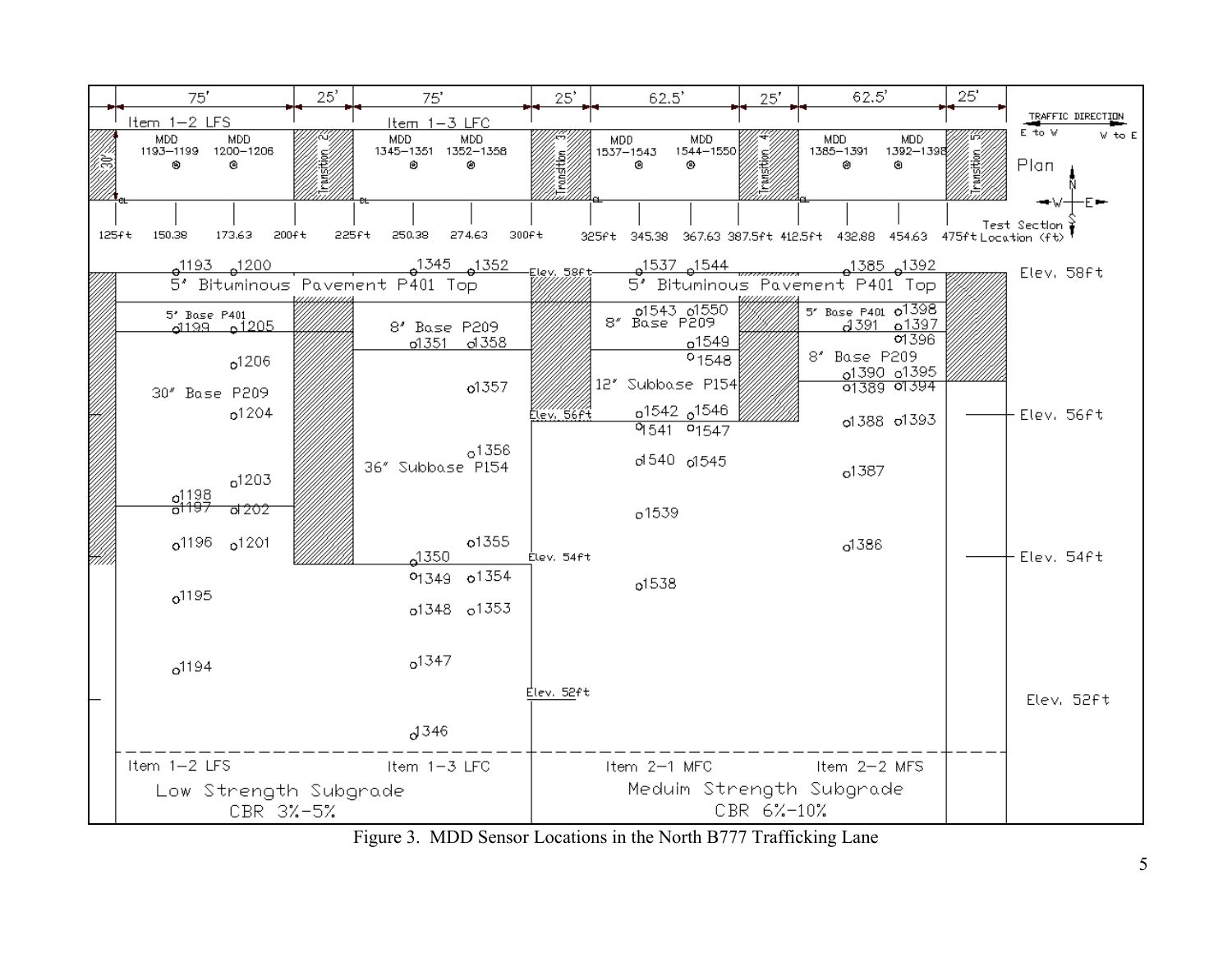#### **1.3 Test Series**

 The first series of tests conducted are referred to as Construction Cycle 1 (CC1) tests and the first NGA aircraft to be analyzed was the Boeing 777 (B777). The B777 landing gear tested in the north testing lane was a six wheel dual-tridem configuration. Loads from the Boeing 747 (B747) type gear in a dual-tandem configuration were tested at the same time in the south testing lane so that comparisons in the pavement responses from each aircraft could be made. The dimensions of the two landing gears are shown in Figure 2 while Figure 5 shows the locations of the gear and wheel centerlines with respect to the MDD locations. The wheel loads were set to 45,000 lbs (200.2 kN) and the tire pressure was 189 psi (1,303 kPa). Trafficking speed was applied at 5 mph (8 km/h).

Pavement cross section details are show in Figure 4. The letter designations indicate the subgrade strength  $(L - Low, M - Medium)$ , the type of pavement  $(F - Flexible)$  and the type of base course (C – Conventional unbound aggregate, S – Stabilized [P401 asphalt]).



Figure 4. Test Section Cross Section Details.

### **1.4 Induced Aircraft Wander**

 To account for aircraft wander, the test passes or load applications were divided into nine wander positions spaced at intervals of 9.843 in. (250 mm) for a total center to center wander width of 78.75in (2m). Each position was traveled a different number of times based on a normal distribution with a standard deviation that is typical of multiple gear passes in airport taxiways, 30.5 in. (775 mm). The nine positions of the wander pattern covered 87% of all traffic (approximately 1.5 standard deviations). One complete wander pattern consisted of 66 vehicle passes (33 East and 33 West). Figure 5 shows the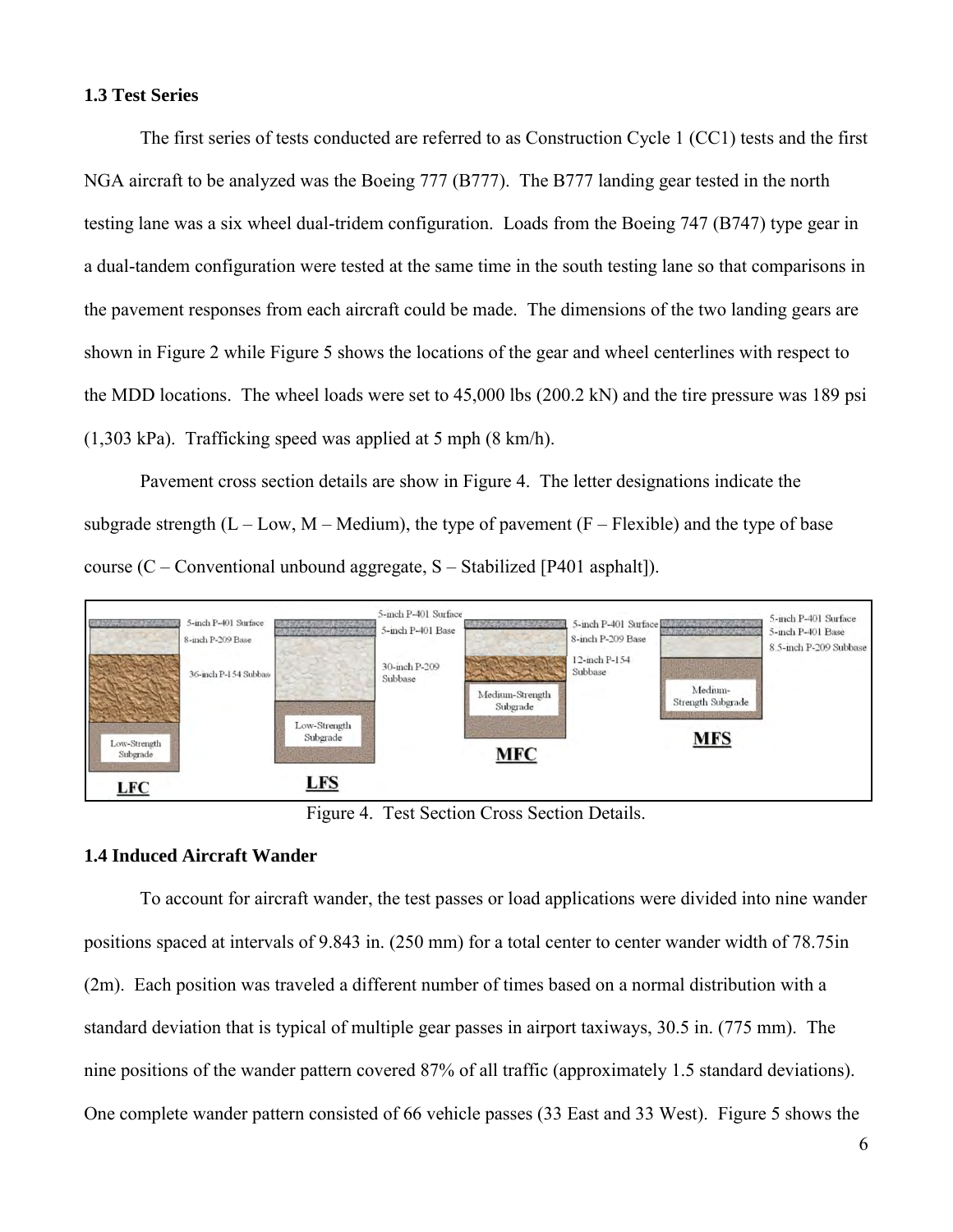location details of the applied trafficking wander positions. The "0" wander position is the center wander position. Table 1 summarizes the distance from the gear wheel centerlines to the MDD locations. Note that the tire contact areas are to scale in Figure 5 indicating there are no gaps between tire imprints for the complete wander pattern.



Figure 5. Gear Wander Position and Wheel Centerlines

|  |  |  |  |  | Table 1. Passes per Lane and Wheel Centerline Locations in Relation to the MDD (inches) |  |  |  |  |
|--|--|--|--|--|-----------------------------------------------------------------------------------------|--|--|--|--|
|--|--|--|--|--|-----------------------------------------------------------------------------------------|--|--|--|--|

| <b>Wander Position #</b>                                | $-4$     | $-3$     | $-2$     | $-1$                                     | $\mathbf 0$ |          | $\mathbf{2}$ | 3        | 4        |  |  |  |
|---------------------------------------------------------|----------|----------|----------|------------------------------------------|-------------|----------|--------------|----------|----------|--|--|--|
| % of passes                                             | $6.1\%$  | $9.1\%$  |          | $12.1\%$   15.2%   15.2%   15.2%   12.1% |             |          |              | $9.1\%$  | $6.1\%$  |  |  |  |
| 777 North Wheel location                                | $-39.87$ | $-30.03$ | $-20.19$ | $-10.34$                                 | $-0.50$     | 9.34     | 19.19        | 29.03    | 38.87    |  |  |  |
| 777 South Wheel Location                                | 14.13    | 23.97    | 33.81    | 43.66                                    | 53.50       | 63.34    | 73.19        | 83.03    | 92.87    |  |  |  |
| 747 North Wheel Location                                | $-93.37$ | $-83.53$ | $-73.69$ | $-63.84$                                 | $-54.00$    | $-44.16$ | $-34.31$     | $-24.47$ | $-14.63$ |  |  |  |
| 747 South Wheel Location                                | $-49.37$ |          |          | $-39.53$ $-29.69$ $-19.84$               | $-10.00$    | $-0.16$  | 9.69         | 19.53    | 29.37    |  |  |  |
| * North MDD offset -26.4in from 777 "0" Pattern         |          |          |          |                                          |             |          |              |          |          |  |  |  |
| <sup>*</sup> South MDD offset 32in from 747 "0" Pattern |          |          |          |                                          |             |          |              |          |          |  |  |  |
| * Wander Positions are offset by 9.843"                 |          |          |          |                                          |             |          |              |          |          |  |  |  |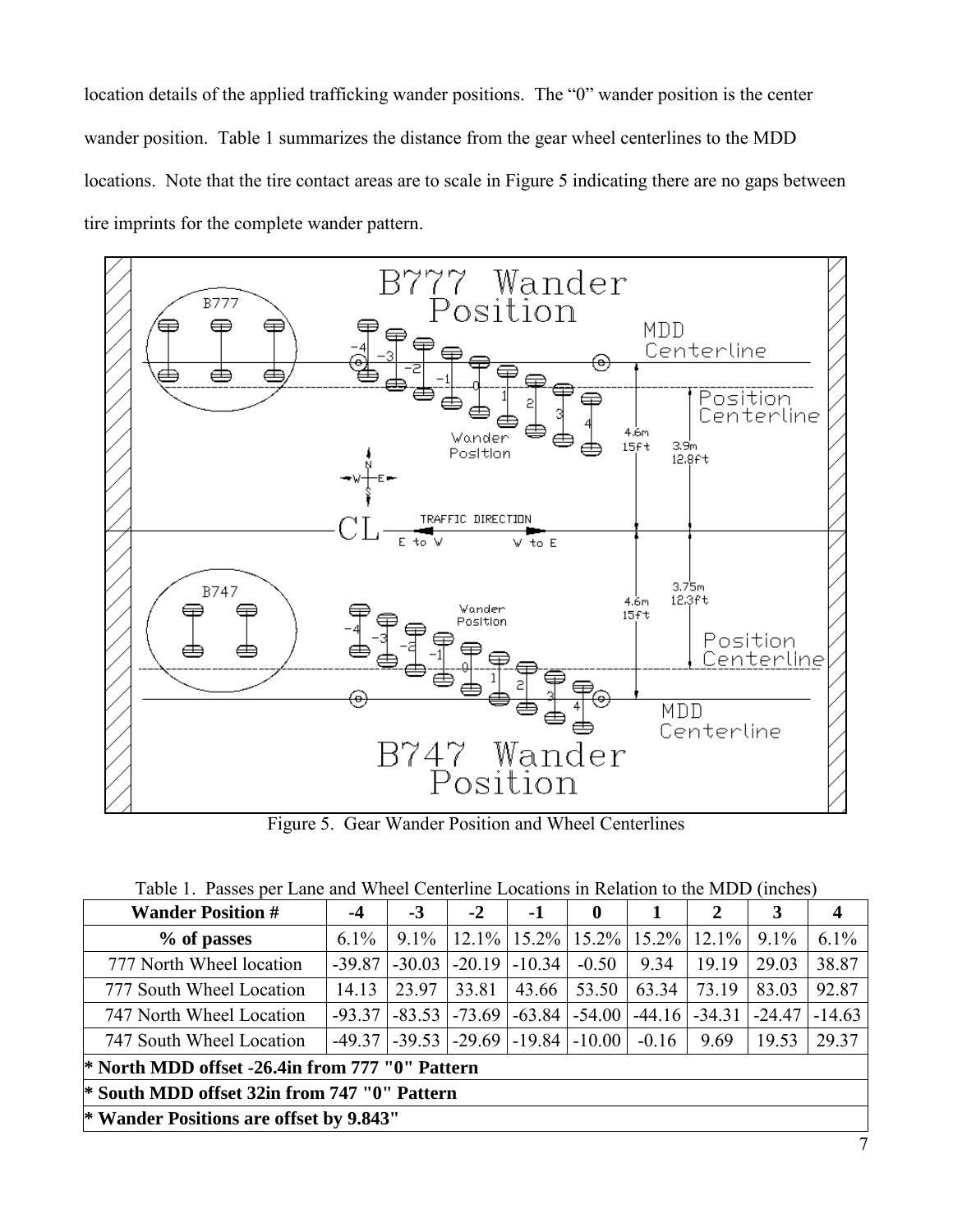To minimize the interaction of gear loads at the subgrade level, the six-wheel B777 and the fourwheel B747 type gears moved in phase, with both gears moving left and right together rather than towards and away from each other. Each pass started out going from West to East and then traveled back along the same path East to West. The gear was then moved to the next wander start position. Figure 6 shows the correlation of wander position, pass number, and wander sequence.



Figure 6. Correlation of Wander Position, Pass Number, and Sequence

### **2. Problem Solving Approach and Technical aspects of the Design Challenge**

### **2.1 Wander**

 Individual aircraft wander patterns create traffic lanes that are wide, unchannelized, and normally distributed. Data collected in the 1970's indicate wander widths of 70in (1778mm) for taxiways and 140in (3556mm) for runways. The standard deviation for a taxiway was found as 30.5in (775 mm) and for a runway 60in (1524 mm) (Ho Sang, 1975). The wander width is defined by the zone containing 75% of the aircraft centerlines (1.15 standard deviations on either side of the mean value with a normal distribution). However, it is not only individual aircraft wander that affects pavement performance. Each aircraft has a unique gear configuration and different combinations of aircraft will induce additional "wander" that is not associated with lateral deviation of individual aircraft. Figure 7 shows the transverse gear wheel locations for various large aircraft. Of note is how many of the aircraft gear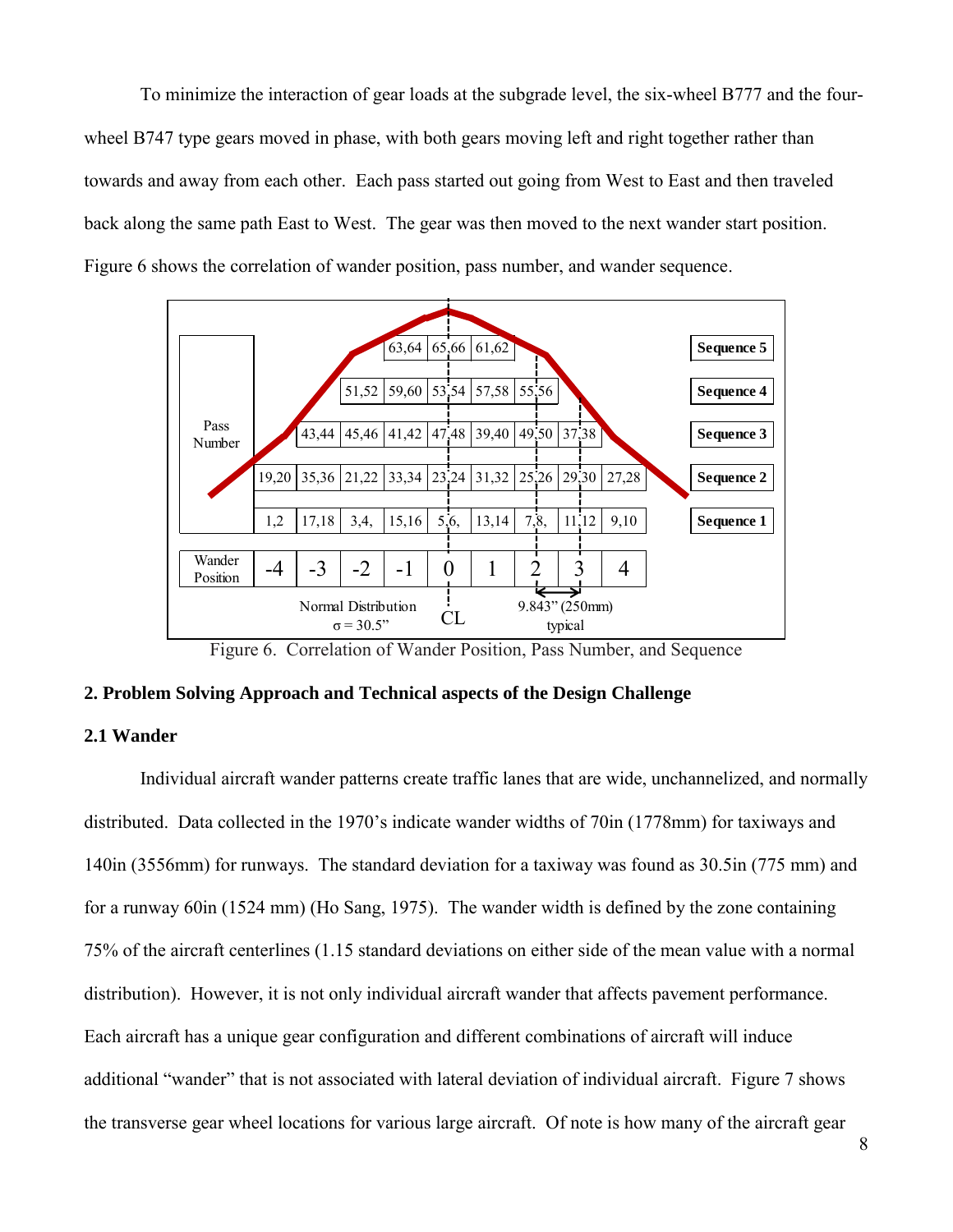wheels bisect the gear locations of other aircraft. For example the A380 has gear wheels traveling almost directly between the B747, B777, and L1011 gear wheels.

 Additional information on wander and previous studies on multiple gear wheel effects can be found in Ahlvin et.al. (1971), Gomez-Ramirez and Thompson (2001), and Ledbetter (1977).



Figure 7: Aircraft Landing Gear Wheel Centerline Positions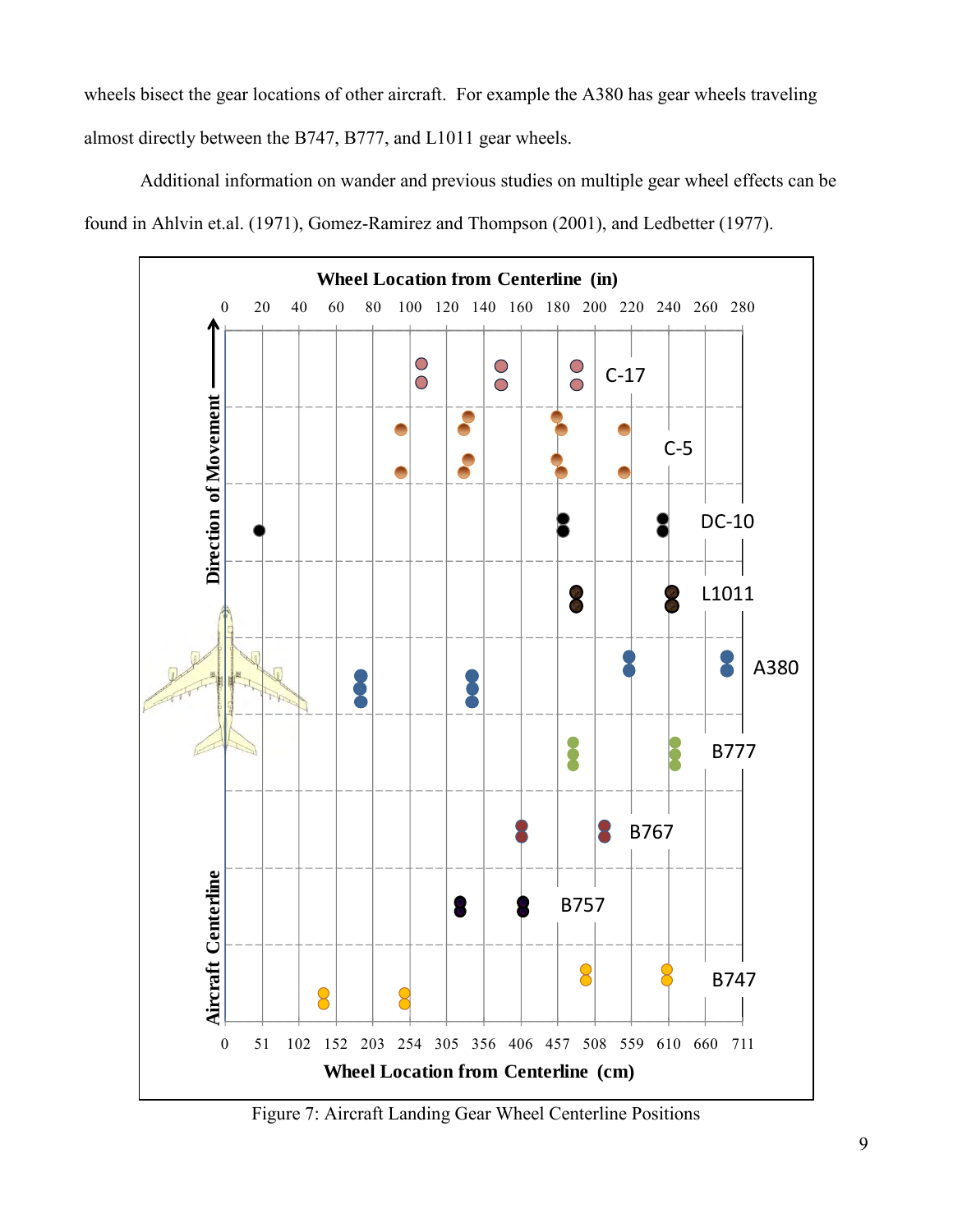#### **2.2 Shakedown**

 Unbound granular layers are said to "shakedown" when application of additional loads cause the unbound layers to consolidate, gain strength with time, and stabilize with little additional residual deformation. This process is seen in the field as well as with repeated load triaxial testing. The use of the shakedown concept in pavement design was first introduced in 1983 and the first attempt at using the shakedown concept indicated there were four categories of shakedown response; purely elastic, elastic shakedown, plastic shakedown, and ratcheting. Analyses of repeated load triaxial tests on unbound aggregates indicate that there is no purely elastic range for unbound aggregate response and therefore only three zones of shakedown should be identified;  $A -$  plastic shakedown,  $B -$  plastic creep, and  $C$ incremental collapse (Werkmeister et. al. 2002).

 In range A (plastic shakedown) the residual strain rate decreases quickly and eventually the layer shows no further residual deformation with additional load repetitions. Range B (plastic creep) initially shows a decreasing residual strain rate but as the number of load cycles increase the residual strain rate resumes an upward climb, eventually leading to incremental collapse. This behavior has been attributed to grain abrasion caused by the large resilient deformations seen in this stress range. The grain abrasion is thought to decrease the angle of internal friction by polishing the grain contact points thus lowering the coefficient of friction between grains and leading to more residual deformation with additional load cycles without increasing the applied stress.

 In range C (incremental collapse) it is probable that due to the high stress range both grain abrasion and particle crushing combine to quickly destroy an unbound aggregate layer. This region is characterized by a slower reduction in the residual strain rate than range A or B and a quick resurgence of the strain rate after a very limited number of load cycles. It is also likely that for all shakedown ranges, any particle movement or rearrangement that occurs will relieve some small amount of the

10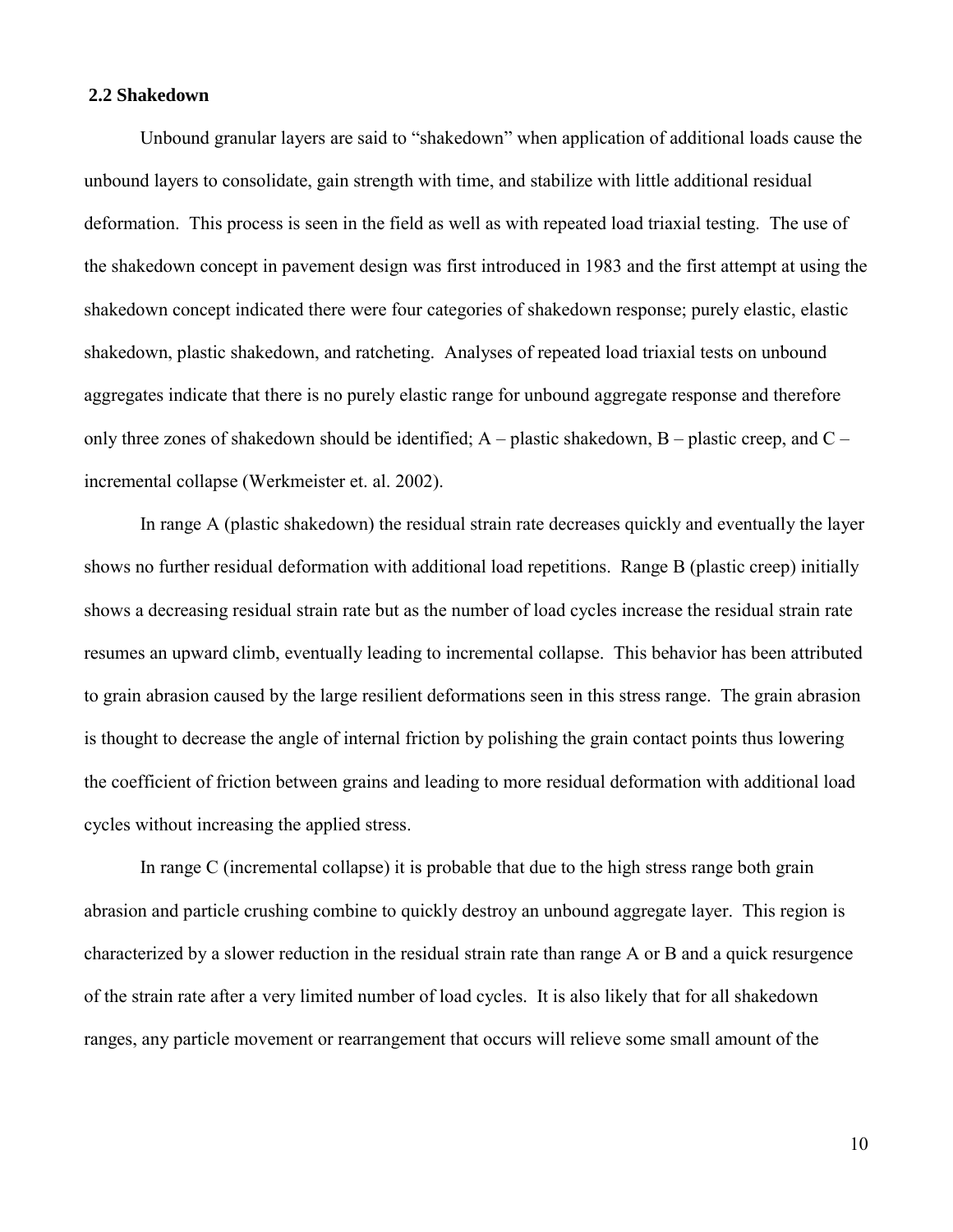residual compressive stress in an unbound layer that was induced by compaction and preloading of the layer; which in turn will cause additional rutting.

#### **2.3 Observed Anti-Shakedown Response**

 Data from testing at the NAPTF using new generation aircraft loads on asphalt pavement indicate that a sequential wander pattern causes residual deformation to be recovered. What has been seen is that the downward residual deformation (rutting) caused by a pass of heavily loaded landing gear is canceled by the upward residual deformation (heave) resulting from the pass of the same gear offset by wander (Hayhoe and Garg 2002). Initially this may seem to be beneficial to the pavement system as the rutting is reduced; however, the particle rearrangement caused by this upheaval has the potential to reduce or even negate the stabilizing shakedown effect. The particle rearrangement reduces the strength of the unbound layer causing more residual deformation with future load applications, the "antishakedown" effect. It is thought that the strength reduction is due to three factors; 1) reduction in any residual compressive stress in the layer 2) a less dense particle matrix and 3) grain abrasion which reduces the coefficient of friction between particle contact points (as seen in range B shakedown behavior).

#### **2.4 Sensor processing**

#### **2.4.1 MDD Response Values**

 The initial MDD data provided by the FAA from the CC1 NAPTF testing was in a comma separated value format and each sensor as described above was related to the anchor sensor and therefore required extensive processing to transform the provided values into actual sensor location movements. The files contained all of the sensors in a MDD group for a limited number of events. For example, file #1 contained the data from the sensors in the first MDD group in the 777 path in the MFC section for events 2796 to 2940. File #2 contained the same sensors but events 2941 to 3400. The first step in the data processing involved dividing all of the sensor files into individual sensors and combining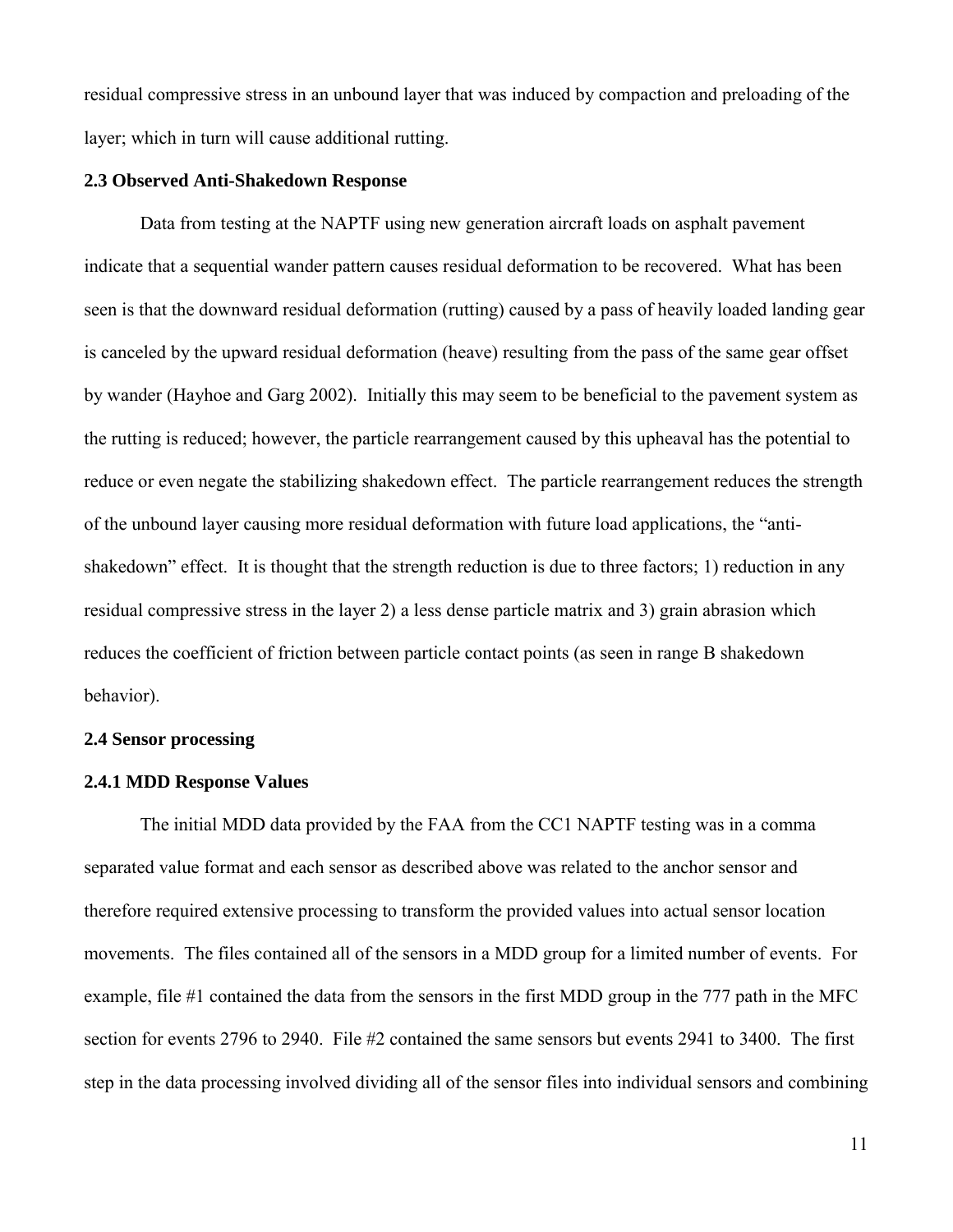all events for each sensor in that file. This resulted in seven files for each MDD group because there were seven individual sensors in each MDD group. Each sensor was at a different location in the testing cross section. Figure 3 is a plan and cross sectional view of the MFS and MFC MDD locations. Each MDD group has a slightly different location for the sensors, but the critical response locations have sensors.

 Once the sensor data was separated into individual sensor files, the actual sensor movement had to be calculated. The first step in processing the data was to normalize all readings so that the sensors showed 0 mils of deflection before the event began. Figure 8 shows a typical sensor reading before being normalized and after being normalized. If the sensor readings are not normalized peak responses cannot be obtained because the peak response has to be relative to zero mils of deflection; Figure 8 demonstrates this discrepancy where before normalization the peak value would be recorded as 15mils when the actual peak response is 20 mils.



Figure 8: Normalization of Sensor Readings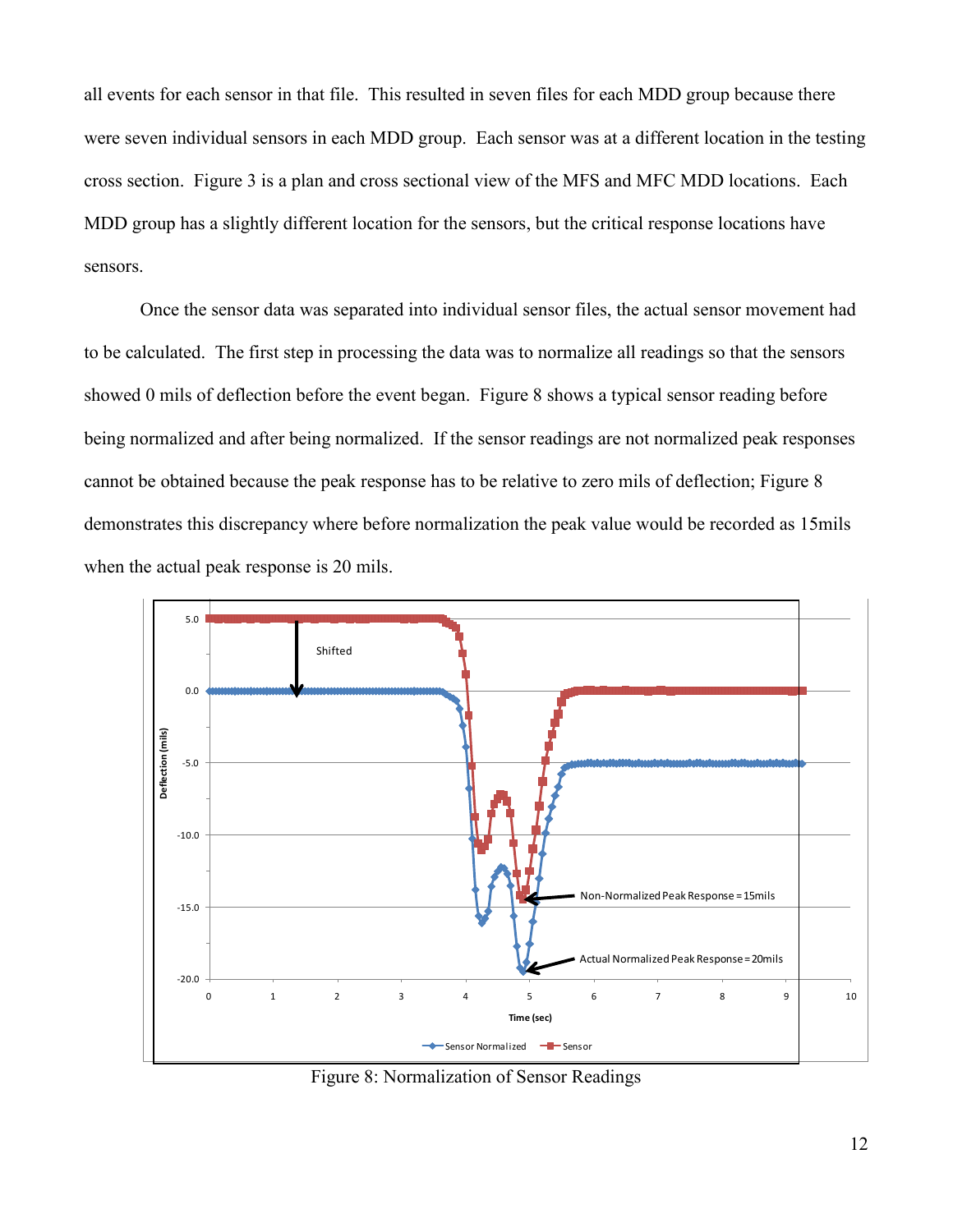Once the sensor readings are normalized they must be processed to show the absolute movement of each sensor. For each MDD group, only the "anchor" sensor data was the actual movement of the sensor because the anchor data recorded the movement of the surface relative to the anchor block some distance below the surface. The LFC and LFS MDD groups had their anchors approximately 120in (3m) below the surface, while the MFC and MFS MDD group anchors were 100in (2.5m) below the surface. The anchor sensor reading was the actual movement of the surface. All other sensor readings were relative to the surface position because the other sensors were linked to the surface position with connecting rods. In order to know the actual movement of the other sensors, the sensor reading must be subtracted from the anchor reading. Figure 9 shows an anchor reading, a sensor reading, and the processed actual sensor movement. An example of the calculation is provided: at time equal to 4.25 seconds the anchor reading is -99 mils, the sensor reading is -60 mils, and the actual movement of the sensor is the anchor reading minus the sensor reading  $[(-99)-(60)=-39$ mils].



Figure 9: Anchor Data, Sensor Data, and Actual Sensor Movement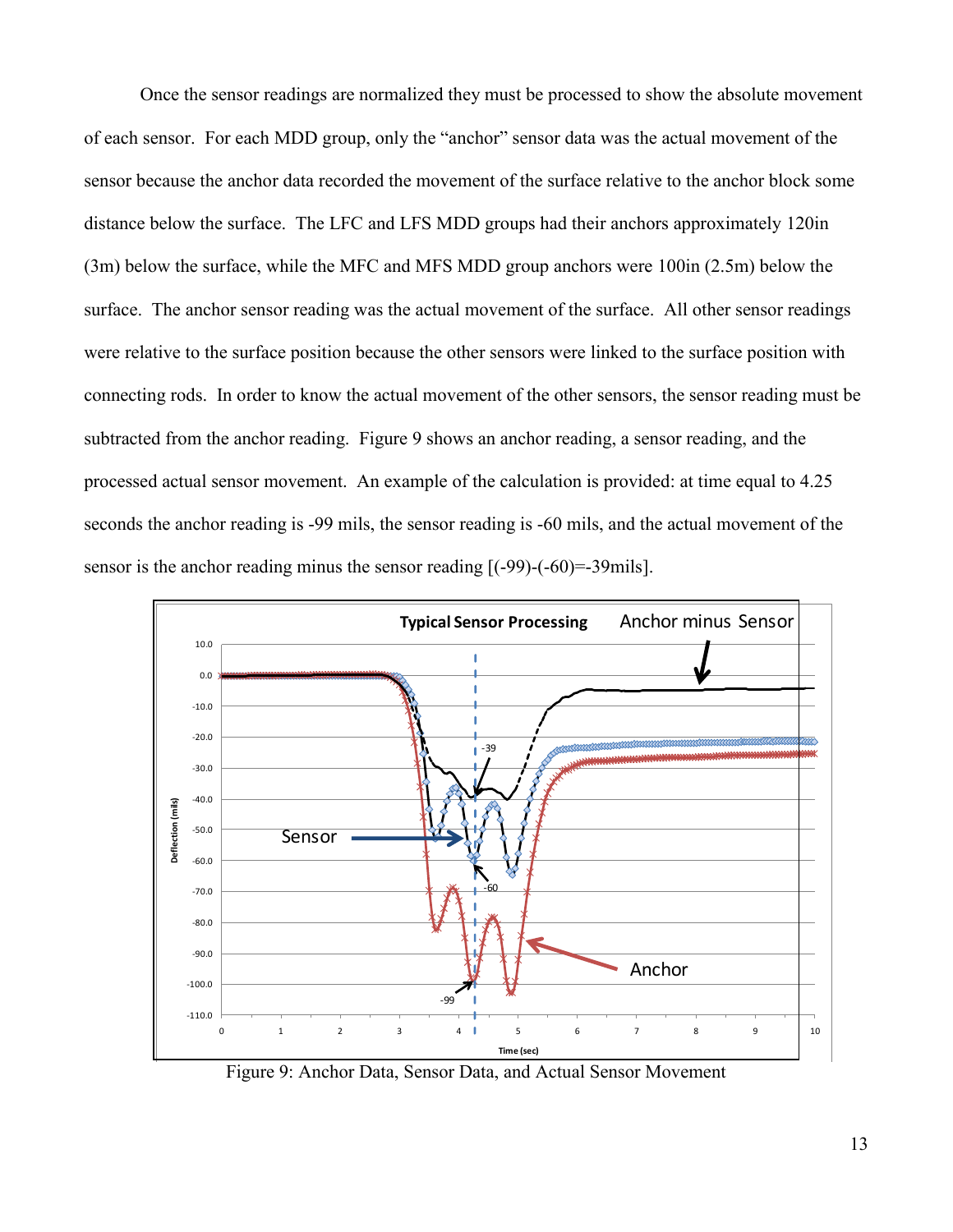One issue with the above calculation is that it can only be done if the two sensors readings are at the exact same time. Most of the sensors and anchors were not triggered to start collecting data at the exact same moment and thus could not immediately be processed for the actual sensor movement. Figure 10 shows this dilemma; the sensor started recording data after the anchor. If the sensor is subtracted from the anchor without aligning their timelines the resulting sensor reading is incorrect (also shown in Figure 10). In order to obtain the actual sensor movement each sensor reading was time aligned manually in Microsoft Excel so that the timeline of each sensor reading matched the anchor. Figure 11 shows the same data as Figure 10 but with the readings aligned and the correct absolute movement of the sensor shown.

 Once aligned, critical response values can be obtained. The peak response is the easiest value to obtain from the data. It is the maximum displacement reading recorded by the sensor and can either be contractive (negative) or dilative (positive). The residual response of each event can be calculated using Microsoft Excel and the time-deflection histories of each event. Residual response is the final value of the sensor reading minus the original sensor reading.



Figure 10: Sensor and Anchor Readings Offset due to Triggering Time Differences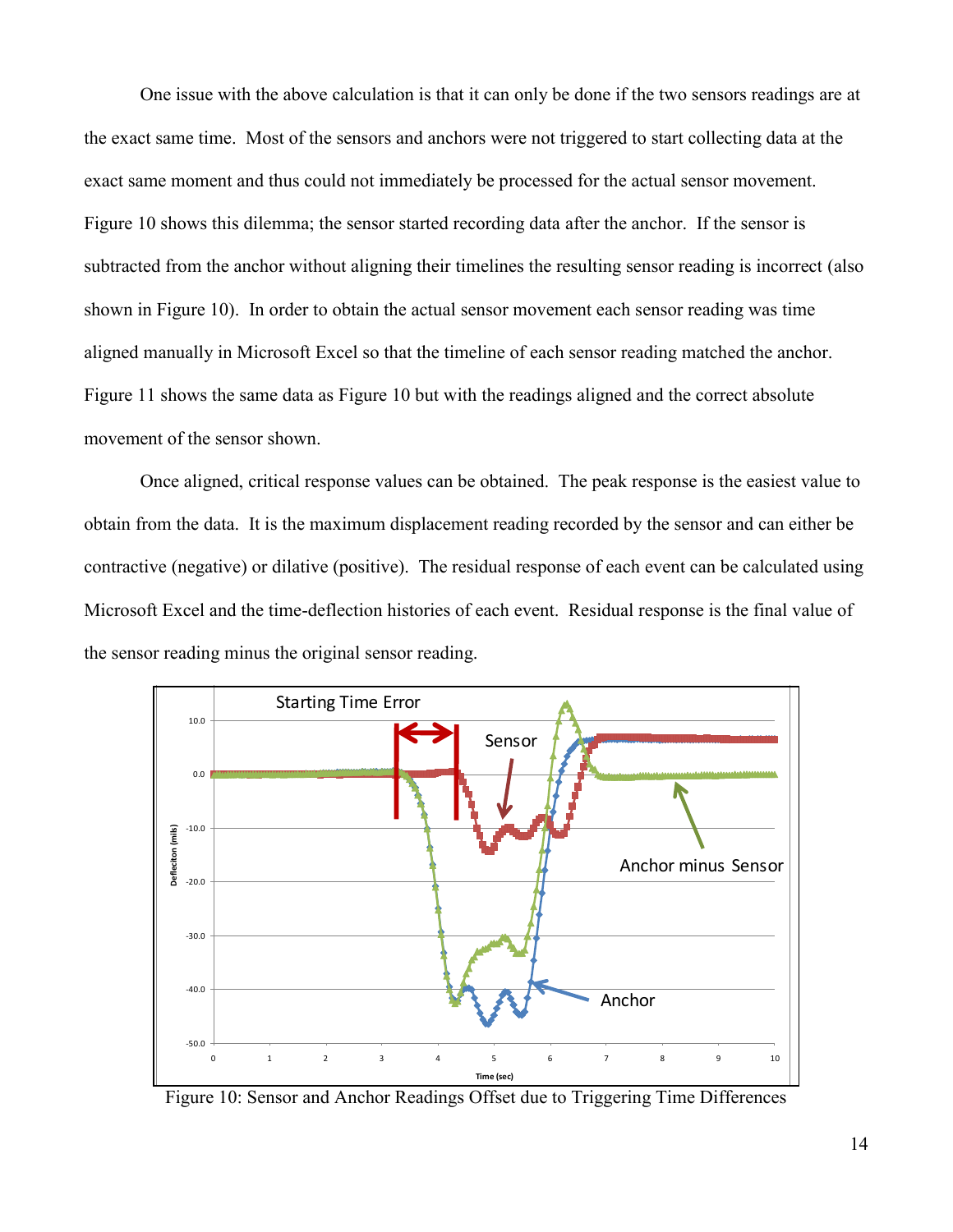

Figure 11: Time Aligned Sensor and Anchor Readings for Proper Analysis

 The CC1 data was provided with two values intended to assist in this residual response calculation. "Offset left" and "offset right" values were provided with each sensor and each event. The offset left values are the displacement reading of each sensor before the landing gear carriage came within the influence zone of the sensor. The offset right values were the displacement readings of each sensor after the landing gear had passed; again with the landing gear outside the influence zone of the MDD group. Initially, all sensor data was processed using these values to provide residual displacements for each event. However, it was observed that the offset values were relative to the anchor, so to use the offset values one would need to subtract the offset values of the anchor from each reading. Instead of using the offset values, the average displacement of the first 1.5sec of data was subtracted from the average displacement of the last 1.5secs of data (see Figures 12 and 13). To check this method the residual response of the anchor calculated using the offset right and left values was compared with the residual response of the anchor calculated using the 1.5sec average values and the results showed a very close match with any discrepancies attributed to minor fluctuations in the sensor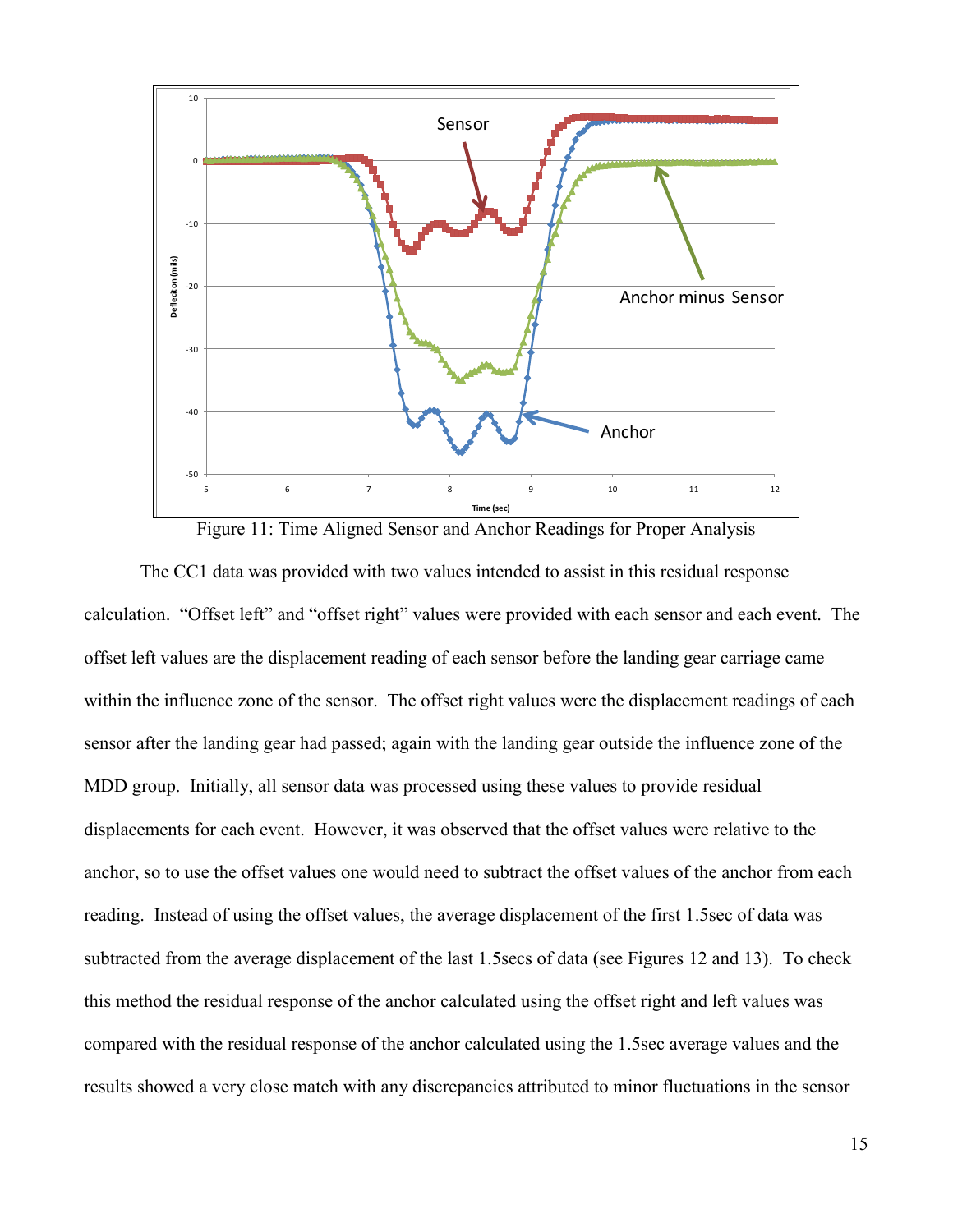readings during the 1.5sec intervals. The residual response can be either contractive (negative), dilative (positive), or zero.

**Residual Calculation**



Figure 12: Residual Calculation (Contractive)



Figure 13: Residual Calculation (Dilative)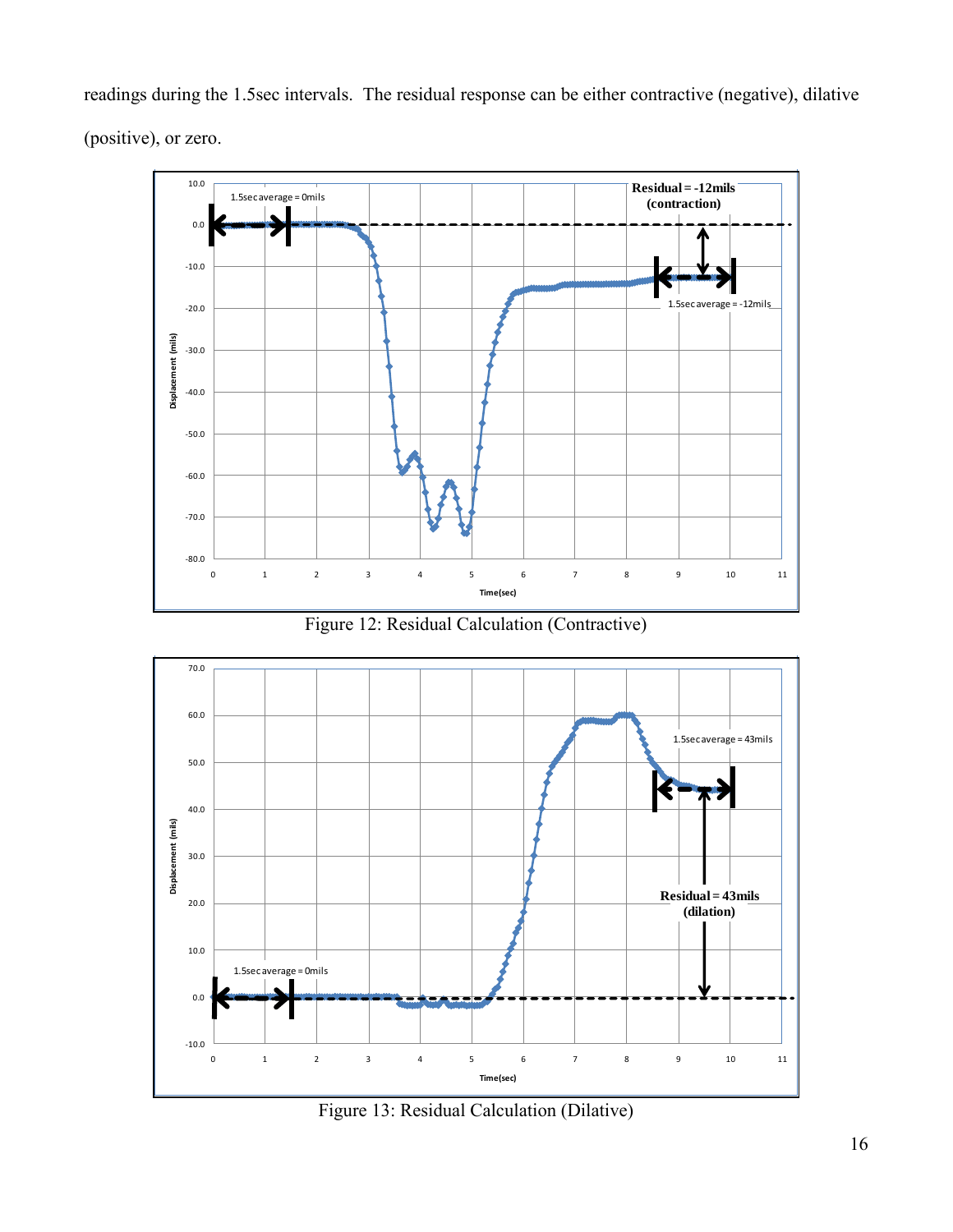The most difficult data point to find is the rebound response value of each event. The wander pattern used in the CC1 testing resulted in time-displacement graphs that varied widely. Each different time history requires a slightly different method to calculate the rebound response. Figure 14 shows the values that can readily be obtained using Microsoft Excel (Figure 14 is an idealized graph). Excel can find the maximum and minimum values of a series without additional equations. The initial and final values of each time-displacement graph where an average of the beginning and ending 1.5 seconds of data respectively as shown in Figures 12 and 13. The maximum and minimum values can coincide with the beginning average or ending average.



Figure 14: Microsoft Excel Obtainable Values

 Traditionally, rebound response has been the amount of contractive deflection that is recovered after the pass of a wheel load; Figure 15 shows this situation. The wheel load causes contraction of the soil element to a peak displacement value and as the wheel moves past the point some of the peak displacement is recovered. The rebound response value of Figure 15 is simply the ending average value minus the minimum peak response value  $[(-12mils) - (-75mils) = 63mils]$ . Positive rebound indicates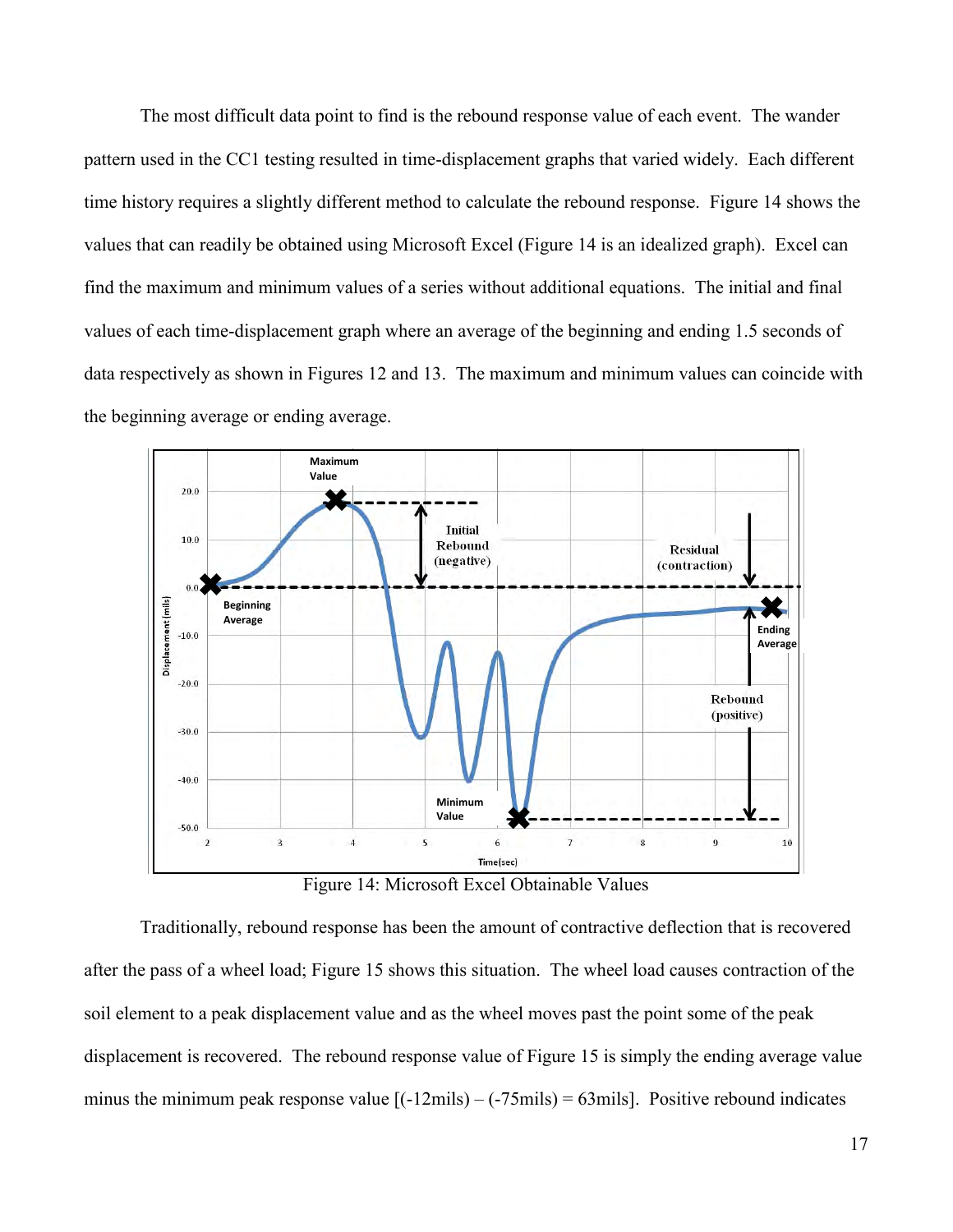that some of the contraction of the soil element has been recovered. Conversely, if the soil element dilates as the wheel load moves past, a negative rebound value indicates that some of the dilation of the soil element is recovered (Figure 16). Dilative rebound is a logical result of dilation if there is any confinement of the soil element, however it has not been recognized or used for pavement analysis; but it is interesting to note that the MDD sensors recorded the phenomenon.



Figure 15: Contractive Rebound Response



Figure 16: Dilative Rebound Response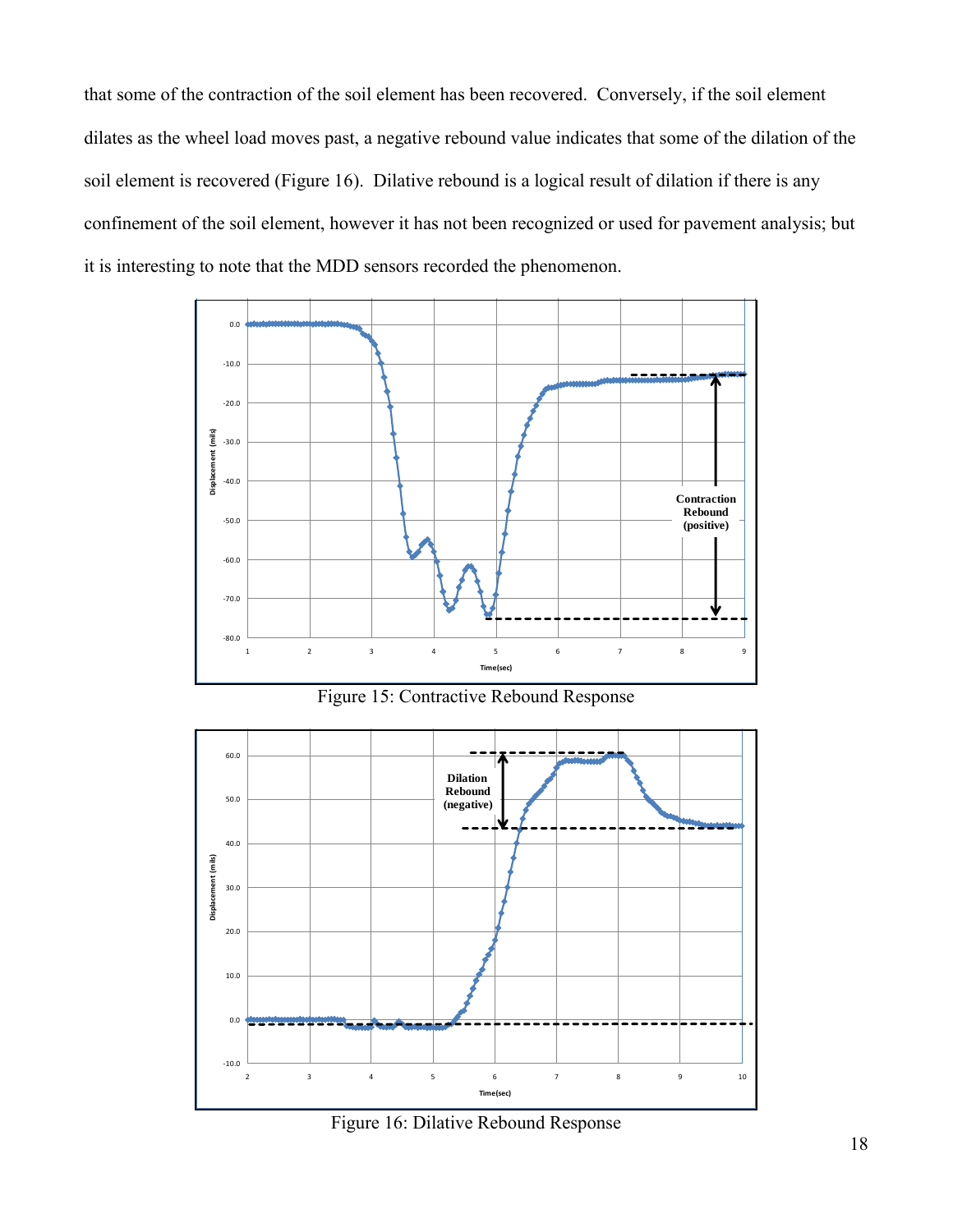### **2.4.2 Layer Response Values**

 Once the absolute sensor readings are known the individual layer response values can found by subtracting the lower sensor reading from the upper sensor reading. The response of the P154 layer in the 777 lane of the MFC section is shown in Figures 17 and 18 and is the response of the of the top of the layer minus the response of the bottom of the layer. Figure 17 is a typical contractive response under wander position 0 and Figure 18 is a dilative response under wander position 4



Figure 17: P154 Layer Response in MFC, 777 Lane, Wander Position 0, W-E Direction, Pass 166



Figure 18: P154 Layer Response in MFC, 777 Lane, Wander Position 4, W-E Direction, Pass 188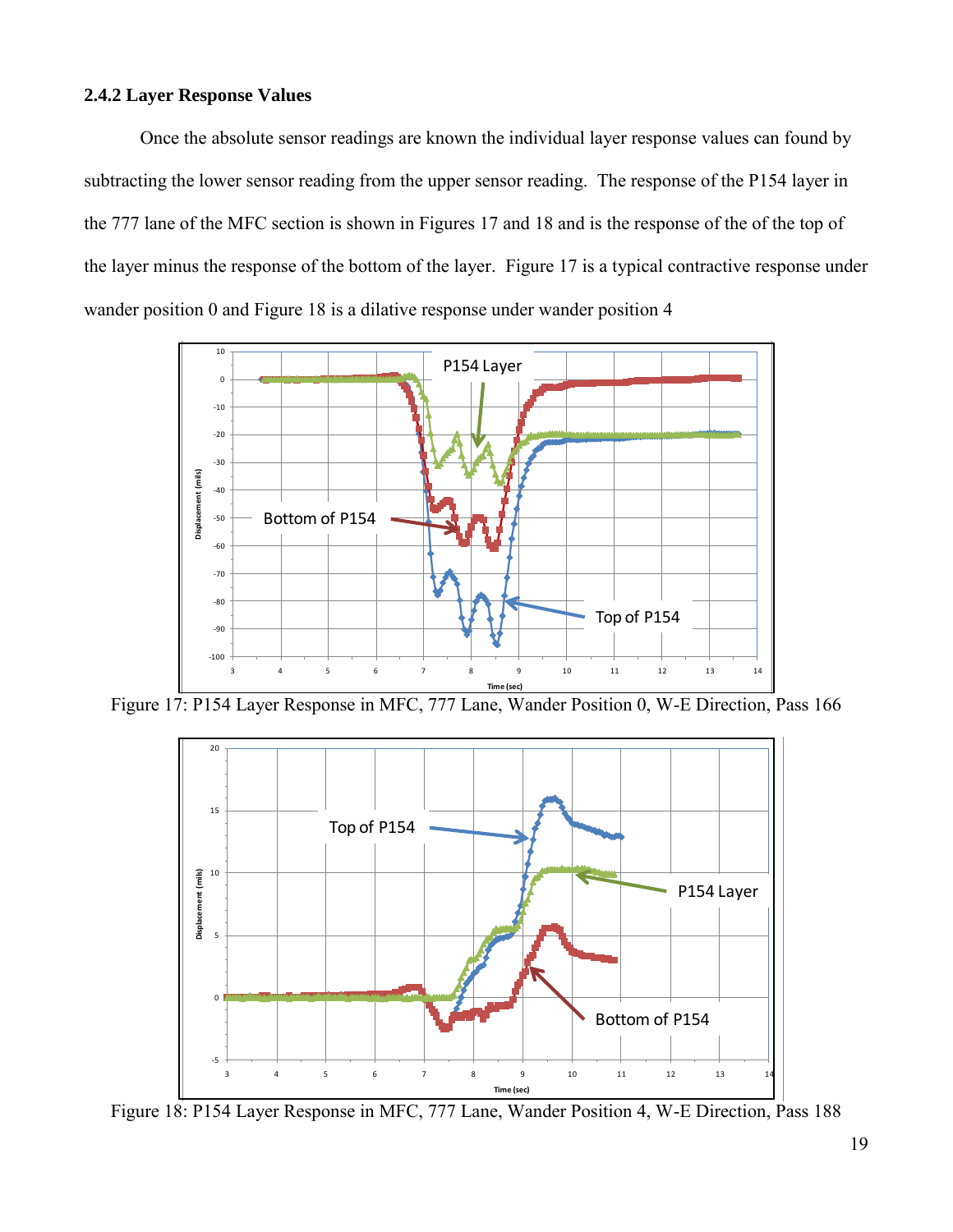#### **2.4.3 Separation of MDD Response Values by Wander Direction, Position, and Sequence**

 When analyzing the response values from a specific MDD sensor in total, the data seems erratic and random; Figure 19 shows the residual response data from the P209 layer in the MFC section. It does seem that there are linear patterns within the data but analyzing the data as a complete set does not elicit what those patterns are. Only when the data is separated by wander position, travel direction, and wander sequence, do distinct patterns emerge that show some rationale for the linear patterns.



Figure 19. Residual response P209 layer all wander positions  $(1\text{mil} = 0.001\text{ in} = 0.0254\text{mm})$ 

 Figure 20 shows the isolated residual response data for wander position 0 in the P209 layer and Figure 21 shows the wander position 0 data in the P154 layer. It is only through the separation of the data that analysis of the layer response to individual wander positions and sequences can be accomplished. The P154 layer is thicker and of lower quality than the P209 layer and thus one would expect more residual deformation in this layer as shown in Figure 21. Something else that is only visible when the data is separated is that the first pass on each wander position in the west to east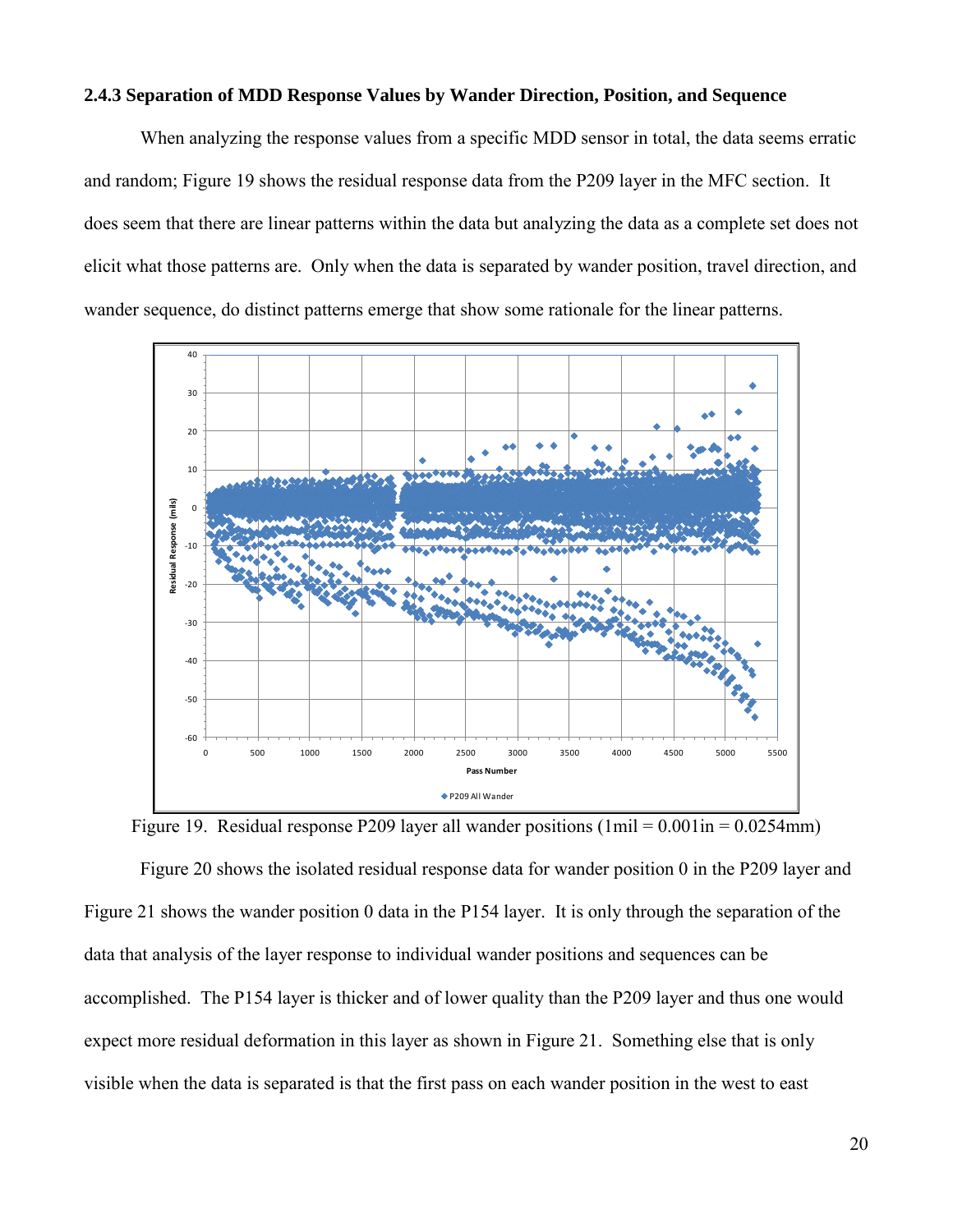direction causes the most response and the return pass along the same wander position shows significantly less residual deflection. This provides an indication that shakedown does occur in the unbound aggregate layer but because the wander position shifts every other pass, the layer does not fully stabilize and the residual response continues to increase.

 It is interesting to see in Figure 21 that if the wander pattern is kept narrow enough, shakedown occurs. As the 66 pass wander pattern goes from sequence 4 to sequence 5 (as defined by Figure 6) the residual deflection caused by the west to east pass on wander position 0 decreases 50% yet the other sequences all have similar responses under wander position 0. This is because the gear loading of sequence 5 is in a narrow path only 19.686in (500mm) wide. The effect is visible in Figure 20 also, but it is not as pronounced possibly because of the higher quality and thinner P209 layer which is not as susceptible to the dilative effects of wander. s p<br>le 1<br><del>10</del> **MDD Line** 



Figure 20. Residual response P209 layer wander position  $0(1\text{mil} = 0.001\text{in} = 0.0254\text{mm})$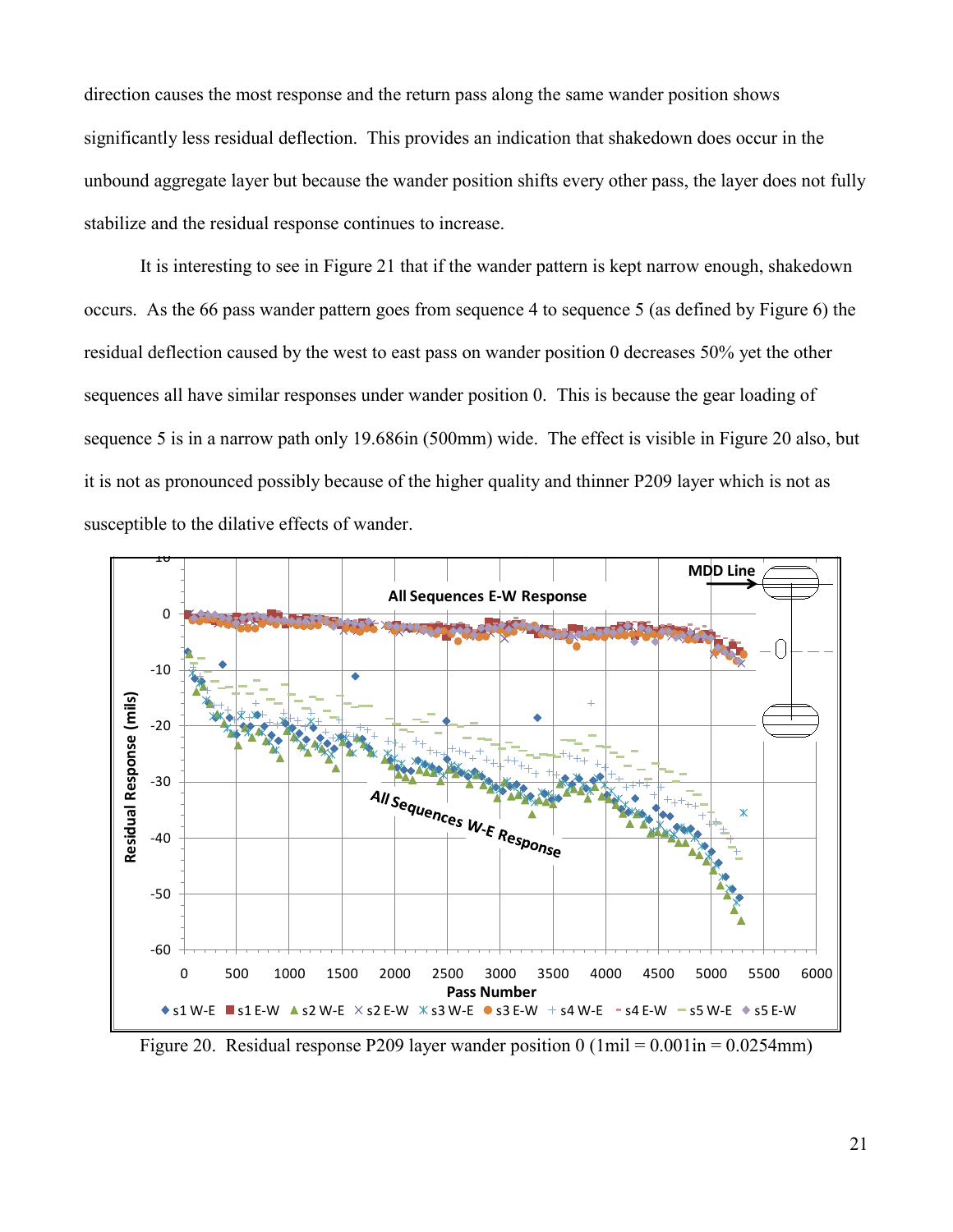

Figure 21. Residual response P154 layer wander position  $0 \text{ (1mil]} = 0.001 \text{ in } = 0.0254 \text{ mm}$ )

#### **2.4.4 Residual Response of P209 and P154 Layers**

 In order to fully understand the influence wander sequence and wander position have on the residual response it is necessary to combine the data into 66 pass wander patterns. Figure 22 shows 66 pass wander patterns for the P209 layer and Figure 23 the P154 Layer.

 Both figures indicate that traffic in the west to east direction on wander position 0 produces the maximum downward residual deformation; which correlates with the maximum load position of the wheel centerline, located a mere 0.6in (1.5cm) from the MDD centerline. Wander position 1 is the only other wander pattern to produce a consistent downward residual deformation of both the P154 and P209 layers and is the second closest wheel load. All of the other wander positions contribute various amounts of contraction or dilation. Wander position 2 seems to provide the most dilation (heave) for both layers, but due to limited data points cannot be conclusively regarded as the wander position causing the most dilative effect.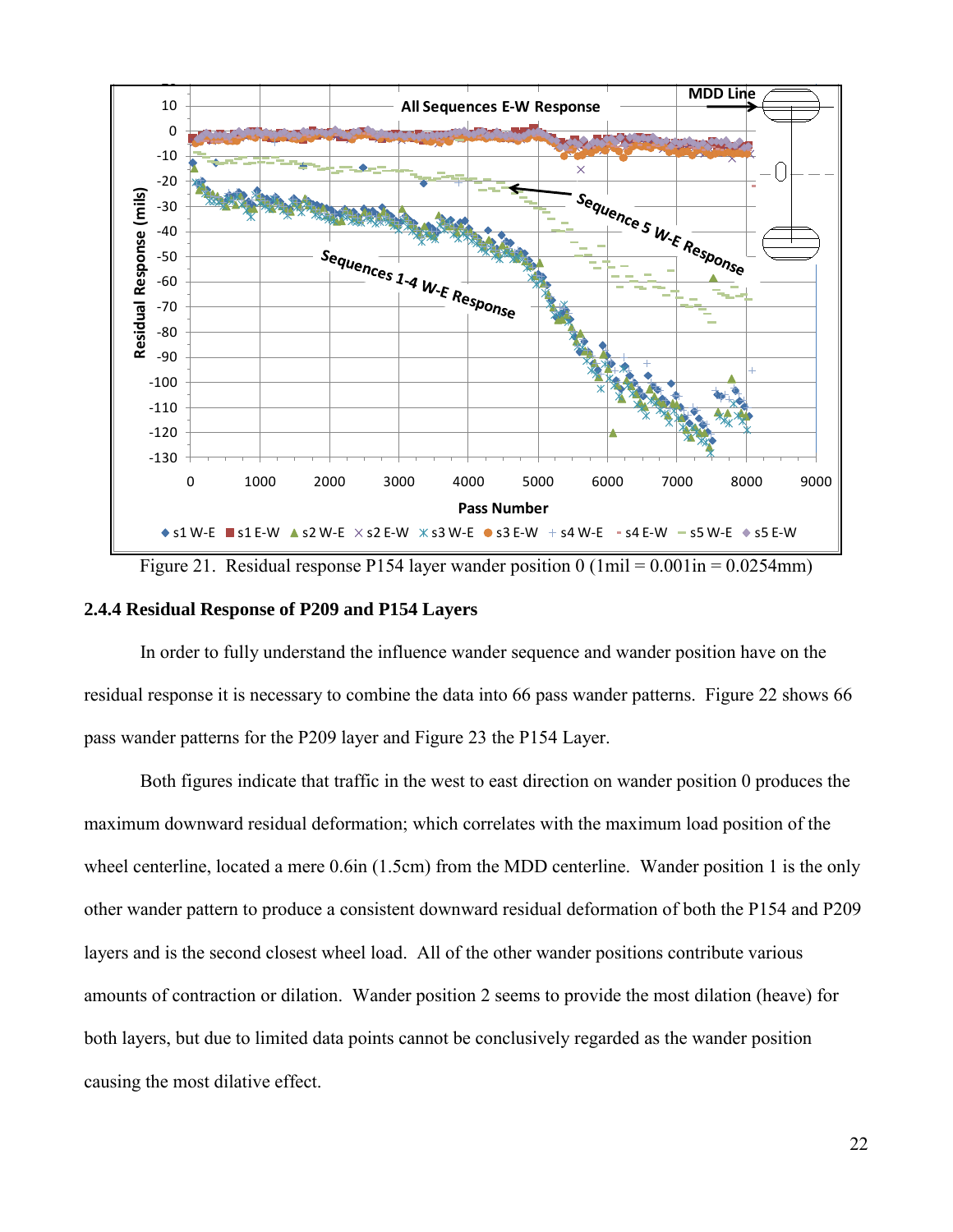Even though the detail is limited due to graph size restrictions, Figures 22 and 23 do show that in general as the number of passes increase both the contractive and dilative residual deformation values increase. This is in contrast to stable shakedown behavior where residual deformation per pass decreases with increasing repetitions.

When compared to the residual deformations in the subgrade (section 2.4.5), the maximum contractive response in the P209 layer is double the subgrade response while the P154 layer shows triple the response. The P209 layer shows less dilative response than P154 layer and a similar dilative response with the subgrade. The P154 layer on the other hand shows approximately 50% more dilative response than the subgrade. It is the combination of the upward and downward residual deformation that proves the unbound aggregate layers are being rearranged and anti-shakedown is occurring. n t<br>he<br>50<br>40



lane (1mil =  $0.001$ in =  $0.0254$ mm)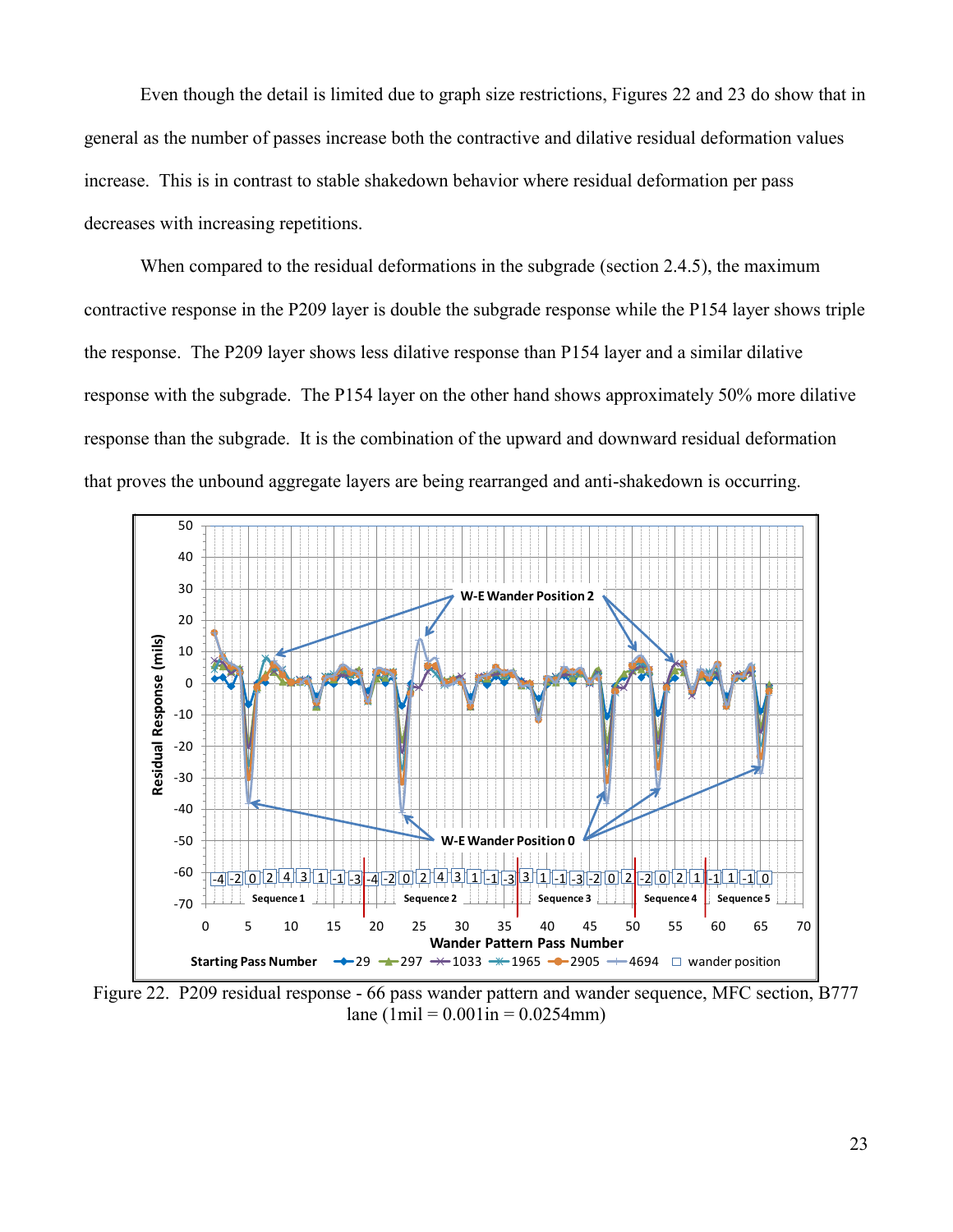

Figure 23. P154 residual response - 66 pass wander pattern and wander sequence, MFC section, B777 lane (1mil =  $0.001$ in =  $0.0254$ mm)

#### **2.4.5 Response of the Subgrade Layer**

 The subgrade showed equal amounts of contractive and dilative residual deformation (Figure 24). The residual response values rarely exceeded  $\pm 20$  mils which are significantly less than the residual responses in the unbound aggregate layers. As seen in Figure 24, the maximum contractive as well as dilative residual responses are caused by multiple wander positions indicating that the gear wheel interaction is higher for the subgrade layer (as expected). What is unexpected is that the subgrade residual response is so much less than the unbound aggregate response. Most of the total residual response is recorded in the unbound aggregate layers, which is in contrast with normal FAA pavement design where the base and subbase courses are assumed to have little to no rutting.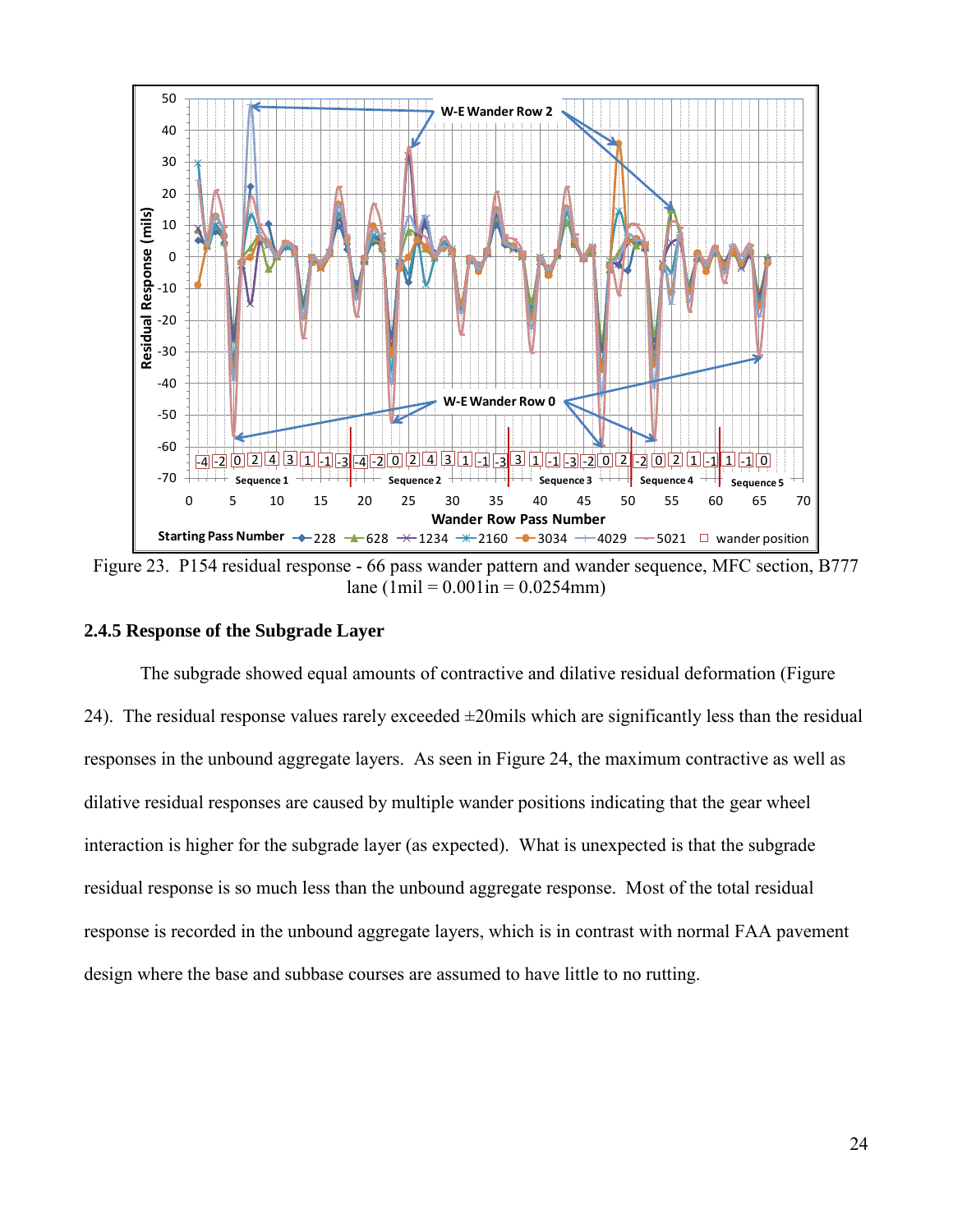

B777 lane (1mil =  $0.001$  in =  $0.0254$  mm)

### **2.4.6 Comparison with Surface Rutting**

 Surface rutting was monitored manually throughout the traffic test program using a transverse surface profile (TSP) device, a rolling inclinometer, and straightedge rut depth measurements. The profile data was not measured after a specific wander position or wander sequence. Figure 25 shows the rut depth at the MDD location at various passes. As expected, the rut depth does generally increase with the number of passes; however in contrast to expected behavior, there are numerous measurements where the rut depth decreased. It is the induced aircraft wander that causes this anomaly; however, there is no way to adequately compare the affect of wander position on the manual rut depth measurements because the manual measurements do not cover a complete 66 pass wander pattern. In future tests, every 10th wander pattern should be manually measured after each of the 66 passes to properly define the influence of wander on the surface rut depth.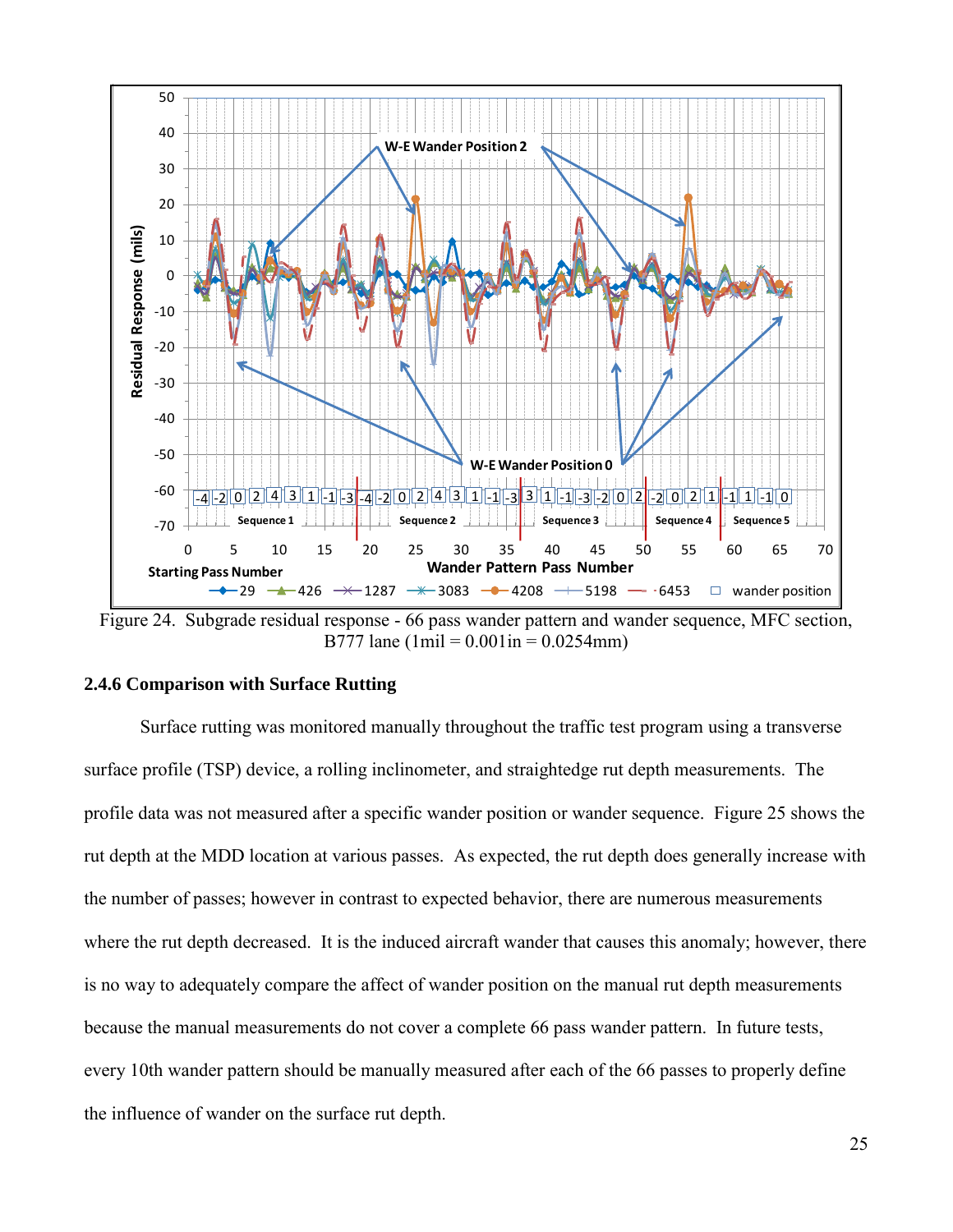

Figure 25. Rut depth measurements at the MFC 777, Lane, MDD location  $(1in = 25.4mm)$ 

### **2.4.7 Heavy weight Deflectometer Testing**

 The heavy weight deflectometer (HWD) is a machine similar to a falling weight deflectometer with the only difference being a larger loading capacity for the HWD machine. The principle behind falling weight tests is the same as for any weight/deflection measurement test; deflection can be used as an indicator of the condition and strength of a pavement system. Higher deflections point to a degraded or weaker pavement system. The falling weight deflectometer uses instantaneous loads (20-60msec) to induce deflections. Deflection can be induced by static loads, but the falling weight is indicative of the transient nature of actual traffic and the impact load can be changed by varying the drop height. HWD tests can be conducted regularly during testing to help determine the degradation of the pavement system.

 The FAA used a KUAD Model 240 HWD in their CC1 testing and has a standard procedure for routine HWD tests. They use a 12in (30.5cm) segmented loading plate, a pulse width of 27-30msec, and four drop heights consisting of a 36kip (160kN) seating drop followed by impact loads of 12, 24, and 36kips (53.4kN, 106.8kN, and 160kN) (Garg and Marsey 2004). The deflection basin is recorded for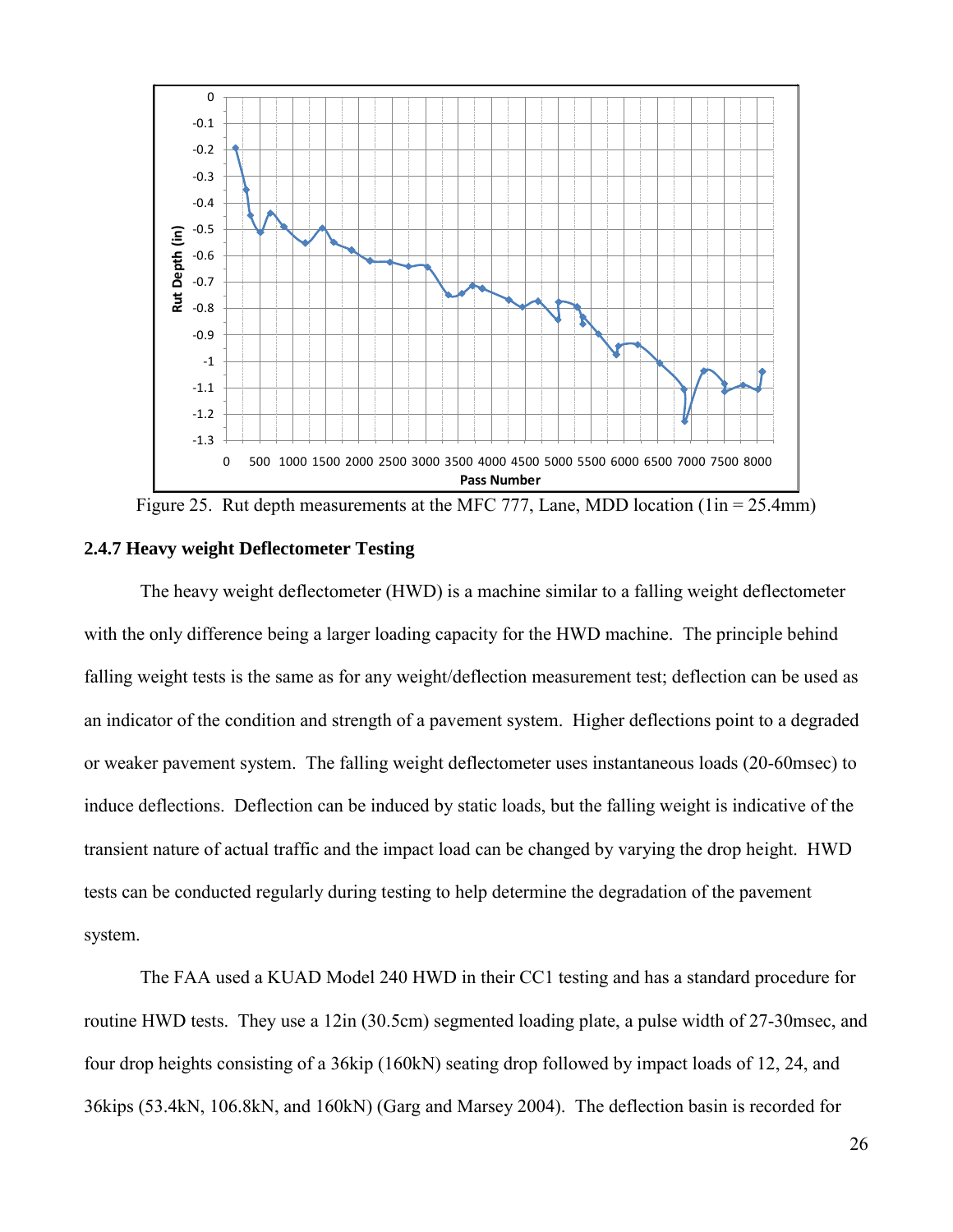each drop with seismometers placed radially from the center of the load at 0in (D0), 12in (D1), 24in (D2), 36in (D3), 48in (D4), and 60in (D5), (0, 30, 60, 90, 120, and 150cm). As the distance of the sensor increases from the center of the load, the depth to the effective layer properties increases. For example the deflection of sensor D2 may indicate the combined properties of the layers deeper than 6in (15cm) while deflection of sensor D4 could correlate to layer properties deeper than 12in (30cm). The deflection at the center of the loading plate, D0, is a function of the loading plate diameter, the applied load, and the pavement structure as a whole. While deflection at the outermost sensor, D5, is predominately controlled by the subgrade properties (Garg and Marsey 2002). Depending on the thickness of the pavement system layers, sensors D1 to D4 may provide insight into base and subbase layer properties.

### **2.5 Analysis**

#### **2.5.1 MDD**

 The MDD data from the MFC sections indicates that the base and subbase layers do not consolidate and shakedown during testing. Figure 26 is the residual response by layer for the MFC section, B777 lane, wander position 0, west to east direction, for wander sequences 1-4 and Figure 27 is the percentage of the residual response by layer. Wander position 0 has one gear wheel directly over the MDD location (Figure 5). If shakedown does occur in the unbound aggregates one would expect that the percent of residual response by layer would decrease for the P209 and P154 layers and increase for the subgrade, however as shown in Figure 27, this does not happen. The percent of the residual response remains relatively constant for each layer as the testing progresses, 8% P401, 36% P209, 46% P154, and 10% subgrade. The exception can be seen in the P401 and P209 layers. Shakedown occurs in the P401 layer as evidenced by the decrease in the percent of residual response by the P401 layer during the initial 1000 passes. This shakedown in the P401 layer is counteracted by an increase in the percent of residual response by the P209 layer for the same 1000 passes. In general the percent of residual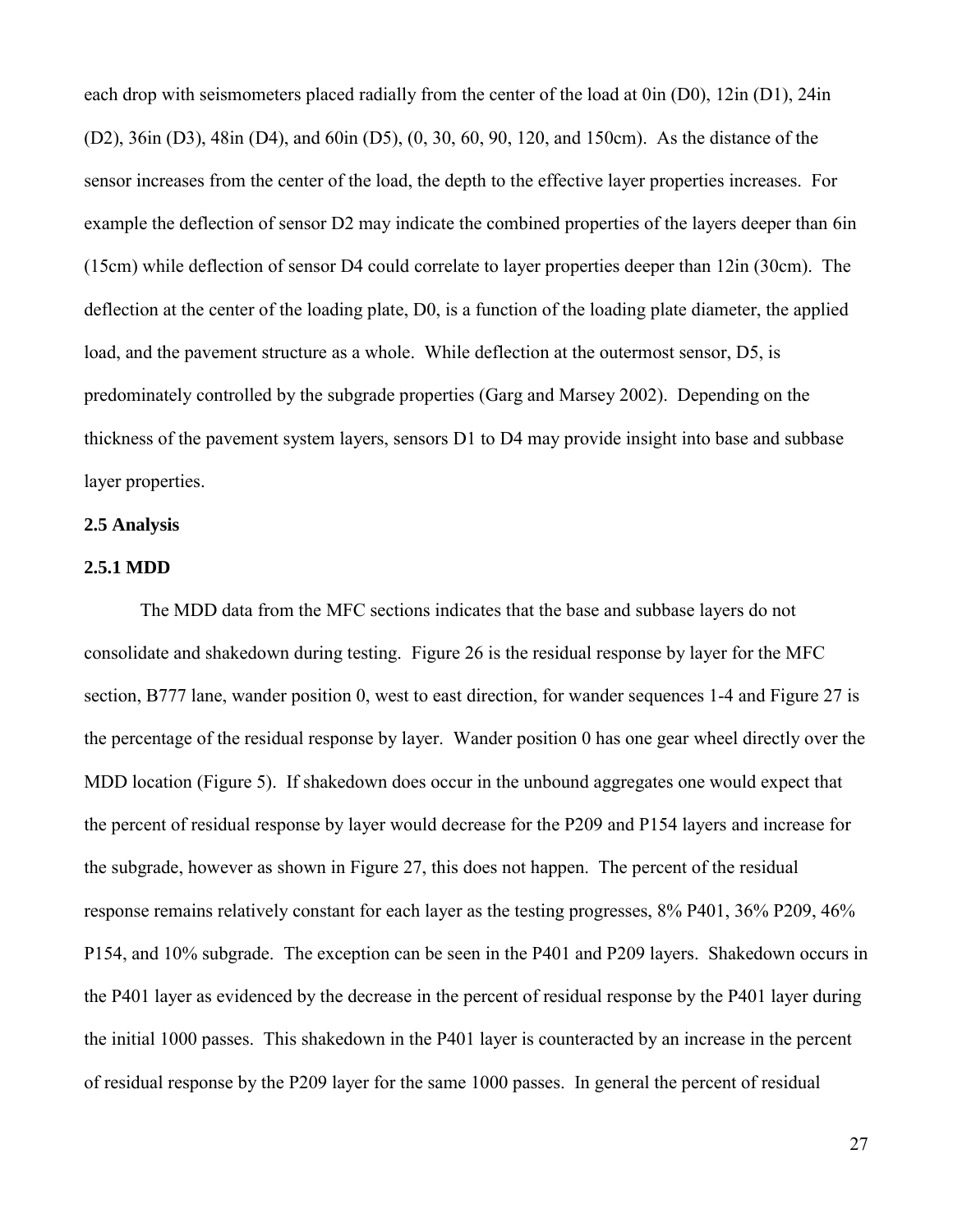response by the P154 layer is decreasing while the percent of residual response by the subgrade is increasing, and this correlates with the subgrade failure of the MFC section at around 12,000 passes. The P209 and P401 layers show consistent percent of residual response after the first 1000 passes. **S** show consistent percent of residual response after the



Figure 26: Residual response by layer for MFC, B777 lane, wander position 0, west to east direction, wander sequences 1-4



Figure 27: Percent of residual response by layer for MFC, B777 lane, wander position 0, west to east direction, wander sequences 1-4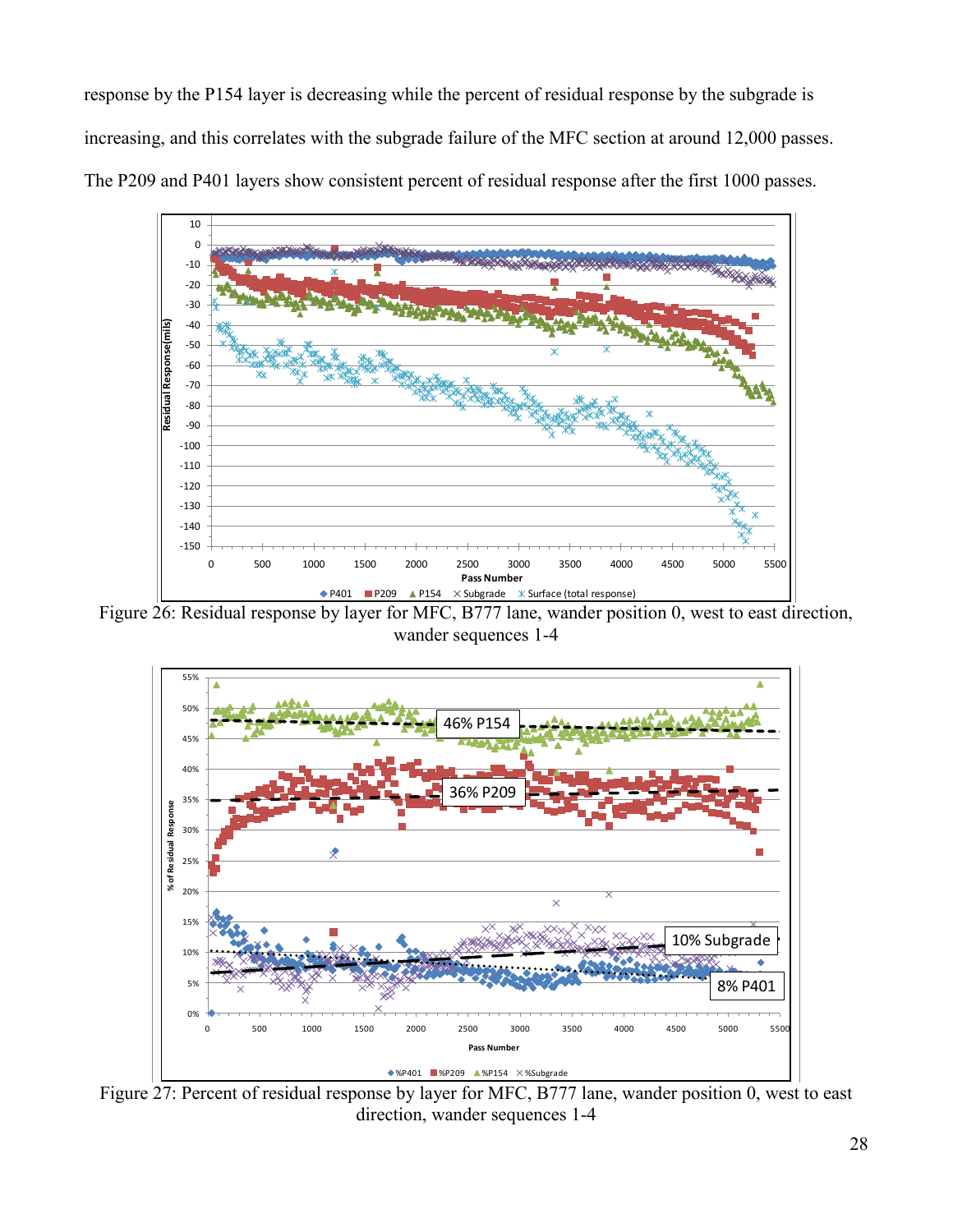The MFC section B777 lane was declared failed after 12,000 passes due to 4-6in (10-15cm) ruts with upheaval outside the traffic lane and asphalt surface cracking within the traffic lane (Hayhoe and Garg 2003). Because of the excessive movements of the layers and displacement of the surface sensor box, the MDD data is only reliable up to 5500 passes; however Figures 26 and 27 show that for those 5500 passes shakedown does not occur. And because the pavement was considered failed after only 12,000 passes failure is likely the result of shakedown range B behavior. Again range B shakedown is characterized by an initial phase where residual deflections taper off, but then a dramatic increase in residual deflections after a limited number of cycles caused by the gradual reduction in the stress capacity of the unbound materials from constant particle rearrangement. Post traffic trench studies found that the subgrade had penetrated into the P154 subbase layer due to lateral movement of the P154 unbound aggregate particles after the tensile stress caused by loading exceeded the residual compressive stress in the layer (Hayhoe and Garg 2003). From the shakedown range comparison this can be thought of as the final range B behavior. Though this failure may seem to be range C, incremental collapse, the number of passes was too high to correlate with the sudden dramatic failure seen in range C.

 Figures 28 and 29 show the same data for the MFC, B747 lane. Only wander sequences 1-3 are shown for clarity in Figure 28 as wander sequences 4 and 5 show reduced residual deformation due to the narrower band of wander positions in sequences 4 and 5 (this sequence induced shakedown is negated once the wander pattern restarts on pass 67). For the 747 path, wander position 1 has one gear wheel directly over the MDD. Once again the percent of residual response by layer remains relatively constant indicating shakedown is not occurring. The only difference is that for the 747 lane, the P154 layer dominates with 53% of the contractive residual response while 20% is from the subgrade, 18% from the P209 layer, and 13% from the P401 layer. The P401 layer seems to be consolidating and exhibiting stable shakedown behavior (negative slope of P401 trend in Figure 29) at the expense of the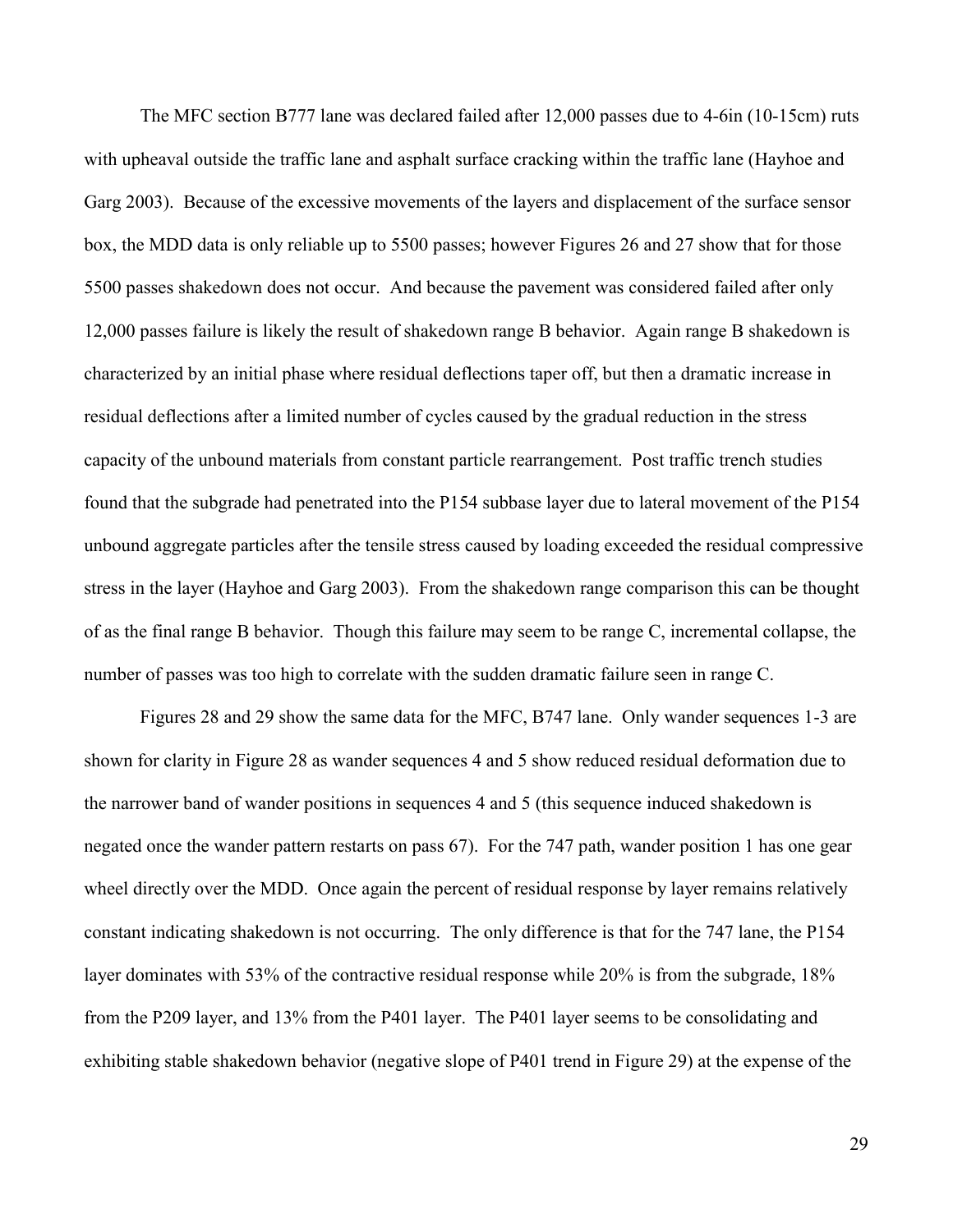destabilization and degradation of the P209 layer (positive slope of P209 trend in Figure 29). This is likely the result of shakedown range B behavior where the P209 layer is gradually losing strength. **Wander Position 1 September 1-3 CONTRACTIVE RESPONSE**<br> **Wander Position 1-3 CONTRACTIVE RESPONSE** 



Figure 28: Residual response by layer for MFC, B747 lane, wander position 1, west to east direction, wander sequences 1-3.



Figure 29: Percent of residual response by layer for MFC, B747 lane, wander position 1, west to east direction, wander sequences 1-5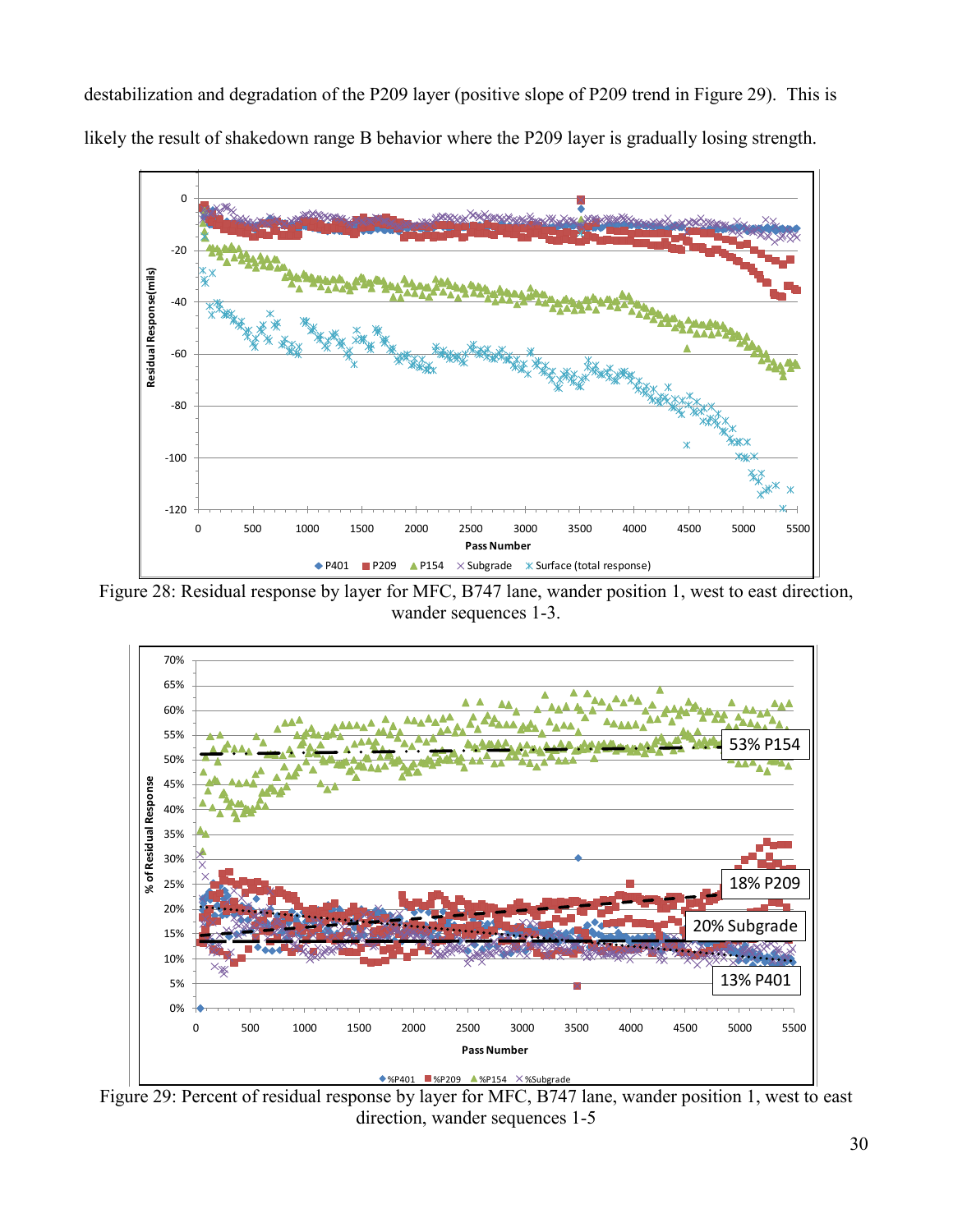## **2.5.2 Heavy Weight Deflectometer**

 HWD data and the associated deflection basin parameters can be used to determine the degradation of the layers in a pavement system (Gopalakrishnan and Thompson 2004). The HWD data will be used to calculate the Base Damage Index (BDI) and the Base Curvature Index (BCI) to investigate the relative damage to the base courses and the subgrade. The BDI is related to the modulus of the base course (unbound aggregates) and the BCI is related to the modulus of the subgrade; the higher the BDI or BCI values the weaker the layer. Gopalakrishnan and Thompson (2004) investigated conventional Base Damage Index (BDI, D1-D2) and Base Curvature Index (BCI, D2-D3) values for the NAPTF tests and found that the BDI was 10-20% higher than the BCI. However the conventional calculations do not account for the thicker pavement layers and higher loads in the NAPTF tests where D2 and D3 may not indicate the base and subgrade behavior. As an example, Figure 30 shows HWD deflection readings from the MFC section indicating that D3 grows as the testing progresses; which means that D3 is not indicative of stable subgrade behavior. However, D5 is clearly a consistent value and can be used in the BCI calculation.  $\lim_{\epsilon \to 0}$ at<br>vi  $\ddot{\phantom{0}}$ 



Figure 30: General HWD Deflection Response for MFC Section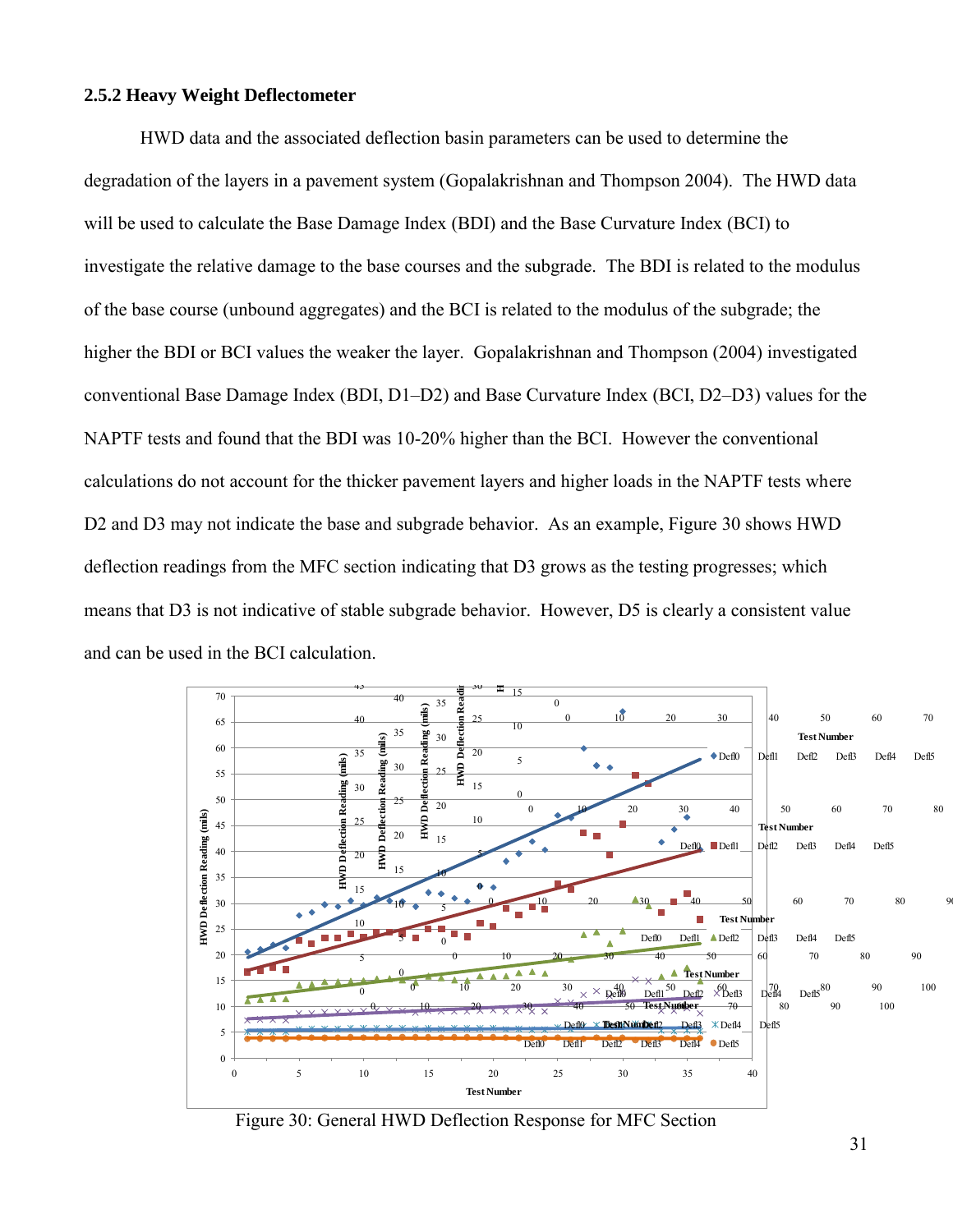To account for the thicker layers and loads, a modified BDI will be used to identify the degradation in the unbound aggregate layers and a modified BCI for the subgrade to more clearly see the distinction between base and subgrade damage. The BDI is normally calculated as  $D1 - D2$  [deflection at D1, 12in (30.5cm), minus D2 the deflection recorded at 24in (60cm)]; however due to the thickness of the layers in the NAPTF tests, the BDI is calculated as  $D1 - D3$  [D3 is the deflection at 36in (90cm)]. Because non-traffic lane HWD tests were conducted at the same time and pavement temperature as the traffic lane tests, the BDI value from the traffic lane should be higher than the BDI from the non-traffic lane. Dividing the traffic lane BDI by the non-traffic lane BDI will normalize the calculation for both temperature and damage increase. The BDI will then be compared to the BCI which is modified to be D3 – D5 (instead of D2 – D3) and is also divided by the non-traffic lane BCI to normalize for damage and temperature. The BDI and BCI are normalized with respect to the impact load by dividing the respective traffic lane or non-traffic lane value by their respective D0 deflection measurement.

 The BDI damage ratio should be larger than the BCI damage ratio if the base is sustaining the most damage. If the damage in both layers is equivalent, then the ratio between the damage normalized BDI and BCI should be 100%, but if the damage in the unbound aggregate layers is higher, then the ratio should be greater than 100%. And looking at Figure 31 one can clearly see that more damage is occurring in the unbound aggregates than in the subgrade. The MFC 747 lane sustains up to 75% more damage in the unbound aggregate than in the subgrade while the 777 tops out at 20% more damage.

 Figure 31 also demonstrates the shakedown range B behavior of the pavement system. The unbound aggregates initially sustained the most damage (high BDI/BCI ratio), but after 5000 passes, the stresses increase in the subgrade due to the decreased stiffness and load bearing capacity of the unbound aggregates caused by the aggregate particle movement and rearrangement (lower BDI/BCI ratio). So at the beginning of trafficking the unbound aggregates are supporting the load and sustaining the most residual deformation, but after 5000 passes the damage caused by the repetitive loads becomes too great

32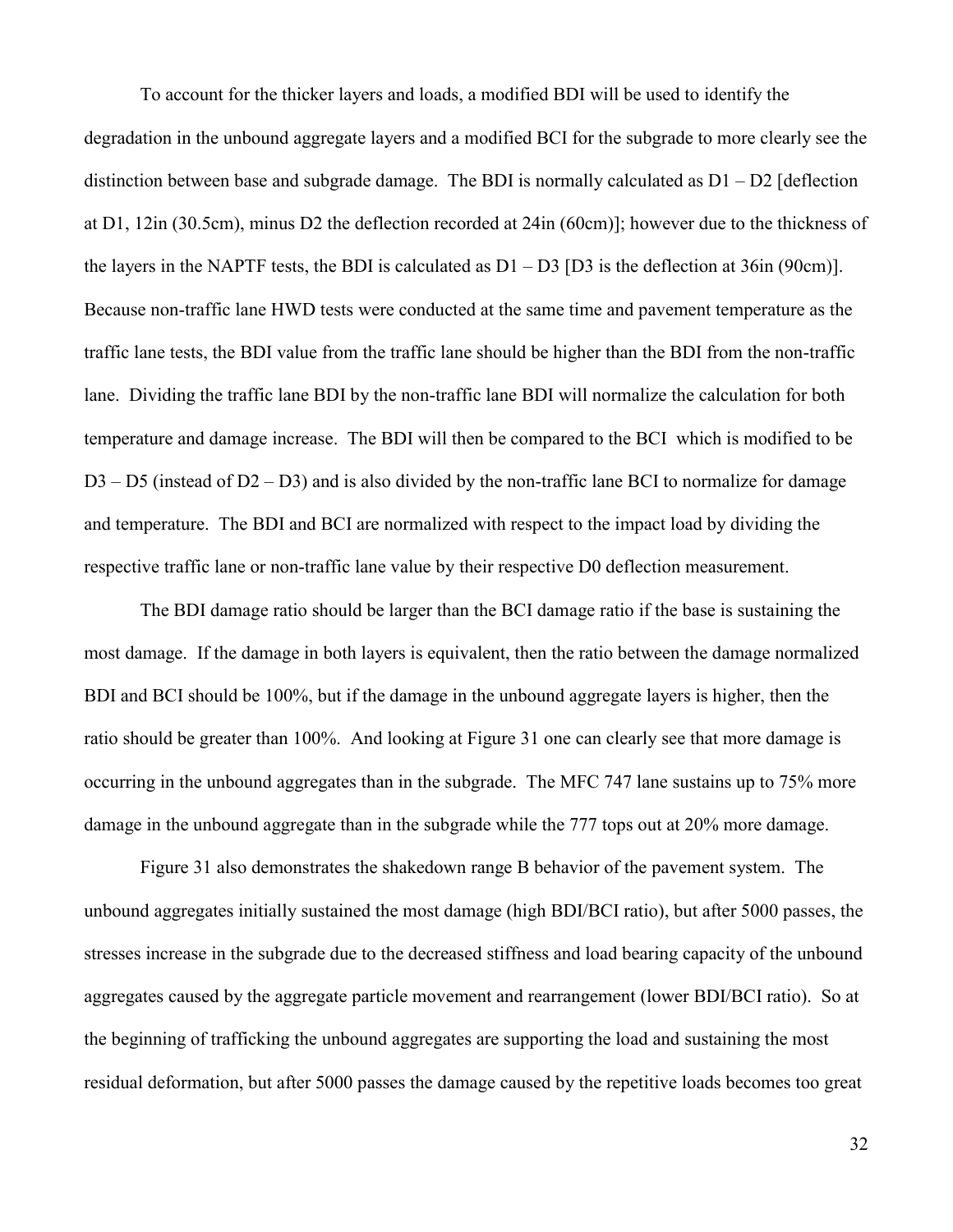and higher stresses are transferred to the subgrade resulting an increase in the subgrade residual deformation.



Figure 31: Ratio of Base Damage to Subgrade Damage in MFC Section (BDI/BCI)

#### **2.6 Conclusions from Analysis**

 Wander has a dramatic effect on the stability and strength of the unbound aggregate layers because it causes constant particle rearrangement. Stresses that would normally result in stable range A shakedown behavior actually cause range B behavior with eventual collapse of the system at a greatly reduced number of load cycles. Multi-depth deflectometer and Heavy Weight Deflectometer data indicate that shakedown does not occur in the unbound aggregate layers of the NAPTF MFC section. The MDD data shows that the percent of residual response by each layer of the pavement system is relatively constant which is in contradiction to the shakedown theory where the unbound aggregate layers should consolidate and thus reduce their contribution to permanent deformation. HWD data indicates that the unbound aggregate layers degrade much more quickly than the subgrade which results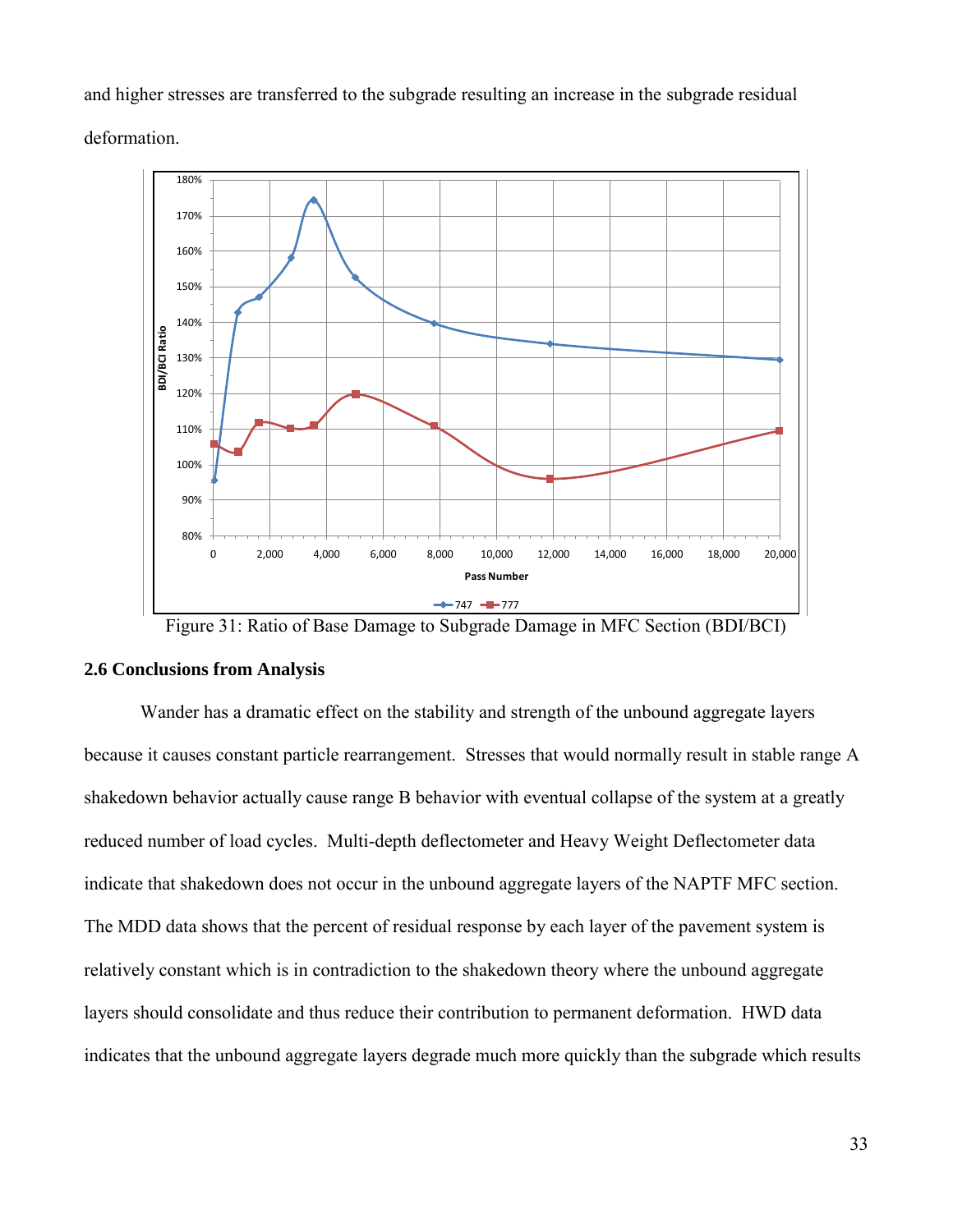in a cascading degradation of the pavement system with the unbound aggregate layers degrading first followed in quick succession by the subgrade.

#### **3.0 Safety Risk Assessment**

 While pavement condition does not readily present itself as a safety problem for airfield operations, ignoring it can quickly result in hazardous situations. Without accounting for aircraft wander pavements could fail prematurely and at a point in time where maintenance budgets do not allow for repair or replacement. Obviously, serious pavement degradation will either be addressed by repair or in severe cases the pavement in question may be deemed off limits for aircraft use. Either way the operation of the airport will be restricted.

 Potential safety problems could be from the functional failure of the pavement where the roughness is too high for large aircraft to navigate or it could be a structural failure where the crumbling of the pavement could present a FOD hazard. However unlikely these situations are, they must be addressed before an accident occurs. And to address them involves proper design consideration of wander as well as proper analysis of existing pavements for wander.

### **4.0 Description of Interactions with Airport Operators and Industry Experts**

 This project was completed under the direction and cooperation of the National Airport Pavement Test Facility. Future research will expand upon these initial findings and will likely result in modifications to FAA design and analysis of unbound aggregate layers.

 This paper was prepared from a study conducted in the Center of Excellence for Airport Technology. Funding for the Center of Excellence is provided in part by the Federal Aviation Administration. The Center of Excellence is maintained at the University of Illinois at Urbana-Champaign in partnership with Northwestern University and the Federal Aviation Administration. Ms. Patricia Watts is the FAA Program Manager for Air Transportation Centers of Excellence and Dr. Satish Agrawal is the FAA Airport Technology Branch Manager.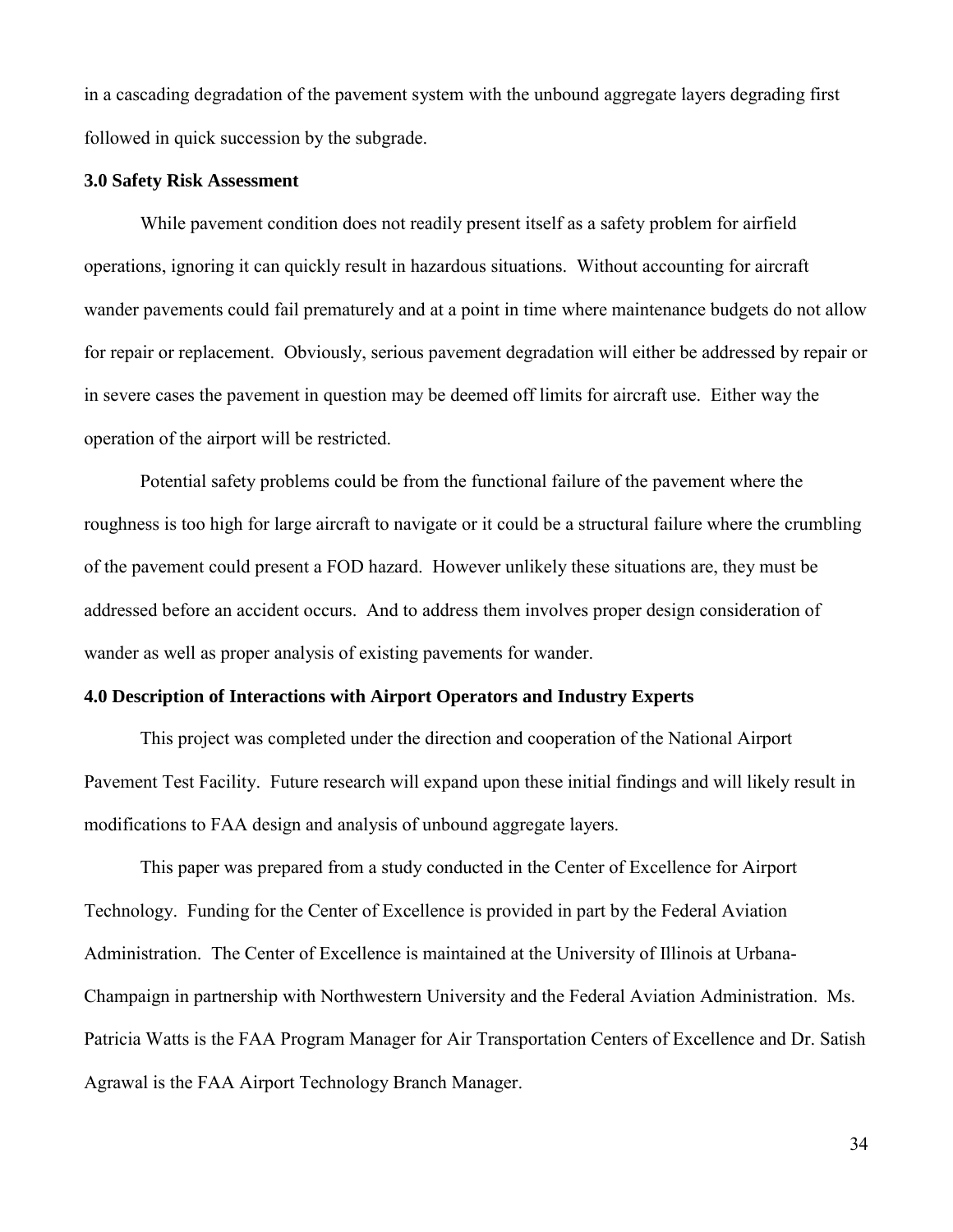The contents of this paper reflect the views of the author who is responsible for the facts and accuracy of the data presented within. The contents do not necessarily reflect the official views and policies of the Federal Aviation Administration. This paper does not constitute a standard, specification, or regulation.

#### **5.0 Description of the Projected Impacts**

 The most important knowledge gained from this proposal is that knowing how wander influences unbound aggregates within an airfield pavement will allow future design and analysis to incorporate the seemingly random travel paths of aircraft into calculating the critical pavement stresses and strains for use in the mechanistic-empirical design procedure. Being able to predict the transverse effect of an aircraft load on unbound aggregates will allow calculation of the response and changes in layer properties transversely across a pavement. These new layer properties can then be used with the location and load of the next aircraft pass to calculate the expected response. In this "incrementalrecursive" approach the last pass is used to predict the response of the next pass and this calculation can be iteratively applied to future aircraft passes in an attempt to predict the lifetime response of the pavement.

 With this knowledge pavement design procedures for airfield should be modified to include analysis of horizontal stresses and strains within the unbound aggregate layers. This will indicate the possibility of dilation and strength reduction in the unbound aggregate layers.

 Testing procedures for unbound aggregates should be changed to include the susceptibility of the aggregate to dilation due to horizontal or shear stresses. If the aggregate is susceptible to excessive dilation it should not be used in regions of the pavement system where dilation may occur.

 If wander is predicted to cause unbound aggregate problems there are mechanical and chemical stabilization procedures to solve the problem. Simply adding more aggregate will not solve the dilation problem because the additional aggregate does nothing to reduce the shear or horizontal stresses that

35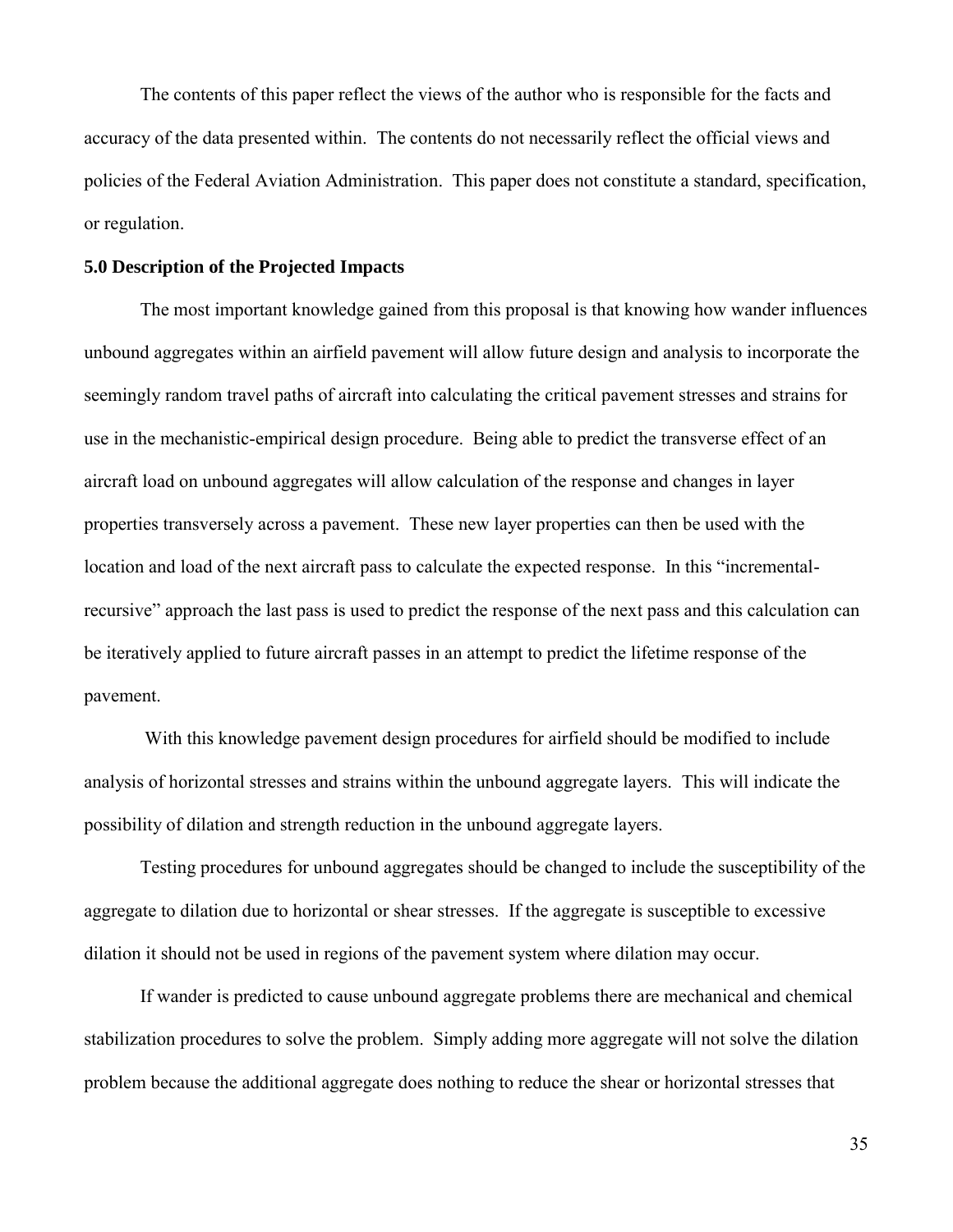cause dilation and strength reduction of the layers (as evidenced by the degradation of the thick P154 layers in the NAPTF testing). The most logical and easiest way to prevent wander problems with the unbound aggregates is to increase the thickness of the asphalt layers. This will reduce the stresses applied to the aggregate while at the same time provide more confinement, both of which can negate the dilative effect of wander. Of course this could also be the most expensive option.

 Chemical stabilization can take many forms from using cement to using lime to provide some tensile capacity to the unbound layers. Regardless of the method used, the chemical stabilization should be analyzed for its improvement of the tensile capacity of the unbound aggregate layers because it is the improved tensile capacity that will reduce the horizontal particle movement and thus the dilative effect. Mechanical stabilization can involve geotextiles, geogrids, or geocells to provide confinement and/or an increase in the tensile capacity of the unbound aggregate layers.

Costs for these improvement techniques vary widely and without the exact specifics of the required remedy it is impossible to accurately assess the additional cost of treating an unbound aggregate layer to prevent dilation. However, if the layer is not adequately designed or analyzed for wander effects, the potential costs of repair or replacement are extremely high. As with most construction projects it is cheaper to prevent a problem than to fix it and therefore aircraft wander should be incorporated in the design and analysis of future airfield pavements. Implementing unbound aggregate improvements during the construction cycle will be much less expensive than repairing or treating the problem after operations have degraded the pavement.

#### **6.0 Summary**

 The NAPTF data illustrates that wheel loads cause a dilative effect in unbound aggregate elements some distance away from the load centerline. Many factors combine to establish the dilative effect; the combination of wheel load, tire pressure, dual wheel spacing, axle spacing, trafficking speed, trafficking direction, and pavement system characteristics dictate where the dilative element or elements

36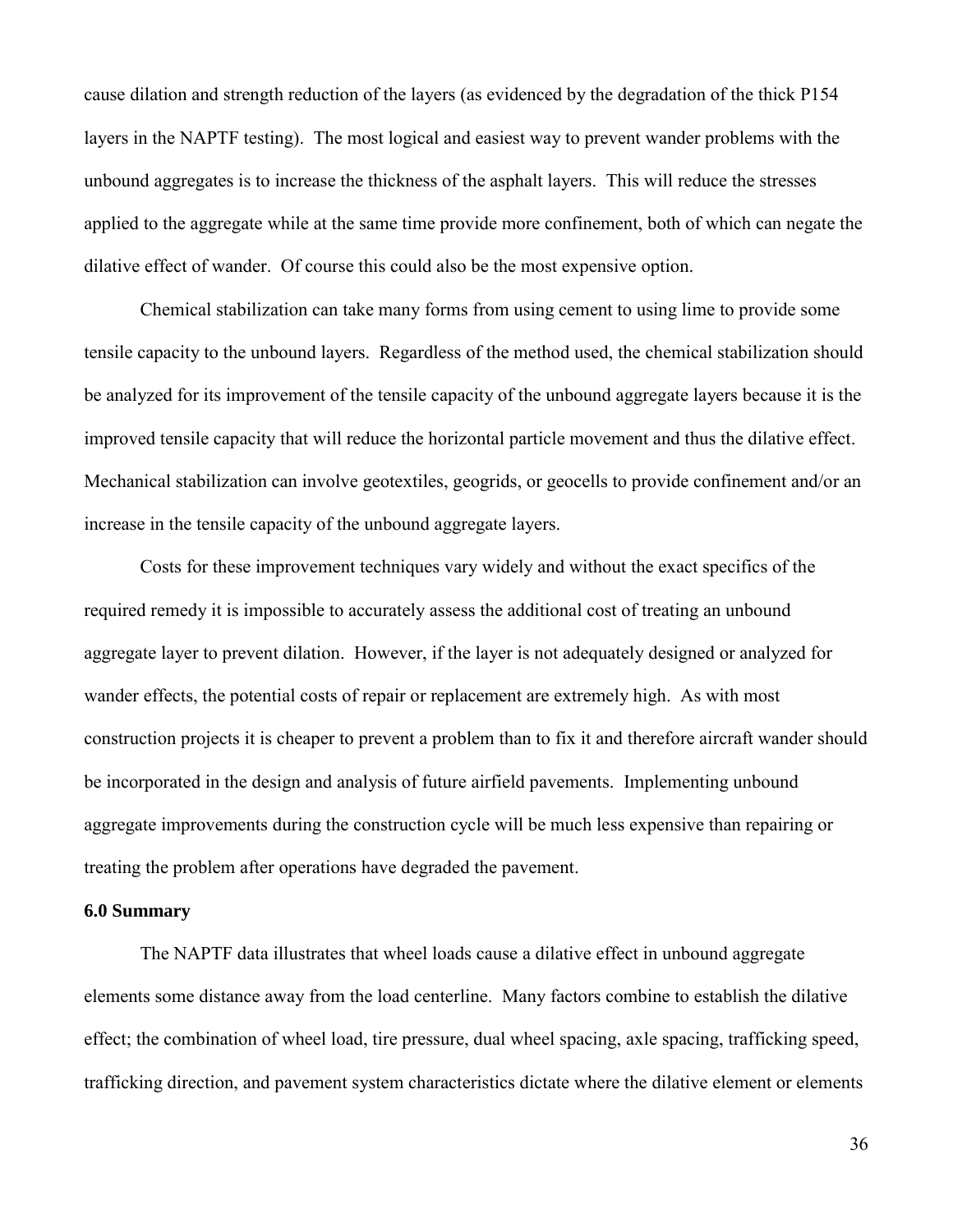are. They also dictate the magnitude of the dilation. A strong stabilized layer may have little dilation while an unbound aggregate layer will dilate much more readily.

 If the stresses within an unbound aggregate are kept low enough stable shakedown can occur and the residual deformation per pass should decrease with increasing repetitions, but this is not the case when wander is introduced. If there were no wander, the elements dilated by the loading would not change and the transverse area of weakness would not change, thus shakedown could take place with range A stress levels. When the location of the elements that dilate varies because of wander (based on an individual aircraft or due to varying gear configurations), the transverse area that experiences dilation and particle rearrangement expands. More rutting occurs because the loads are being applied to areas weakened by dilation and particle rearrangement. And stresses normally associated with stable range A shakedown cause range B behavior.

 The particles in an unbound aggregate layer are designed to interlock to support loads. The dilative effect of wander negates this interlock and reduces the load capacity of the layer. Analysis of multi-depth deflectometer and heavy weight deflectometer data shows that there is an increased rate of pavement deterioration due to wander indicative of a reduction of the strength and modulus properties in the unbound granular base/subbase layers. The "anti-shakedown" of unbound aggregates should be accounted for in future design procedures with a performance based criterion whereby the dilative susceptibility of the aggregate layers is minimized through aggregate selection, stabilization, and/or improved lateral confinement.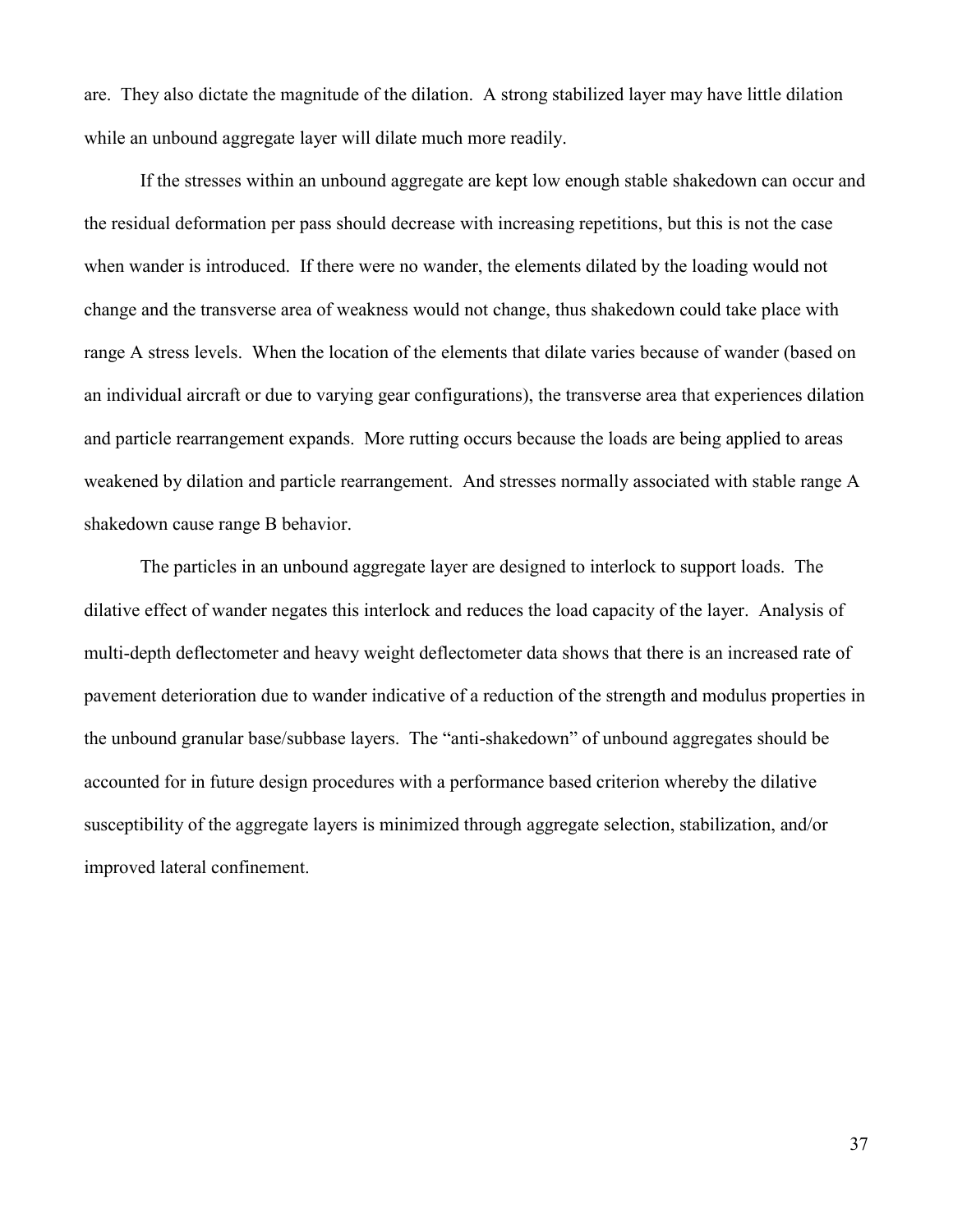## **Appendix A. Contact Information**

Phillip Donovan Pdonova3@uiuc.edu

Erol Tutumluer Department of Civil and Environmental Engineering University of Illinois at Urbana-Champaign 205 N. Mathews Urbana, IL 61801 tutumlue@uiuc.edu Fax: (217) 333-1924 Phone:  $(217)$  333-8637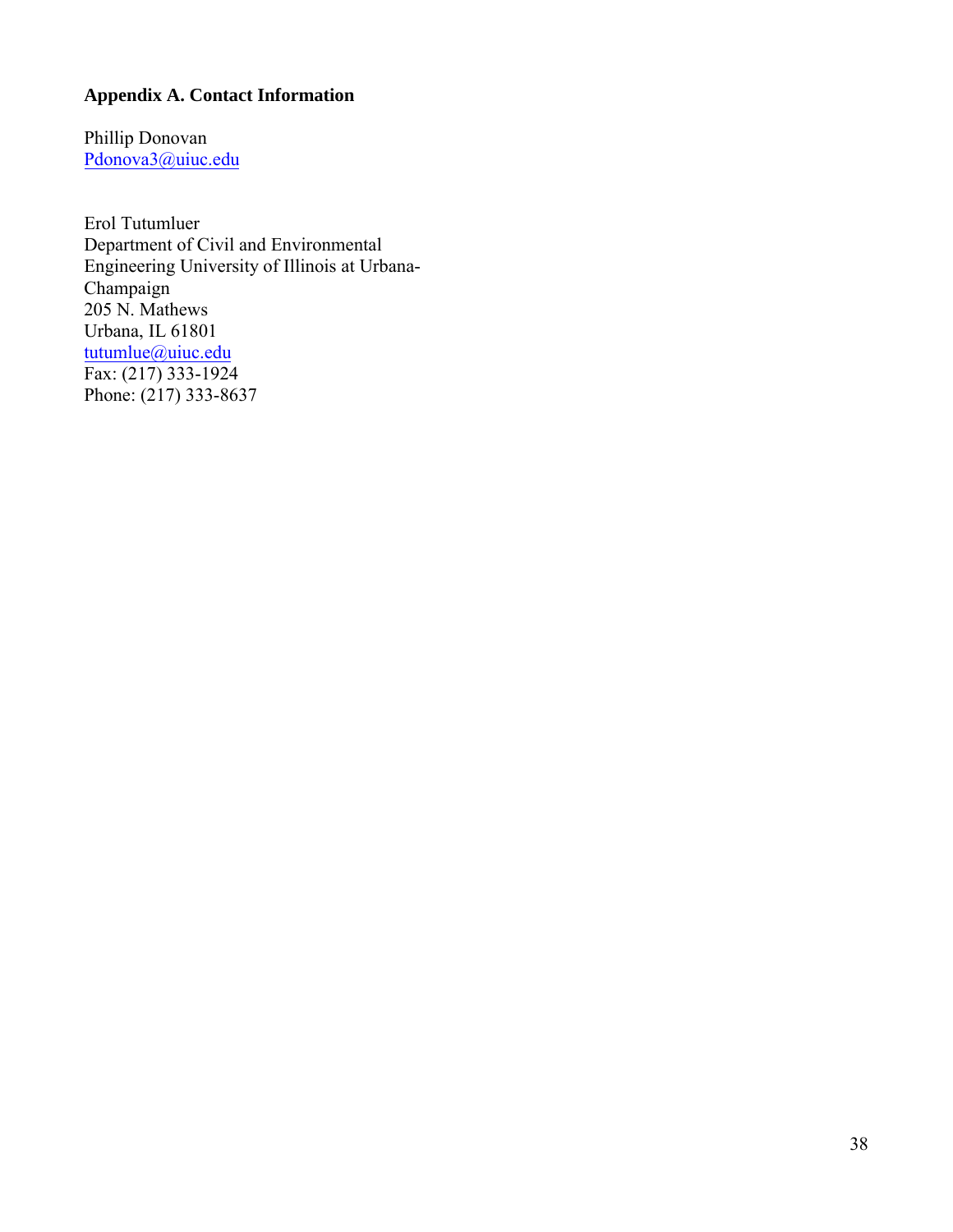### **Appendix B. University of Illinois at Urbana-Champaign**

Since its founding in 1867, the University of Illinois at Urbana-Champaign has earned a reputation as a world-class leader in research, teaching, and public engagement.

A talented and highly respected faculty is the University's most significant resource. Many are recognized for exceptional scholarship with memberships in such organizations as the American Academy of Arts and Sciences, the National Academy of Sciences, and the National Academy of Engineering.

Our faculty have been awarded Nobel Prizes, Pulitzer Prizes, and the Fields Medal in Mathematics. The success of our faculty is matched by that of our alumni: 11 are Nobel laureates and another 18 have won Pulitzer Prizes.

Academic resources on campus are among the finest in the world. The University Library is one of the largest public university collections in the world with 10,500,000 volumes in its 37 unit libraries. Annually, 53,000,000 people visit its online catalog. Students have access to thousands of computer terminals in classrooms, residence halls, and campus libraries for use in classroom instruction, study, and research.

Students and scholars find the University an ideal place to conduct research. The Beckman Institute for Advanced Science and Technology is a model for interdisciplinary research, where eighteen research groups from sixteen University departments work within and across three broadly defined themes: biological intelligence, human-computer intelligent interaction, and molecular and electronic nanostructures. The University is also home to the National Center for Supercomputing Applications (NCSA).

The University has a fundamental commitment to undergraduate education. Nearly 28,000 undergraduate students are enrolled in nine undergraduate divisions, which together offer some 4,000 courses in more than 150 fields of study.

Undergraduate admission is highly selective. In the 2001 freshman class, students in the middle 50% had ACT scores between 25 and 30 and ranked between the 83rd and 96th percentiles of their high school graduating classes.

The University enrolls over 9,000 graduate and professional students in more than 100 disciplines. It is among the top five universities in number of earned doctorates awarded annually in the United States.

Also integral to the University's mission is a commitment to public engagement. Each year about 65,000 Illinois residents participate in scores of conferences, institutes, courses, and workshops presented statewide. Research and class projects take students and professors off campus to share expertise and technical support with Illinois farmers, manufacturing firms, and businesses. In a typical year, student volunteers log more than 60,000 volunteer hours.

A major center for the arts, the campus attracts dozens of nationally and internationally renowned artists each year to its widely acclaimed Krannert Center for the Performing Arts. University also supports two major museums: the Krannert Art Museum and Kinkead Pavilion; and the Spurlock Museum, a museum of world history and culture.

Other major facilities include the multipurpose Assembly Hall (16,500 seats); Memorial Stadium (70,000 seats), site of Big Ten Conference football games; and the Intramural-Physical Education Building, one of the largest recreational facilities of its kind on a university campus.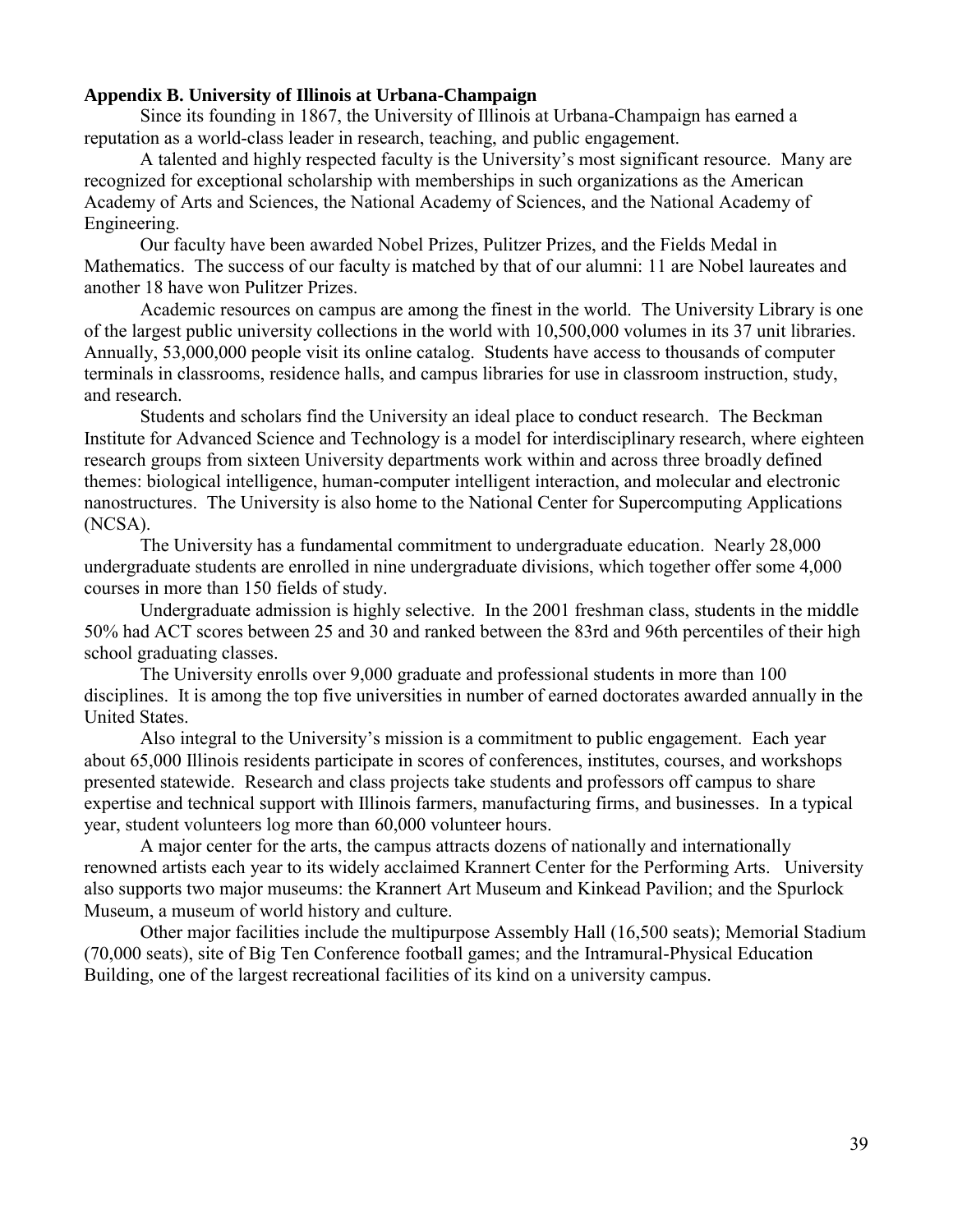## **Appendix C. Non-University Partners**

The Federal Aviation Administration through the National Airport Pavement Test Facility collected the data used for this project. They also provided background knowledge about the Multi-depth deflectometers and the database of collected response values.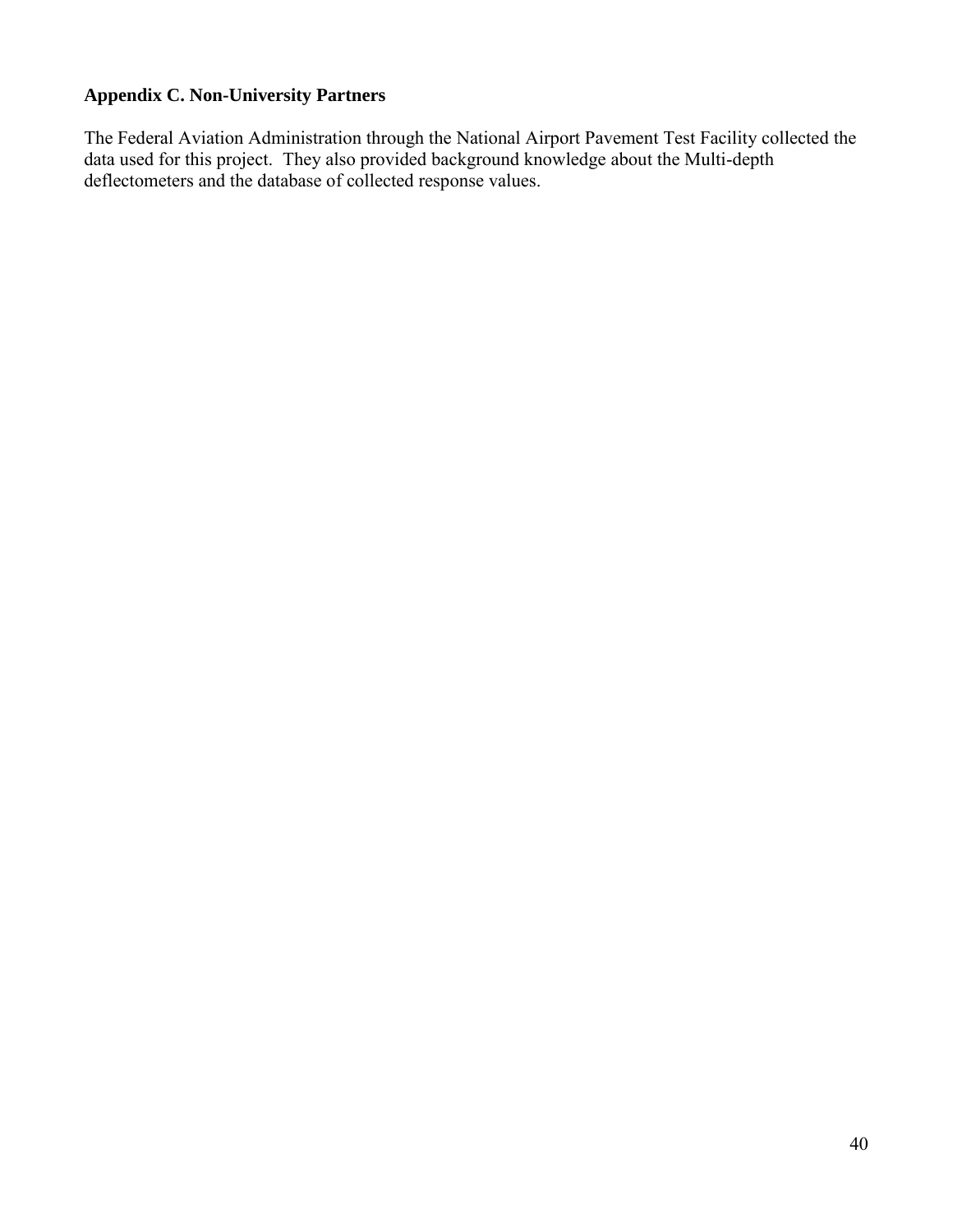**Appendix E.** Evaluation of the educational experience provided by the project. Evaluation questions for both student and faculty are provided on the Competition website.

## **1. Did the FAA Airport Design Competition provide a meaningful learning experience for you? Why or why not?**

 This competition reinforced the importance of my dissertation work, so yes it was a meaningful learning experience. Working with the FAA and the National Airport Pavement Testing Facility opened my eyes to the enormity of the pavement challenges faced by airport design and rehabilitation personnel. The simple task of putting all of the aircraft gear wheel locations on one graph for comparison was extremely enlightening to the difficulty of figuring out where the critical pavement design parameters should be calculated. Adding individual aircraft wander into this effort increases the complexity even further.

## **2. What challenges did you and/or your team encounter in undertaking the Competition? How did you overcome them?**

 The amount of data in the FAA database for the CC1 tests is enormous. Attempting to analyze gigabytes of data is difficult enough, but on top of that the information required processing before meaningful results were available. Initially it was impossible to handle the data in Microsoft Excel due to program limitations, it was only after upgrading to Excel 2007 that the data limits were overcome. And even then the file and processing was so intricate that files routinely exceeded 100 MB for one sensor. As explained in the paper, the data also had to be extensively processed to provide the absolute movement values of each sensor. The only way to overcome these issues was with patience, fortitude, and an intern working all summer on data processing.

 Separation of the data by wander direction and wander position was relatively easy and resulted in some dramatic finds; however the data still seemed to have patterns that were not attributable to wander position or direction. The solution was to separate the data by wander sequence and then the true patterns from a complete wander cycle visible (this only took a month or so to figure out).

 HWD data while excellent, required normalization for load level, temperature, and separation of seating loads before proper comparisons and trends could be observed. Looking at the deflection readings of the HWD data, it was apparent that the D1 to D3 values did not capture the full response of the pavement and subgrade layers. Therefore the basin parameters also had to be modified for the thicker pavement layers and higher loads which has not been done before.

### **3. Describe the process you or your team used for developing your hypothesis.**

 This project was the result of the ongoing effort by the FAA and the Center of Excellence for Airport Technology at the University of Illinois to fully comprehend the degrading effects of aircraft wander and moving wheel loads on unbound aggregates.

 The requirement to investigate the CC1 test results in detail came from work by Professor Tutumluer and his previous PhD candidates. Once the data was in a format that could be analyzed by Excel it was just a matter of investigating the individual factors like wander position, travel direction, pavement temperature, load, and wander sequence for their effect on the MDD response.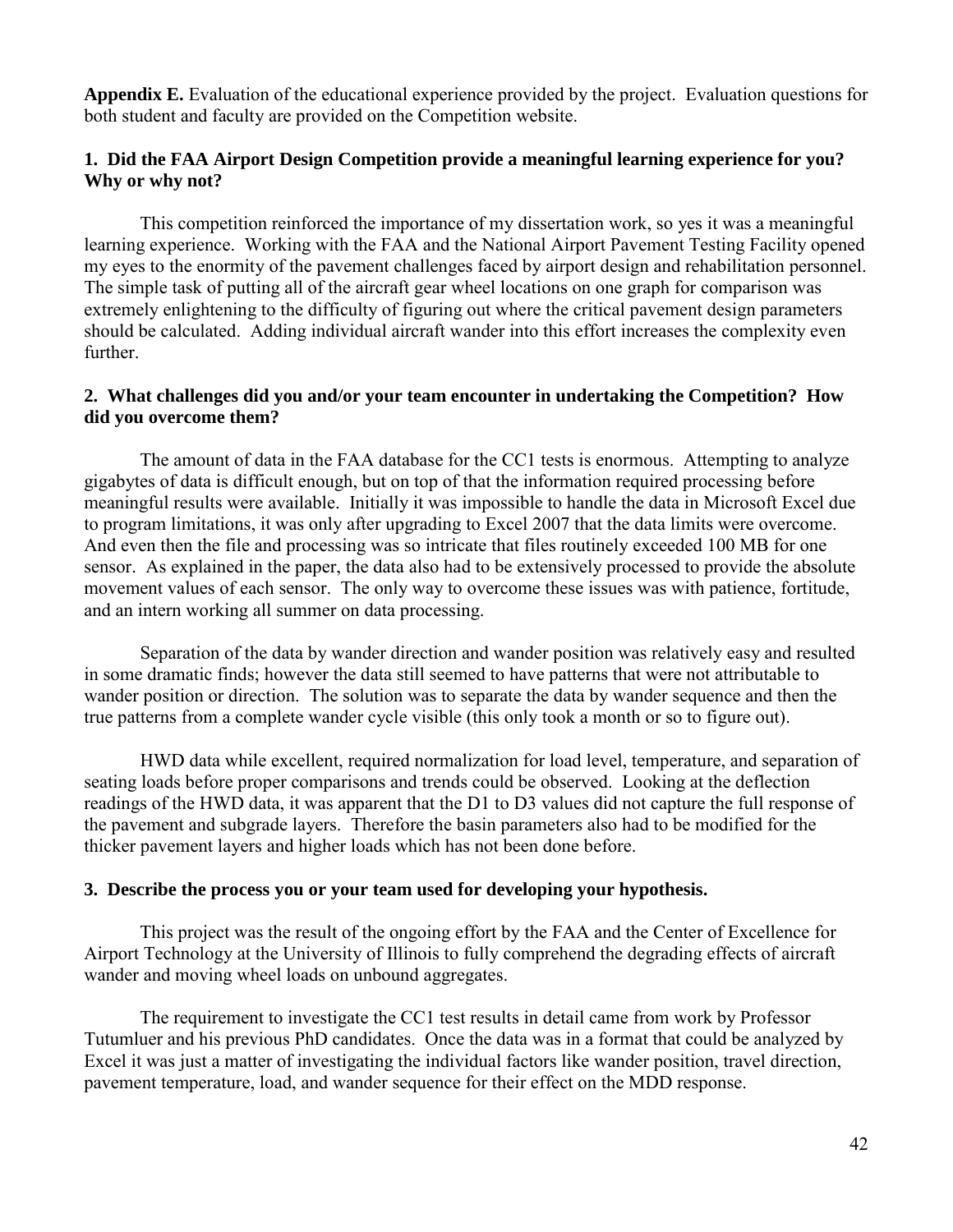HWD data was investigated using routine parameters for the deflection basin, but as a result of the thicker pavements the basin parameters were modified so that subgrade properties were related to D5, not D3 because D3 was higher than D4 which was slightly higher than D5 and if D3 described the subgrade then D3, D4, and D5 should have been similar.

## **4. Was participation by industry in the project appropriate, meaningful and useful? Why or why not?**

 Participation by the FAA was absolutely crucial to the success of this project. Their knowledge and experience kept the research focused and provided invaluable information in the effort to understand the data provided.

### **5. What did you learn? Did this project help you with skills and knowledge you need to be successful for entry in the workforce or to pursue further study? Why or why not?**

 The most important fact that I learned during this experience is that the variation of aircraft wander and gear configurations can have an extremely significant impact on the stresses in an unbound aggregate layer. Once that fact was realized I was able to learn that dilation of unbound aggregates caused by wander can actually hurt the pavement system by reducing the frictional capacity of unbound aggregate particles.

 As an Air Force officer, having the chance to study airfield pavements for my PhD is thoroughly appreciated. Most Air Force civil engineers rarely have the chance to further their education and if they do it is generally in a non-CE related field; so studying airfield pavements is a unique and challenging opportunity that will not be wasted. The knowledge that this competition and project have given me will be used for years to come for my work with airfield pavements as well as a professor at the Air Force Academy preparing the next generation of Air Force civil engineers.

### **For faculty members:**

## **l. Describe the value of the educational experience for your student(s)s participating in this Competition submission.**

As an Air Force Major attending the University of Illinois at Urbana-Champaign, Phil's PhD research focus, which is essentially the topic of this competition paper, is by all means very meaningful since it is utilizing the FAA's National Airport Pavement Test Facility NAPTF trafficking dynamic response database for a detailed analysis and better understanding of the pavement deformation behavior; both recovered and unrecovered deformations due to aircraft gear/wheel passes on runways and taxiways. The National Airport Pavement Test Facility (NAPTF) was constructed to generate full-scale testing/trafficking data to support the investigation of the performance of airport pavements subjected to complex gear loading configurations of new generation aircraft. Therefore, Phil's research project addresses a current national priority for building more durable and longer lasting airport pavement infrastructure such as runways and taxiways.

Phil Donovan's participating in the FAA Airport Design Competition has been primarily with his own initiative. I have no doubt that the detailed technical content Phil compiled and is presenting in this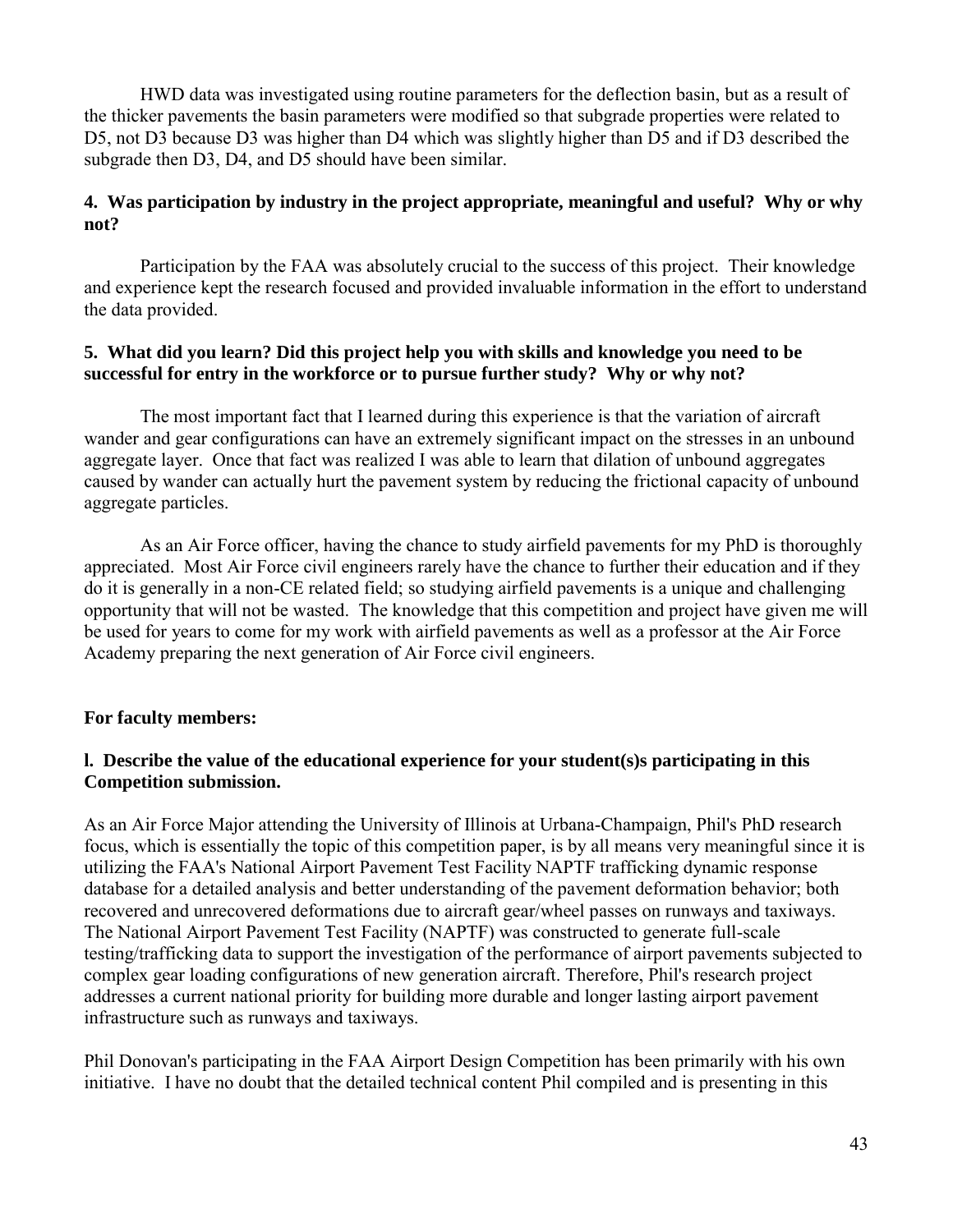paper will soon find its way into scholarly publications in technical journals and FAA sponsored conferences.

## **2. Was the learning experience appropriate to the course level or context in which the competition was undertaken?**

Phil Donovan has successfully completed all the required PhD level courses in his related field of advanced airport pavement engineering. In addition, Phil's writing this Competition paper is now helping him greatly with drafting of his research findings for his upcoming PhD Preliminary Examination. The research findings presented in this Competition paper is therefore the end result of his hard work for nearly the past one and a half years. What is more fascinating is that much of the technical approach/content in this paper is not only new and cutting edge but at the same time very educational for the airport engineering profession. Literally, no significant work in the past was done on the damaging effects of aircraft gear patterns since there was not a way to control and record systematically the mixed aircraft traffic patterns and their impacts on runways/taxiways. With the analysis results presented in Phil's paper, some of the pavement design and traffic control issues will need to be revisited to minimize the damage on pavements due to known aircraft gear wander patterns and pavement application locations.

# **3. What challenges did the students face and overcome?**

Phil had the major issue of dealing with a huge NAPTF full scale pavement test section database to first of all obtain meaningful data for his analyses. Even, Microsoft Excel 2003 was not powerful enough to deal with such data until the 2007 version came out. In addition, throughout his relentless efforts on sorting and deciphering the dynamic response data, Phil was immensely challenged by the complexity of the data sets the way they were stored in the database. Defining the methodology and and types of deformations was the next major long but successful step. Still, separating the dynamic wheel load data according to gear wander sequences was another unknown. All of these tasks Phil successfully accomplished to overcome major difficulties throughout his work. To give an example, Phil was so thorough in his data interpretations that he was able to even identify mislabeled data sensors from the field. These efforts were certainly appreciated and acknowledged as great help by the FAA'a NAPTF research and implementation team.

## **4. Would you use this Competition as an educational vehicle in the future? Why or why not?**

As Phil's PhD advisor, I am extremely pleased with the educational experience Phil has gained from this Competition paper. This has especially been valuable for him to summarize his main research tasks and the results from these tasks in a concise paper that has also helped him with writing his PhD proposal and future scholarly publications for technical journals and FAA sponsored conferences.

I definitely intend to have my other students working on airport projects to compile and submit papers to this FAA Airport Design Competition.

## **5. Are there changes to the Competition that you would suggest for future years?**

Possibly better advertisement of this competition among many of the FAA Centers of Excellence.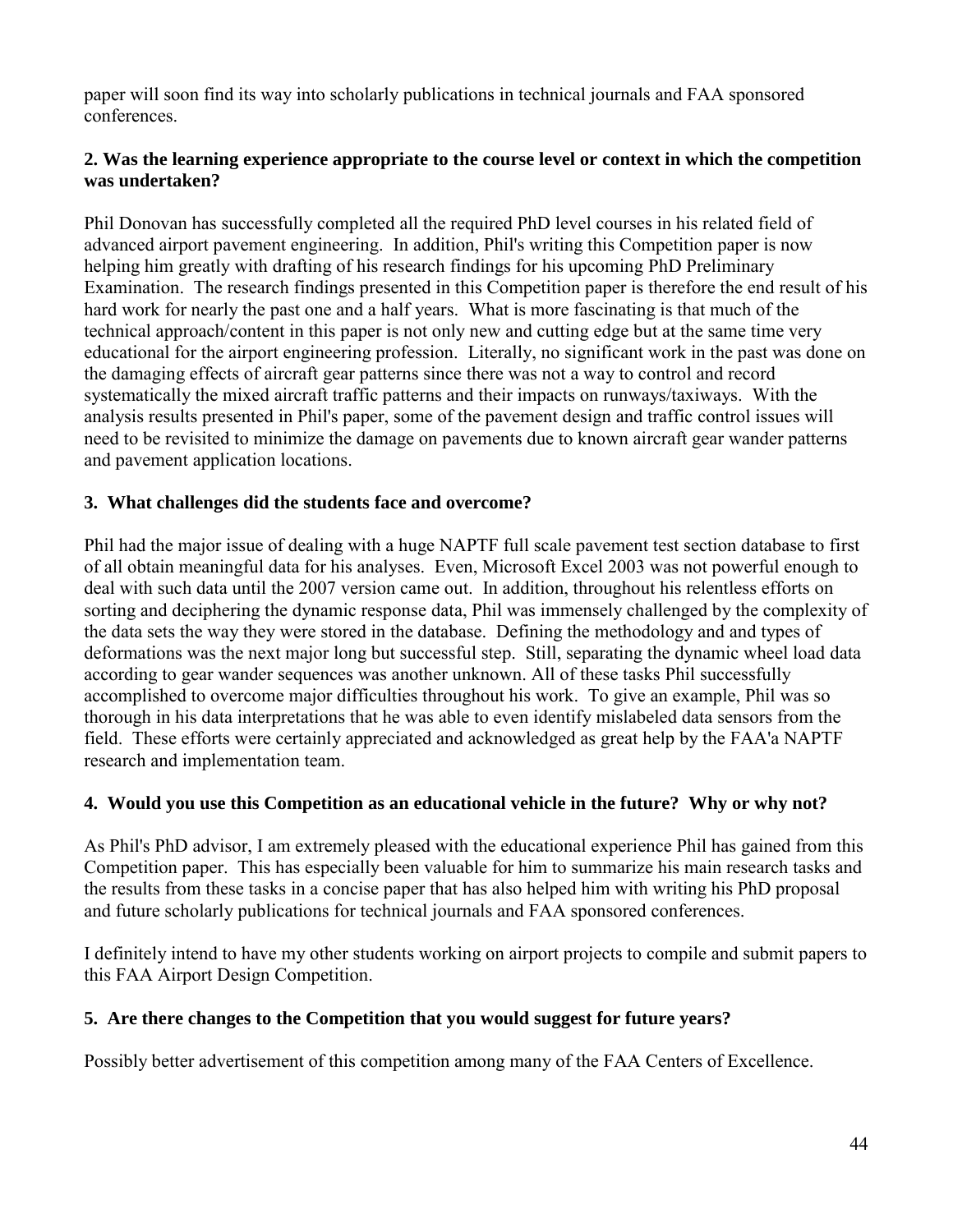## **Appendix F: References**

Ahlvin, R. G. H.H Ulery, R.L. Hitchinson, and J.L. Rice. (1971). "Multiple-wheel Heavy Gear Load Pavement Tests"*. Technical Report S-71-17,* Vol. I, US Army Corps of Engineers, Waterways Experiment Station, Vicksburg, Miss.

Donovan, Phillip and Erol Tutumluer. (2008). "The anti-shakedown effect". I<sup>st</sup> International Conference *on Transportation Geotechnics*. Nottingham, UK. August 25-27, 2008

Federal Aviation Administration Office of Airport Safety and Standards. (2007). "Standards for Specifying Construction of Airports", Advisory Circular AC 150/5370-10C, US Department of Transportation.

Gomez-Ramirez, F.M., and M.R. Thompson, (2001) "Aircraft Multiple Wheel Gear Load Interaction Effects on Airport Flexible Pavement Responses," *Proceedings of the ASCE 2001 Airfield Pavement Specialty Conference*, Chicago, IL, 2001.

Gopalakrishnan, K., and Thompson, M. R., (2004) "Performance Analysis of Airport Flexible Pavement Subjected to New Generation Aircraft"*. COE Report No. 27*, Department of Civil Engineering, University of Illinois at Urbana-Champaign, Urbana, IL, 2004.

Gopalakrishnan, K, Thompson, M.R., and A. Manik, (2006) "Multi-Depth Deflectometer Dynamic Response Measurements under Simulated New Generation Aircraft Gear Loading," Journal of Testing and Evaluation, Volume 34, Issue 6, November, 2006.

Garg, N., and Marsey, W. H. (2002) "Comparison Between Falling Weight Deflectometer and Static Deflection Measurements on Flexible Pavements at the National Airport Pavement Test Facility NAPTF", *Proceedings of the 2002 Federal Aviation Administration Airport Technology Transfer Conference*, Chicago, IL, 2002.

Garg, Navneet and Marsey, Wayne. (2004) "Use of HWD to Study Traffic Effects on Flexible Airport Pavement Structure," in *Road Materials and Pavement Design*, Vol. 5/3, 2004, pp. 385-396.

Hayhoe, G.F., (2004) "Traffic Testing Results from the FAA's National Airport Pavement Test Facility," *Proceedings of the 2nd International Conference on Accelerated Pavement Testing*, University of Minnesota, Minneapolis, MN, October 2004.

Hayhoe, G. F. and Garg, N. (2002). "Subgrade Strains Measured in Full-Scale Traffic Tests with Four and Six-wheel Landing Gears". *Proceedings FAA Airport Technology Transfer Conference*, Atlantic City, NJ, USA, May *5-*8, 2002.

Hayhoe, G. F., and Garg, N., (2003) "Post traffic Testing on Medium-Strength Subgrade Flexible Pavements at The National Airport Pavement Test Facility". *Proceedings of the 2003 ASCE Airfield Pavement Specialty Conference*, Las Vegas, NV.

Hayhoe, G.F., Garg, N., and M. Dong, (2004) "Permanent Deformations During Traffic Tests on Flexible Pavements at the National Airport Pavement Test Facility," *Proceedings of the 2003 Airfield*